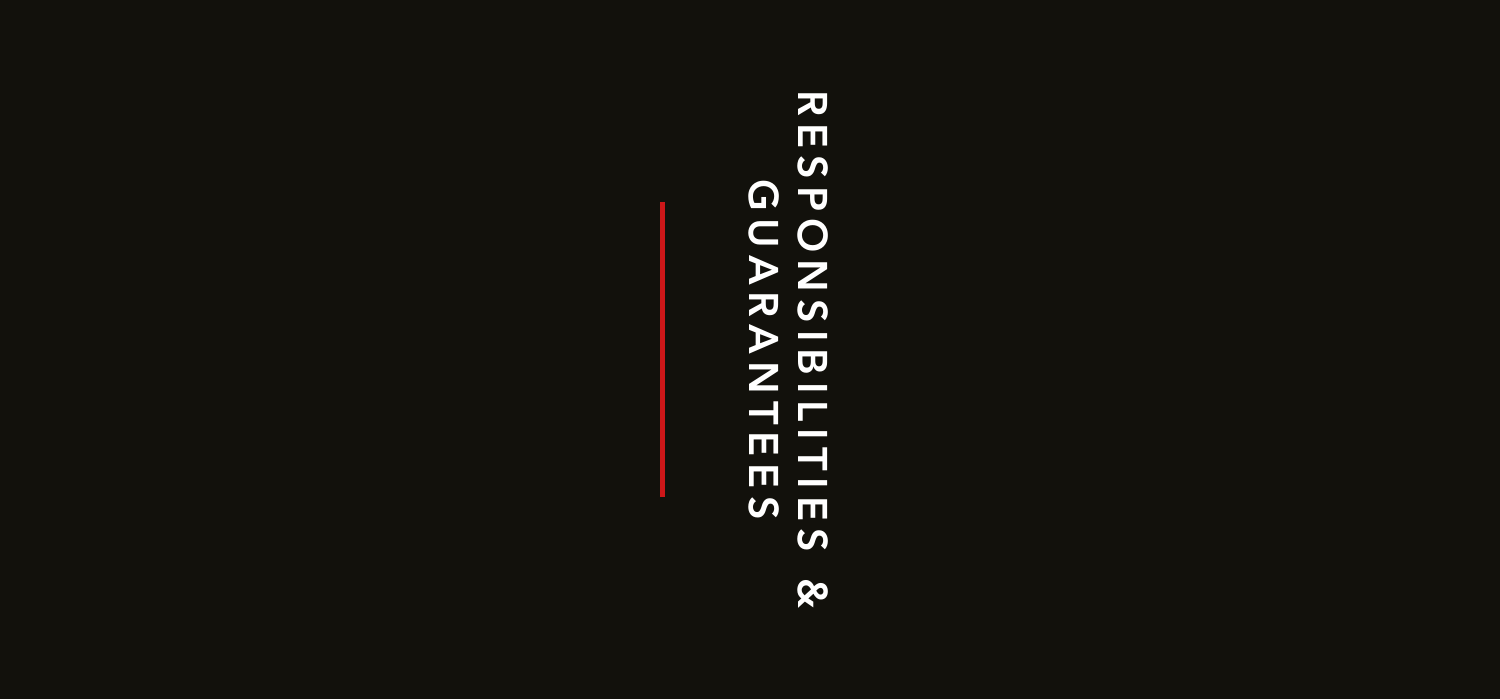### EN Responsibilities and guarantees

Overview

The guarantee terms, conditions and instructions are described in the following chapters in accordance with the Consumer Protection Act in the event the device does not work as expected.

If your Tracker product needs warranty service, please first contact our product retailer or technical support. The manufacturer's warranty does not cover the indirect costs caused by the use of the product. The manufacturer is not responsible for the operation of third-party software or hardware. Tracker Oy has the right to either completely shut down a single account or,

alternatively, limit the activity of individual client account upon suspected improper usage.

Tracker reserves the right to change the pricing of the services, without specific notice, where the pricing depends on the service prices of third-party providers. If they differ substantially from normal prices, Tracker is entitled to change the price for the service without prior notice. Tracker is not responsible for the compatibility of the mobile devices (mobile phones or tablets) and the software.

The devices may only be used for the purposes mentioned in the user manual. The warranty does not cover device failures due

to the improper use or careless storage of the product or defective batteries.

The manufacturer is not responsible for the operation of products from third parties that accompany the device and are not related to Ultracom, Tracker or other brands managed by Tracker Oy.

The warranty policy declared by each manufacturer is applied to these devices. These products include phones, batteries, chargers and Bluetooth modules. Tracker assumes limited responsibility for the operability and user support of the above-mentioned products. Tracker is not responsible for the accessories or guidelines accompanying these devices.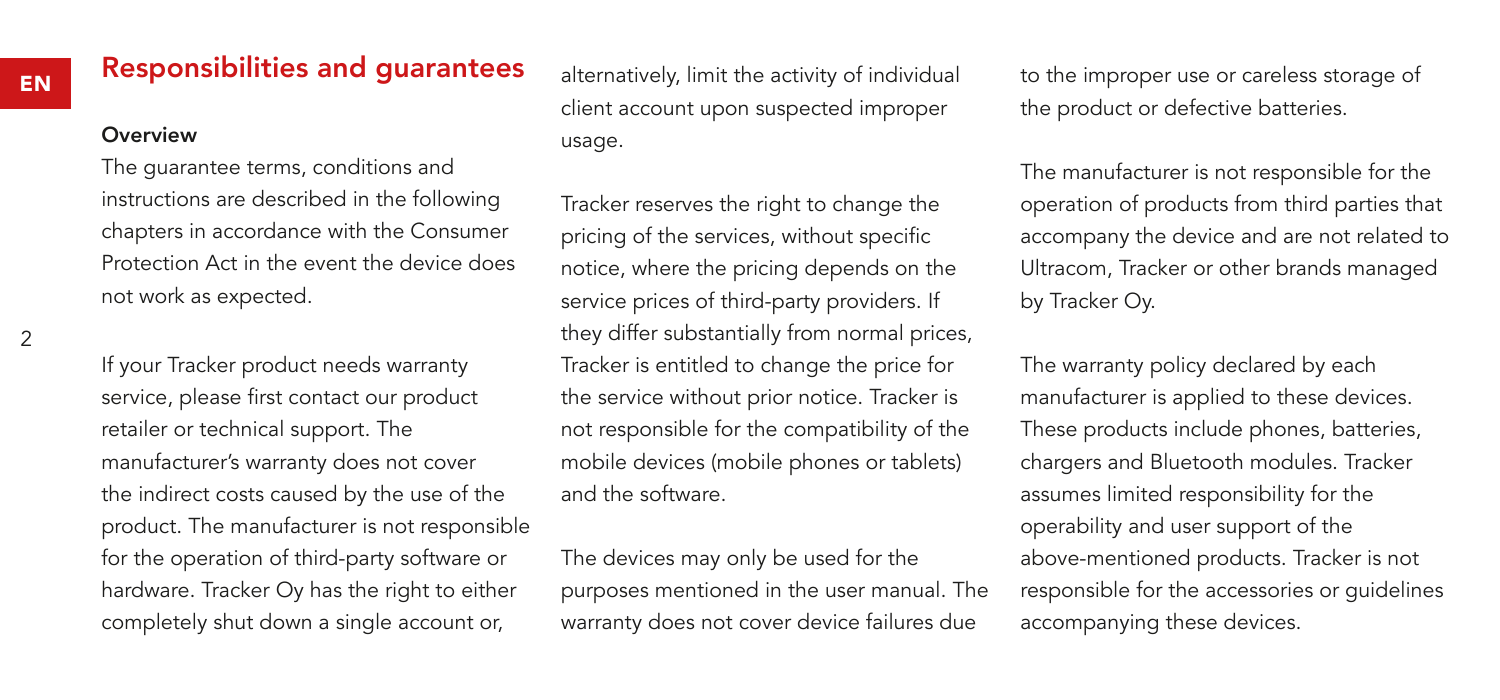The device can send data such as location erroduct without charge for work or parts The warranty begins when the Product is **EN** data, firmware information, phone number of the user etc. to Tracker and/or partner of Tracker. By starting to use the device you accept that information is sent to and stored at Tracker and/or partner of Tracker. This info is saved so that the user can see the location of the device in real time and later on (acquire the tracking history). All information can be erased permanently from Tracker with a written request.

#### Manufacturer's warranty

If the Product proves to be defective during the warranty period because of faulty materials, workmanship or design, the manufacturer and/or manufacturer's authorized service agent will repair the

within reasonable time.

This warranty is valid only when this warranty document or other proof of purchase (indicating the product purchase date, the product serial number and the seller of the product) is presented together with the defective Product.

The manufacturer and/or its authorized service agent may refuse to repair the product if any of the above-mentioned supporting documents are not presented. This limited warranty is valid only in the country where the Product was purchased and provided that Tracker has intended its placement for sale in the country at issue.

The warranty begins when the Product is first sold to the end user. The Product often consists of several different parts and the different parts/products may be subject to different warranty periods:

- Device two (2) years from the date of purchase of the product, with the exception of the antenna, which has warranty of one (1) year from the purchase date of the product. - Device battery: six (6) months from the date of purchase of the product.

- The accessories supplied with the Product are covered by the warranty policy of the manufacturer for the product at issue.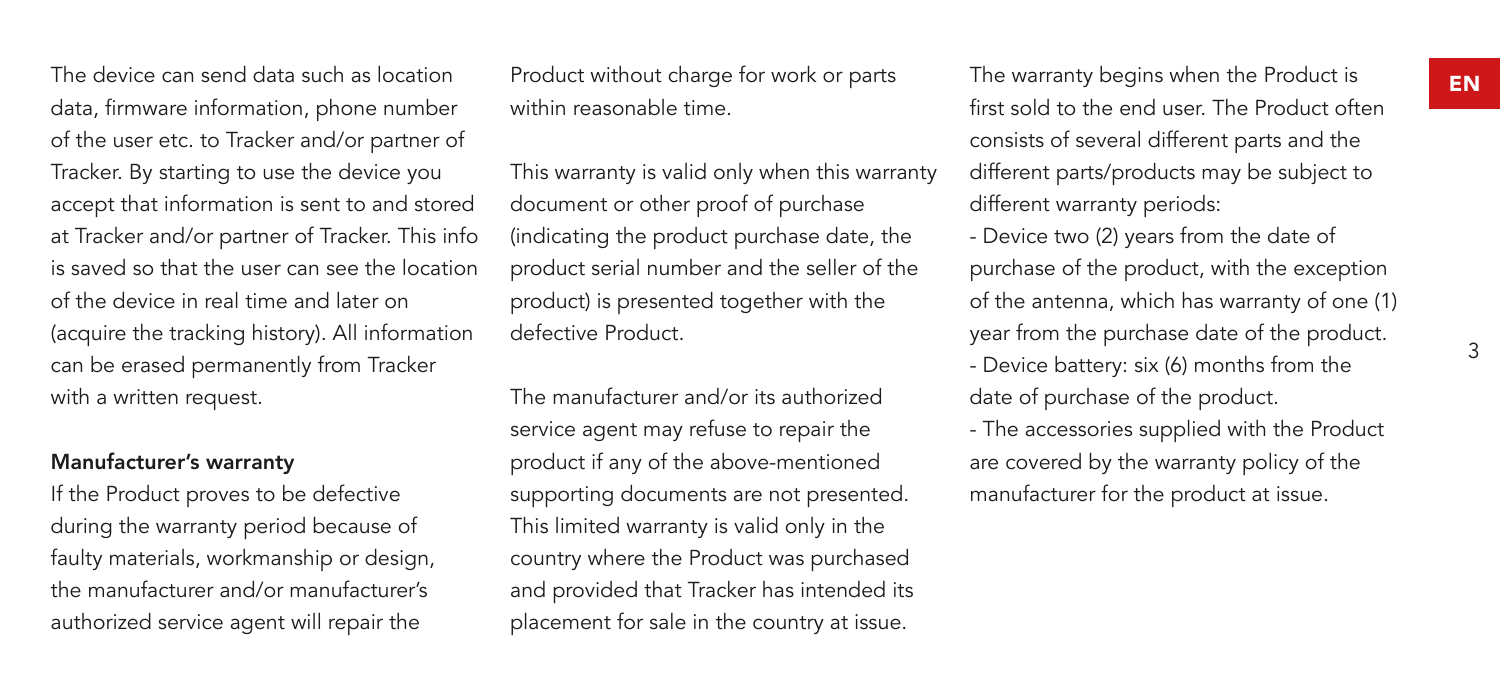### warranty coverage for

1. Wear and tear from normal use.

2. Defects caused by the conversion or modification of the product.

3. If the Product is opened, the device warranty will immediately terminate.

4. Defects caused by the erroneous use or storage of this Product.

5. Damage caused by the use of batteries that are connected incorrectly or not in accordance with the manufacturer's recommendations.

6. Repairs made by the customer or retailer itself without authorization from the service agent. See paragraph three (3).

7. Accidents or other similar reasons outside of the control of the manufacturer (force

majeure).

8. Tracker specifically disclaims any warranty to any separate plugin delivered with the Product.

9. The usage of spare parts that are not officially manufactured by Tracker can void the warranty of the device. These include SIM covers, battery covers and antennas.

This warranty does not impact rights under the applicable national laws of the consumer or rights of the consumer against the seller arising from the purchase/sale agreement.

The reproduction, distribution, or storage of all or a part of the contents of this document without the written permission of Tracker is prohibited. Other product

EN What the manufacturer does not provide majeure). This is a measure that we and company names mentioned herein may be the trademarks or trade names of their respective owners. Tracker applies a policy of continual development and thus reserves the right to make changes and improvements to any product, feature or appearance of the Product described in this document without prior notice.

> Tracker is not liable for any direct or indirect damages, including loss of data or income. The contents of this document are provided "as is". Its accuracy, reliability or content does not provide any express or implied warranty, nor, specifically, guarantee its marketability or fitness for a particular purpose, unless otherwise specified by public policy legislation.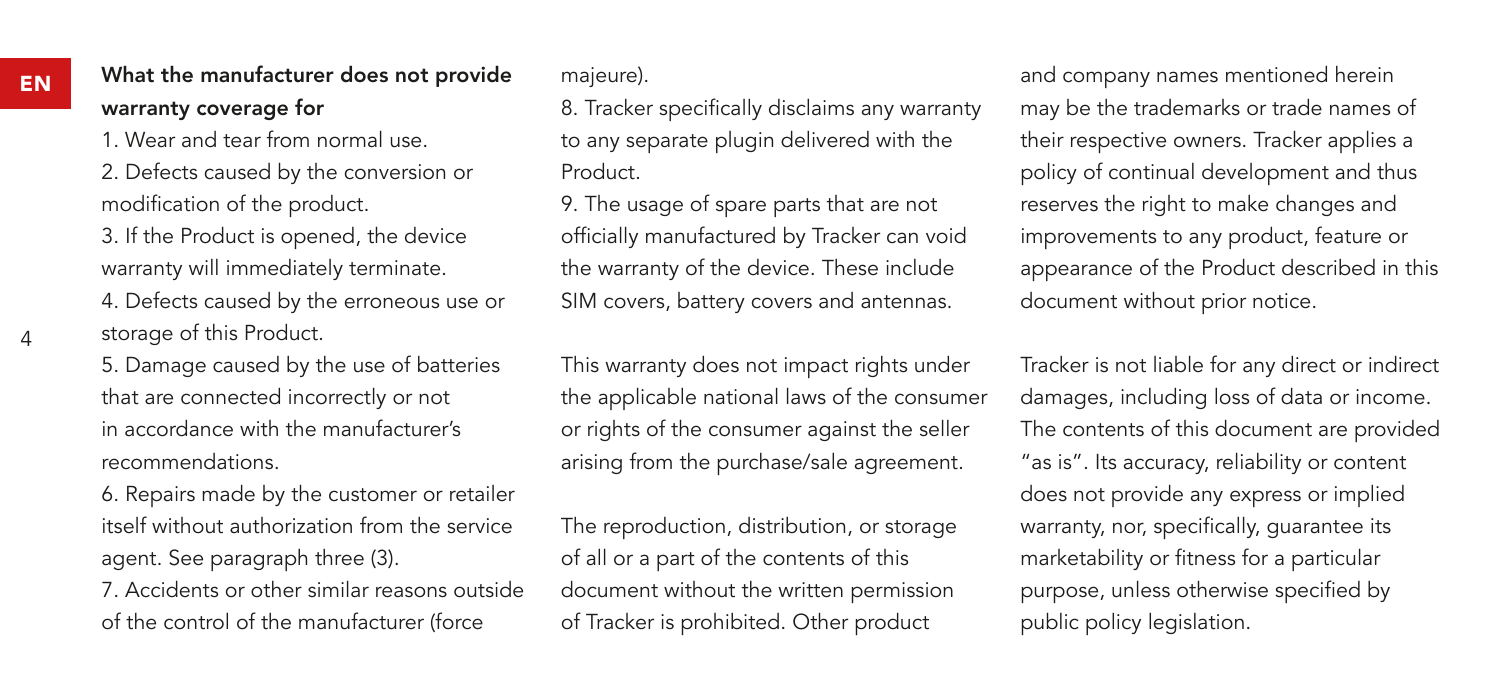Tracker reserves the right to revise this expression or mechanically crushing or cutting of a EN Disregarding these instructions can cause EN document or withdraw it at any time without prior notice. The features, functionality, or use of the features listed in this User Guide are subject to change as a result of development of the Product. The availability of the Product may vary by region. You can get additional information from your authorized Tracker retailer.

#### Battery warnings and cautions

- Do not carry or store the battery together with metal objects that may short-circuit the positive and negative terminals of the battery.

- Do not charge the battery near a heat source or in direct sunlight.

- Disposal of a battery into fire or a hot oven,

or mechanically crushing or cutting of a battery can result in an explosion - Leaving a battery in an extremely high temperature surrounding environment can result in an explosion or the leakage of flammable liquid or gas.

- In case the battery shows any signs of wear (scratches, bite marks etc.), dispose the battery and do not use it again.

- Risk of explosion if battery is replaced by an incorrect type of battery.
- Increased risk of shorting magnetic cables: the magnetic charging cables pose a risk of coming together when charging multiple devices within close proximity.
- Charging temperature of batteries is 0 to +45 Celsius. Charging must be done always in a dry place.

damage and possibly even cause the battery to explode.

#### The recycling of electric and electronic equipment removed from use

The symbol marking this device or its packaging means that the device should not be treated as household waste. Instead, the device should be placed in collection and recycling point for the recycling of electric and electronic equipment.

By ensuring the proper recycling of the device, you can help prevent potential environmental and human health hazards that might otherwise be caused by its inappropriate handling.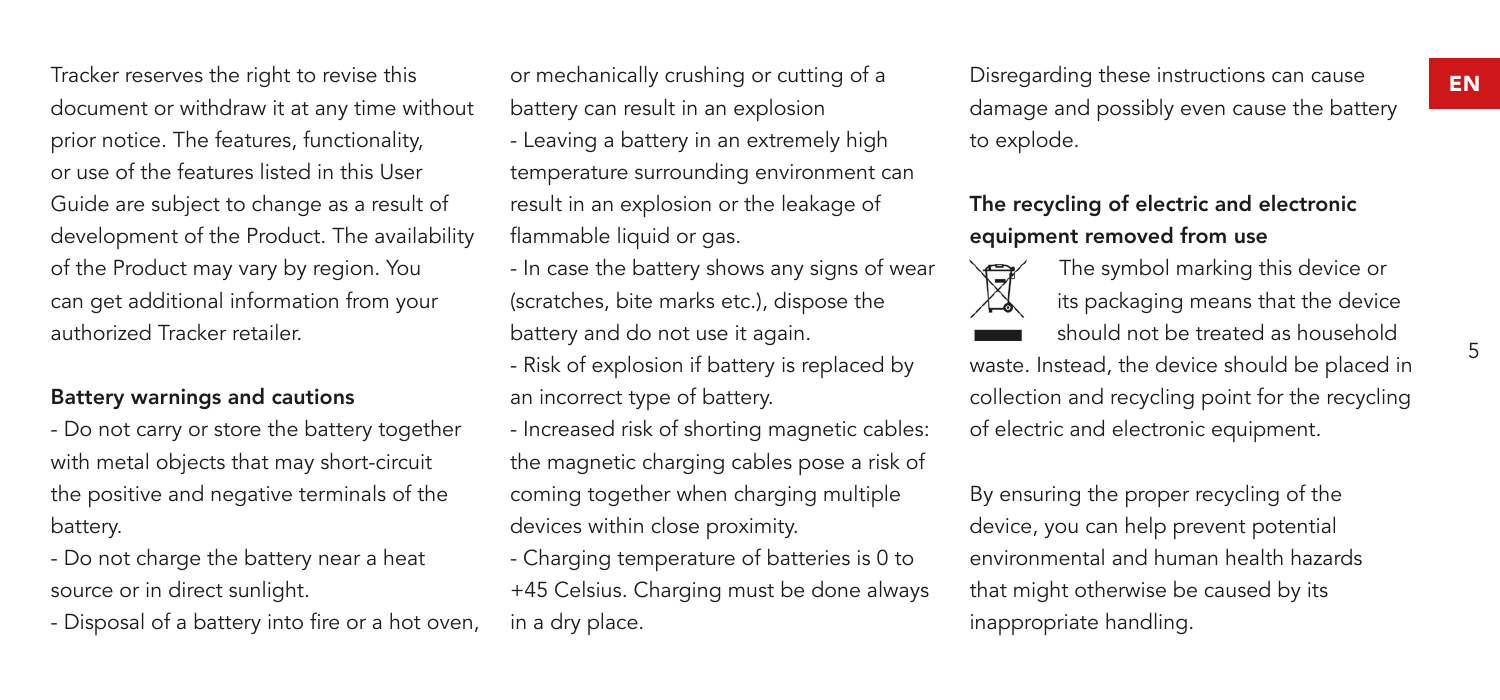EN For more information about the processing and recycling of this product, please contact your local environmental authorities, waste disposal service or the store where the device was purchased.

#### Disposal of batteries

 This symbol means that the batteries may not be placed into normal Pb household waste.

Ensuring that the battery is removed from use in an appropriate manner prevents possible adverse impacts on human health and the environment that the incorrect disposal of batteries can cause.

The recycling of materials helps preserve natural resources. In order to ensure that the product removed from use will be properly handled, the product should be brought to a collection and recycling point for electric and electronic equipment removed from use. Bring the battery to the collection point for batteries.

You can get additional information about the recycling of batteries from your environmental authority, household waste disposal service or the store where you purchased the product.

#### Manufacturer

Tracker Oy www.tracker.fi/en/

For questions or inquiries, please contact your local distributor or reseller first.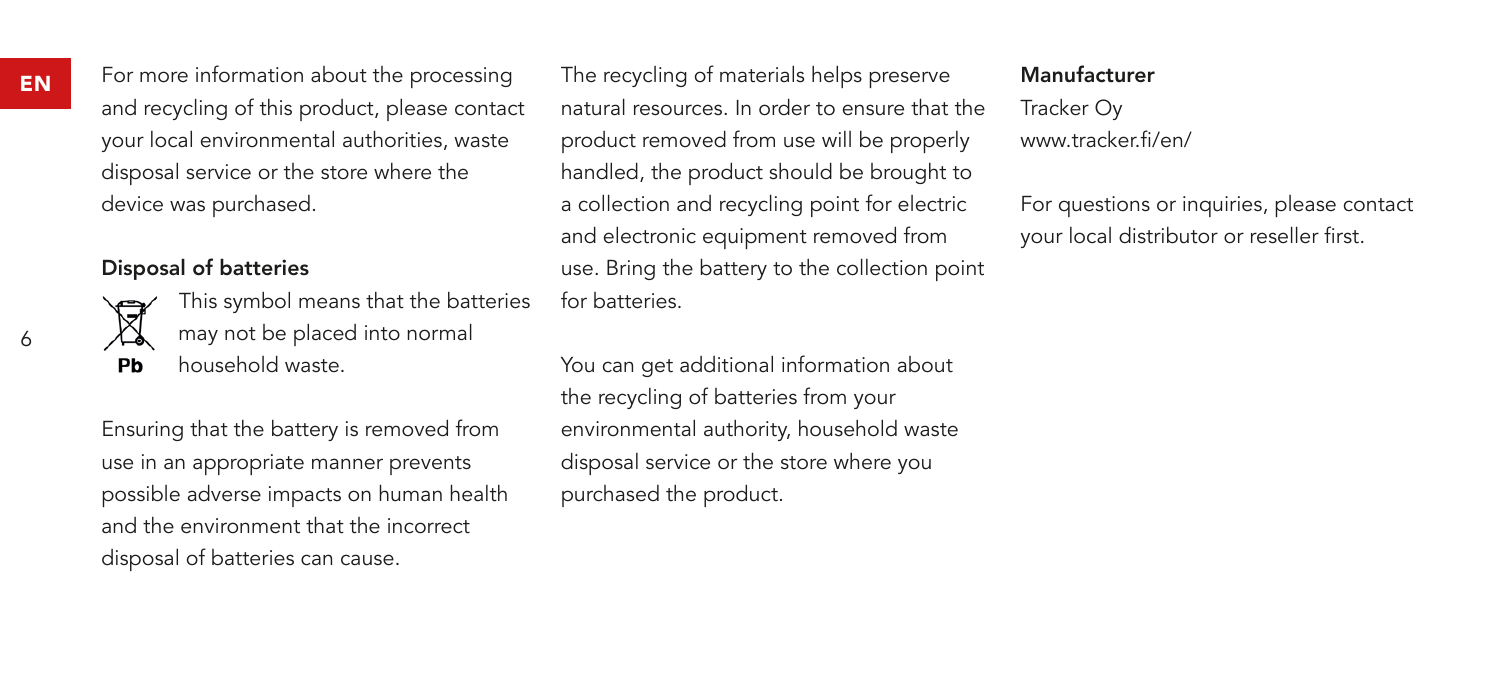### **ANSVAR** O G **GARANTIER**

7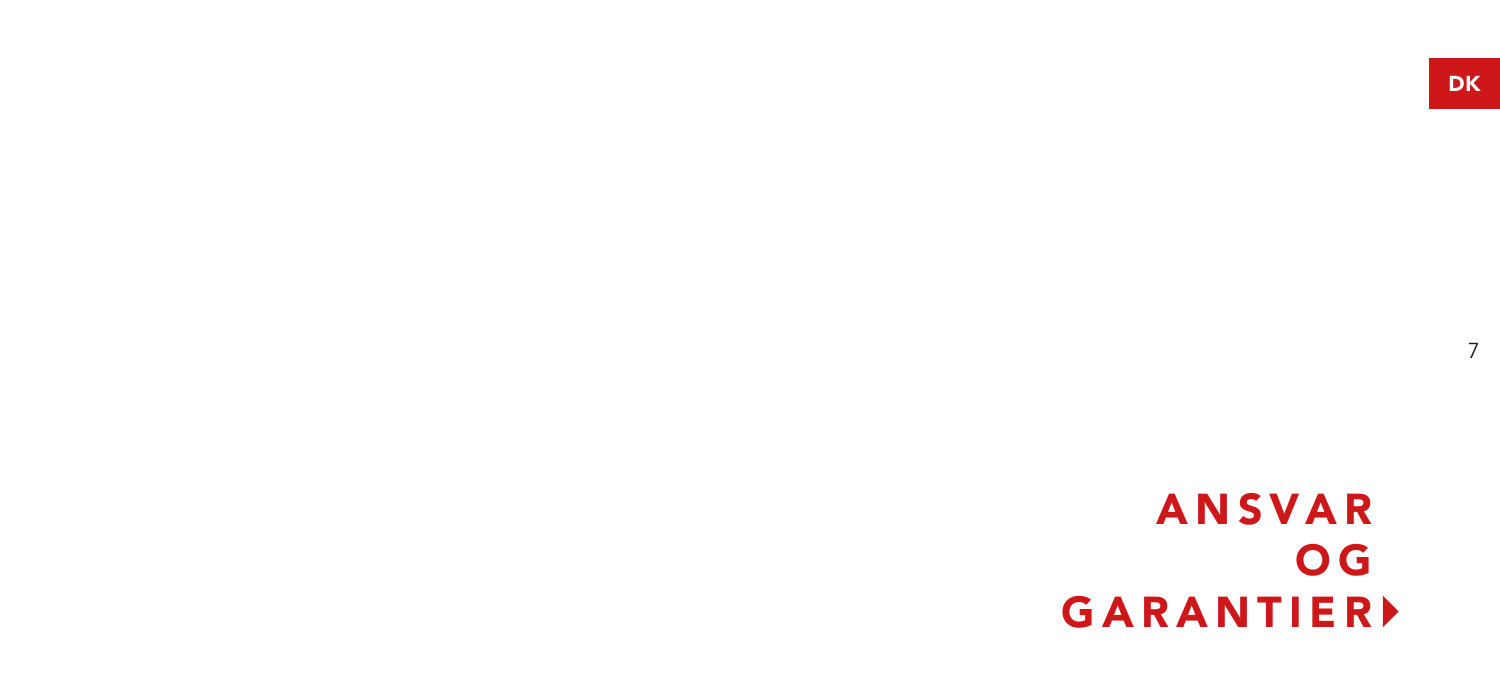#### DK Ansvar og garantier

#### **Oversigt**

I følgende afsnit beskrives garantivilkårene i overensstemmelse med forbrugerbeskyttelsesloven samt fremgangsmåden, hvis enheden ikke fungerer som forventet.

8

Hvis dit Tracker produkt har brug for garantiservice, beder vi dig først kontakte forhandleren eller teknisk support. Producentens garanti dækker ikke indirekte omkostninger ved anvendelse af produktet. Producenten har ikke ansvar for funktionerne i tredjeparters software eller hardware. Tracker Oy har ret til at spærre en enkelt kundekonto, der er knyttet til produktet,

eller alternativt begrænse kundekontoens funktion, hvis der er mistanke om misbrug af kontoen.

Tracker forbeholder sig retten til at ændre prisen for tjenester, der afhænger af tredjepartsudbydere. Hvis de afviger markant fra normale priser, kan Tracker ændre prisen for tjenesten uden forudgående varsel. Tracker er ikke ansvarlig for kompatibiliteten mellem mobilenheder (mobiltelefoner eller tablets) og softwaren.

Enhederne må kun bruges til de formål, der er angivet i brugervejledningen. Garantien dækker ikke fejl på enheden som følge af fejlagtig anvendelse, skødesløs opbevaring af produktet eller defekte batterier.

Producenten er ikke ansvarlig for tredjepartsprodukter, som ikke er fremstillet af Tracker Oy.

Når det gælder disse enheder, gælder de respektive producenters garantier. Sådanne produkter er f.eks. telefoner, batterier, opladere og Bluetooth-moduler. Tracker påtager sig begrænset ansvar for ovennævnte produkters brugersupport og funktion, hvis de er leveret af Tracker. Tracker er ikke ansvarlig for tilbehør eller vejledninger, der ledsager disse enheder.

Enheden kan sende oplysninger som placeringsdata, firmwareoplysninger, brugertelefonnumre osv. til Tracker og/eller dennes partnere. Ved at begynde at bruge enheden accepterer du, at oplysninger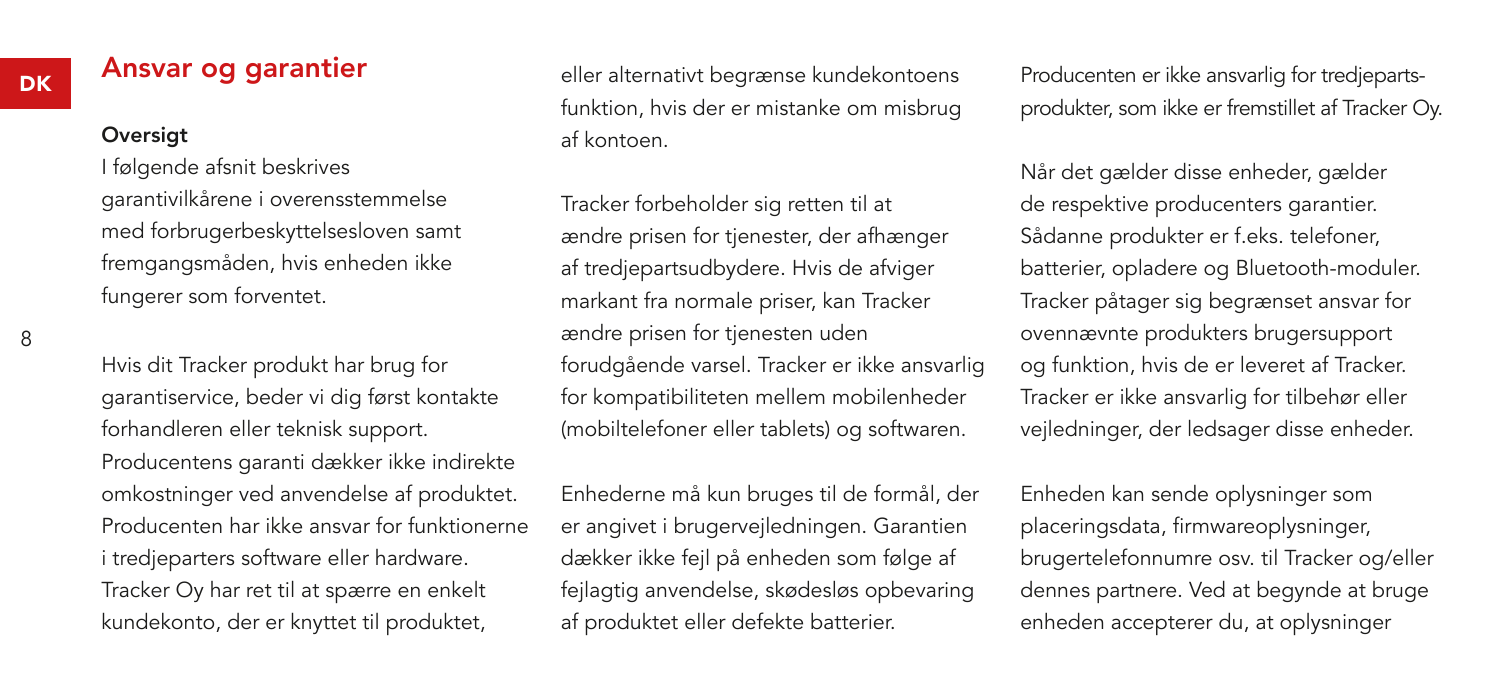sendes til og lagres hos Tracker og/eller dennes partnere. Oplysningerne gemmes, så brugeren kan se enhedens placering i realtid og på et senere tidspunkt i form af sporingshistorik. Du kan sende en skriftlig anmodning til Tracker, om at alle oplysninger skal slettes permanent.

#### Producentens garanti

Hvis Produktet i løbet af garantiperioden viser sig at være defekt på grund af fejlagtighed i materialer, arbejde eller design, repareres Produktet af producenten og/eller producentens autoriserede serviceagent inden for rimelig tid uden opkrævning for arbejde eller reservedele.

Denne garanti gælder kun, når dette

garantibevis eller en købskvittering (som angiver produktets købsdato, serienummer og forhandler) fremvises sammen med det defekte Produkt.

Producenten og/eller producentens autoriserede serviceagent kan afvise reparation, hvis ovennævnte dokumentation ikke fremvises.

Denne begrænsede garanti gælder kun i det land, hvor Produktet er købt, og under forudsætning af at Tracker har haft til hensigt at sælge lokaliseringsproduktet i det pågældende land.

Garantien begynder at gælde, første gang Produktet sælges til en kunde.

Produktet består af forskellige dele, og delene/produkterne kan have forskellige garantiperioder:

- Enhed: to (2) år fra produktets købsdato med undtagelse af antennen, hvis garanti er et (1) år fra produktets købsdato.

- Enhedens batteri: seks (6) måneder fra produktets købsdato.

- For tilbehør, som leveres med Produktet, bestemmes garantipolitikken af den pågældende producent.

#### Hvad indgår ikke i producentens garanti?

1. Normal slitage.

- 2. Fej, der skyldes konvertering eller ændring af Produktet.
- 3. Hvis Enheden åbnes af brugeren, ophører garantien straks.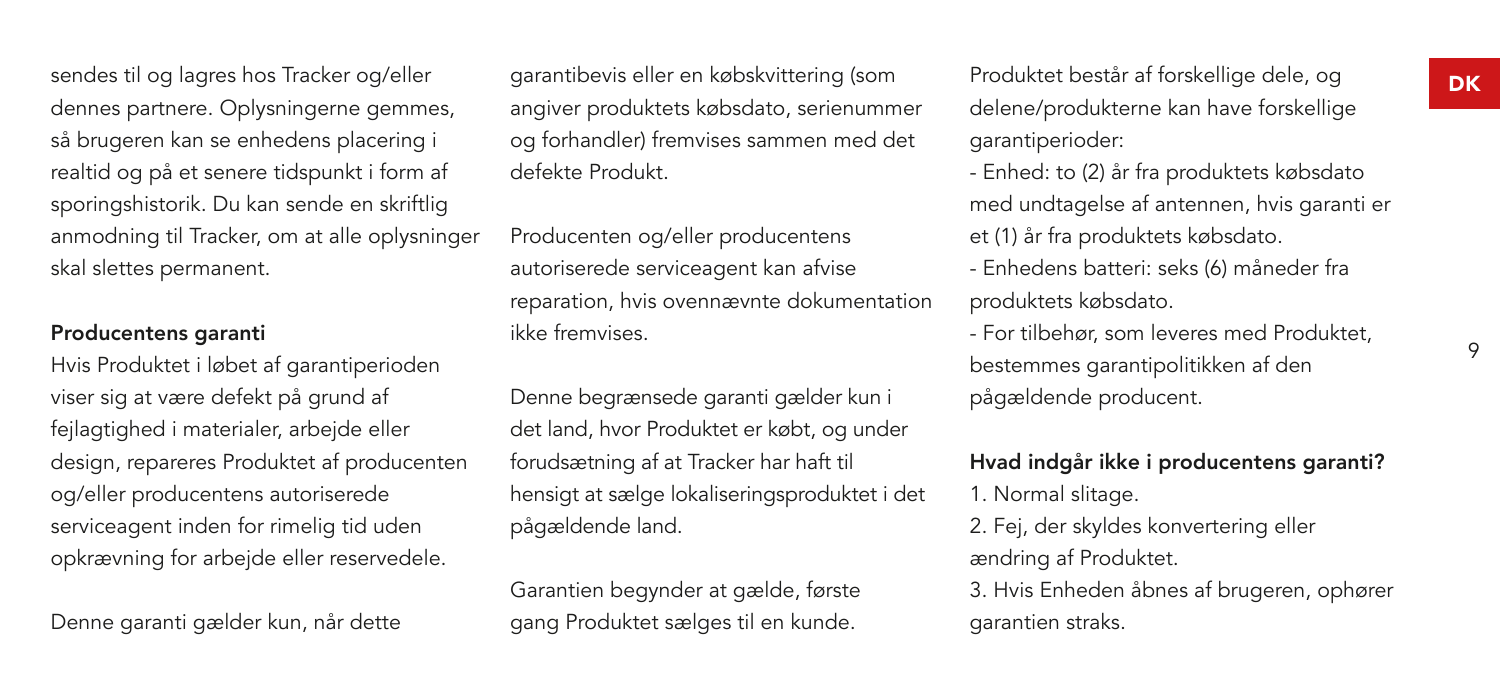5. Skade, der skyldes brug af batterier, som er tilsluttet forkert eller ikke følger producentens anbefalinger.

6. Konsekvenser af reparationer, udført af et uautoriseret servicefirma, forhandleren eller kunden selv. Se punkt tre (3).

7. Ulykker eller lignende årsager uden for producentens kontrol (force majeure). 8. Tracker giver ikke nogen garanti for tilbehør eller tredjepartsprodukter, som er levereret med Produktet.

9. Brugen af reservedele, som ikke officielt er fremstillet af Tracker, kan gøre enhedsgarantien ugyldig. Det gælder SIMdæksler, batteridæksler og antenner.

DK 4. Fej, der skyldes fejlagtig anvendelse eller Denne garanti påvirker ikke forbrugerens Tracker er ikke ansvarlig for direkte eller Denne garanti påvirker ikke forbrugerens rettigheder i henhold til gældende nationale love og forbrugerens rettigheder i forhold til forhandleren i henhold til købsaftalen.

> Det er ikke tilladt helt eller delvist at reproducere, distribuere eller lagre indholdet i dette dokument uden Trackers skriftlige tilladelse. Øvrige produkt- og firmanavne, der nævnes i dette dokument, kan være varemærker eller kommercielle betegnelser tilhørende de respektive ejere. Tracker udvikler sine produkter kontinuerligt og forbeholder sig derfor retten til uden forudgående varsel at ændre og forbedre alle produkter, funktioner og visuelle egenskaber for Produktet.

indirekte skader, herunder tab af data eller indtiening. Indholdet i dette dokument leveres, "som det er og forefindes". Her gives ingen direkte eller indirekte garantier for dets nøjagtighed, pålidelighed eller indhold og udtrykkeligt ikke for dets salgbarhed eller egnethed til et bestemt formål, medmindre andet er foreskrevet af gældende lovgivning.

Tracker forbeholder sig retten til når som helst at ændre eller tilbagetrække dette dokument uden varsel. De egenskaber og funktioner, som er angivet i denne brugervejledning, eller anvendelsen af dem kan ændres som et resultat af Produktets udvikling. Produktets tilgængelighed kan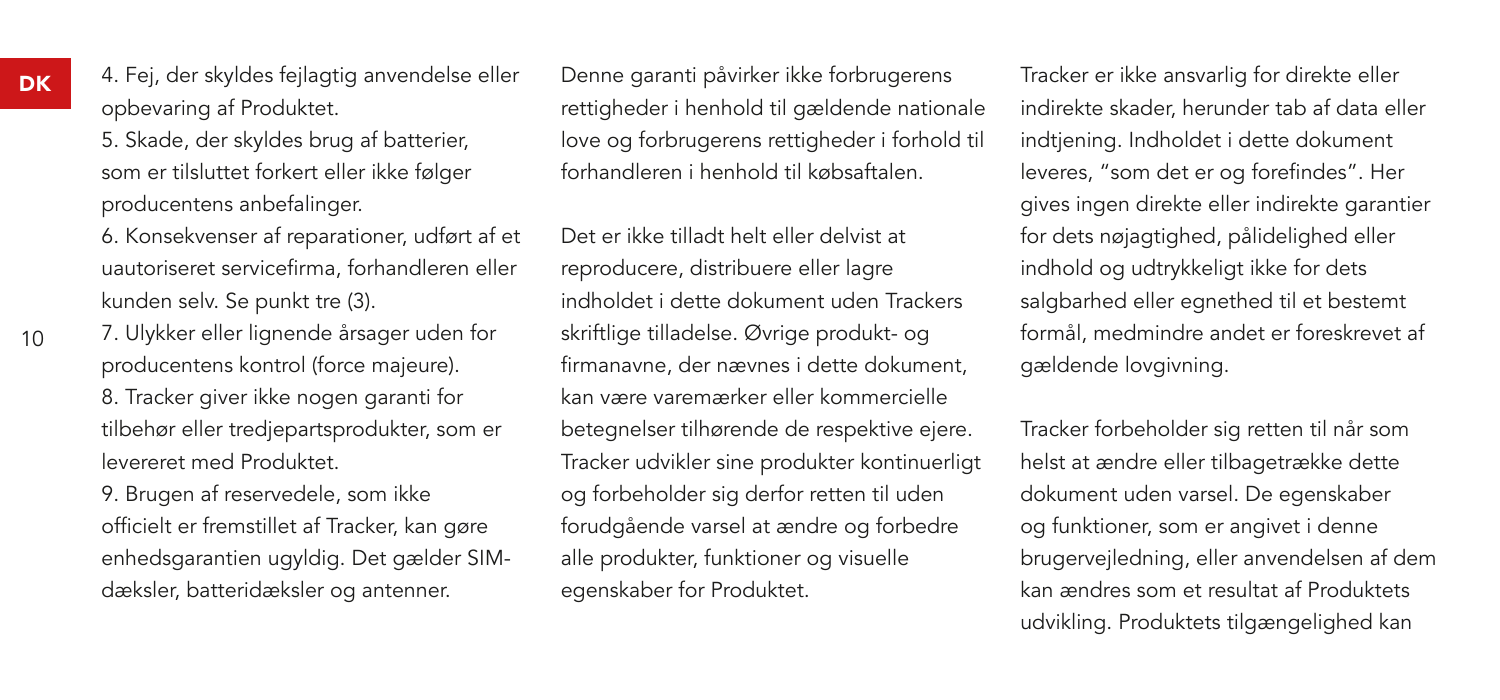variere regionalt. Du kan få yderligere light offendralig væske eller gas. I light til <mark>Genbrug af elektrisk og elektronisk udstyr light</mark> oplysninger fra din autoriserede Trackerforhandler.

#### Batteriadvarsler og -forsigtighedsregler

– Transporter eller opbevar ikke batteriet sammen med metalobjekter, da de kan kortslutte batteriets positive eller negative terminal.

– Oplad ikke batteriet i nærheden af en varmekilde eller i direkte sollys.

– Undgå at bortskaffe et batteri ved at forsøge at brænde eller smelte det, knuse det eller på anden måde ødelægge det, da det kan resultere i en eksplosion.

– Hvis et batteri efterlades i omgivelser med ekstremt høje temperaturer, kan det resultere i en eksplosion eller lækage af

brandfarlig væske eller gas.

– Hvis batteriet viser tegn på slitage (ridser, bidemærker osv.), skal det bortskaffes og må ikke bruges mere.

– Risiko for eksplosion, hvis batteriet udskiftes med en forkert batteritype.

– Øget risiko for kortslutning af magnetiske kabler: Der er risiko for, at magnetiske opladningskabler tiltrækker hinanden ved opladning af flere enheder tæt på hinanden. – Batteriers opladningstemperatur er 0 til +45 °C. Opladning skal altid ske i tørre omgivelser.

Tilsidesættelse af disse forsigtighedsregler kan forårsage skade og muligvis endda resultere i, at batteriet eksploderer.

Denne enhed eller dens emballage har et symbol, som betyder, at enheden ikke må håndteres som husholdningsaffald. Enheden skal i stedet indleveres på et modtagelsessted for genbrug af elektrisk og elektronisk udstyr.

Gennem behørig genbrug af enheden kan du bidrage til at forhindre eventuelle miljøog helbredsmæssige skader, som ukorrekt håndtering kan forårsage.

Du kan få flere oplysninger om behandling og genbrug af produktet hos de lokale miljømyndigheder, genbrugsstationer eller den butik, hvor enheden blev købt.

11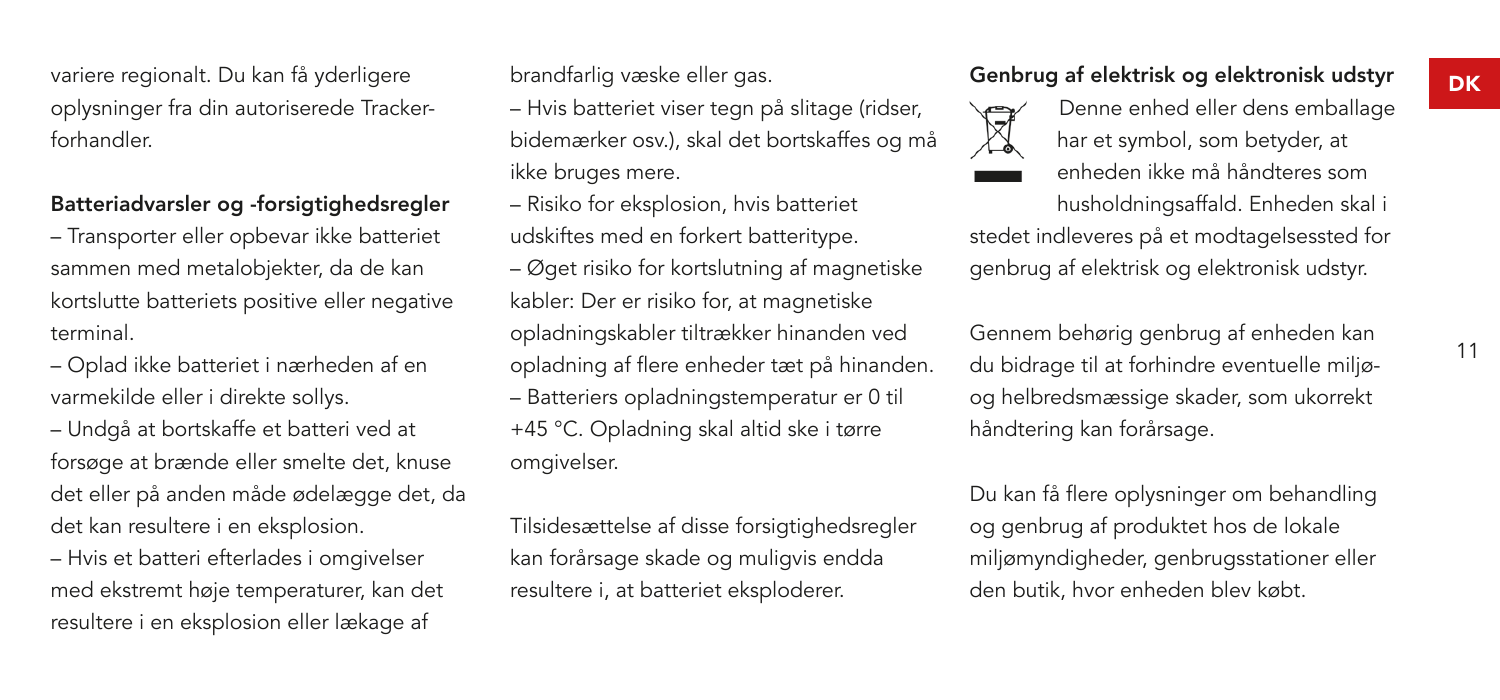#### **DK** Bortskaffelse af batterier



 Dette symbol betyder, at batterierne ikke må regnes som normalt husholdningsaffald.

Når batterierne genbruges på behørig måde, forhindres eventuelle skader på naturen og menneskers helbred, som fejlagtig affaldshåndtering kan forårsage.

Materialegenbrug bidrager til at spare naturressourcer. For at sikre behørig håndtering af udtjente produkter skal produktet indleveres på et modtagelsessted for genbrug af elektrisk og elektronisk udstyr. Aflever batterier på modtagelsesstedet for batterier.

Du kan få flere oplysninger om genbrug af batterier fra de lokale miljømyndigheder, renovationsvirksomheder eller den butik, hvor du købte produktet.

#### Producent

Tracker Oy www.tracker.fi

Hvis du har spørgsmål, beder vi dig først kontakte din lokale distributør eller forhandler.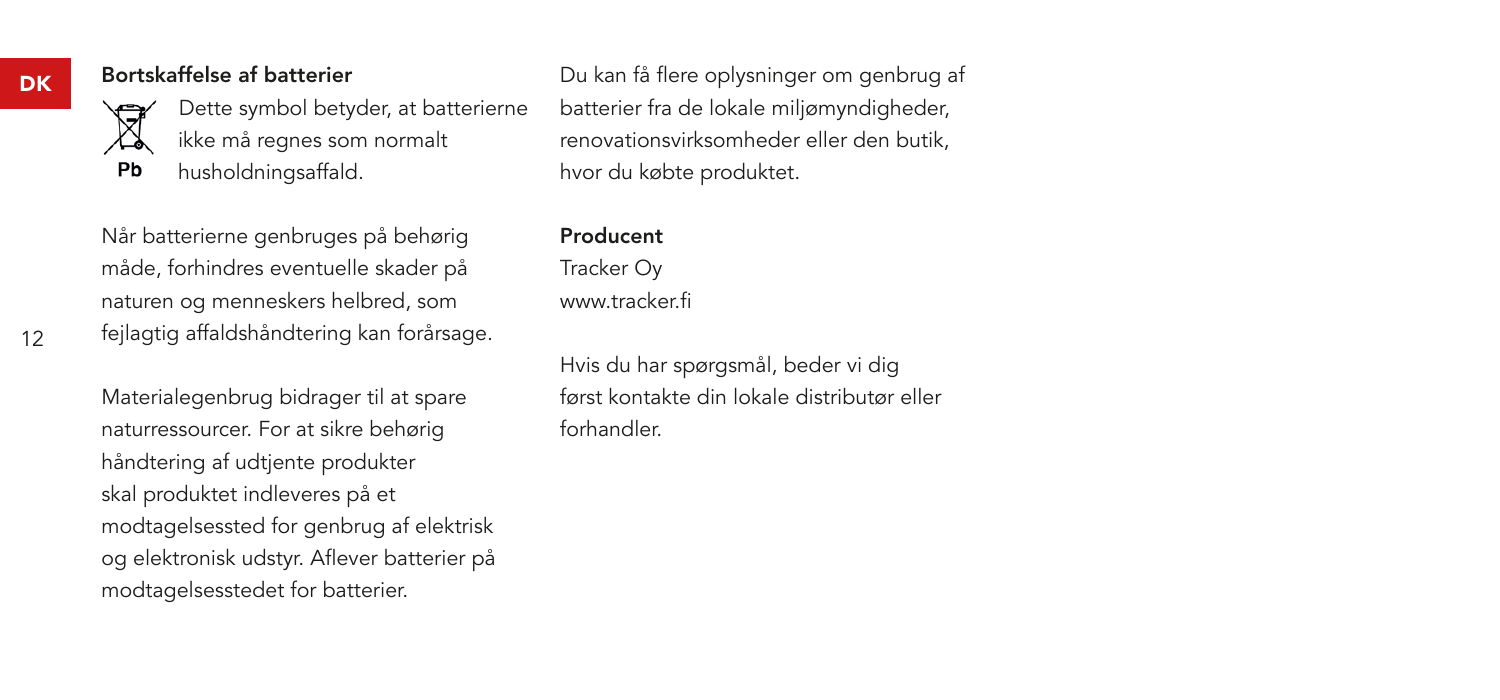#### DK DE

### **VERANTWORTLICHKEITEN** U N D **GARANTIEN**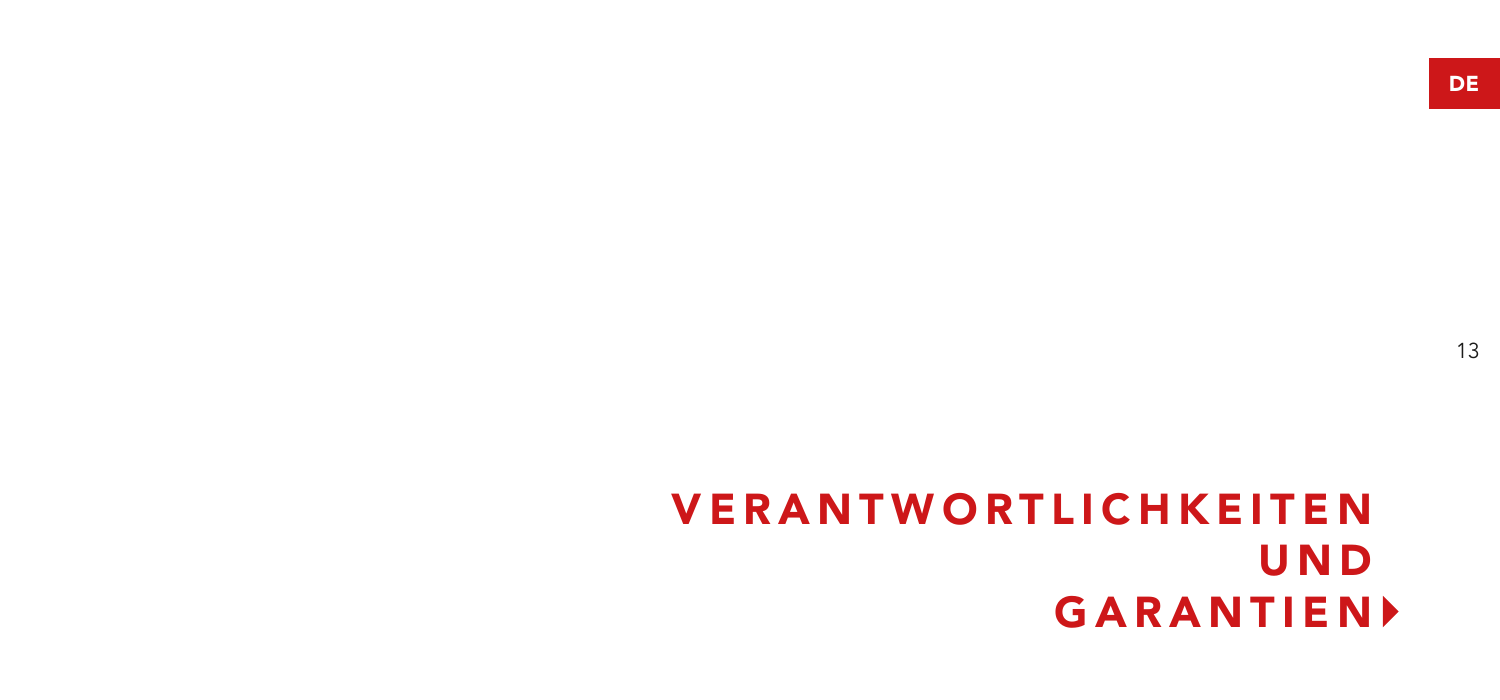#### DE Verantwortlichkeiten und Garantien

#### Übersicht

Die in den folgenden Kapiteln beschriebenen Garantiebedingungen und Anweisungen entsprechend dem Verbraucherschutzgesetz für den Fall, dass das Gerät nicht erwartungsgemäß arbeitet.

Wenn für Ihr Tracker Produkt eine Garantieleistung erforderlich ist, setzen Sie sich bitte zuerst mit dem Händler oder dem technischen Support in Verbindung. Die Herstellergarantie erstreckt sich nicht auf die indirekten Kosten, die durch die Verwendung des Produkts entstehen. Der Hersteller ist für den Einsatz von

Fremdhersteller-Soft- oder -Hardware nicht verantwortlich. Tracker Oy hat bei Verdacht auf eine unsachgemäße Verwendung das Recht, ein einzelnes Konto entweder vollständig zu sperren oder alternativ die Aktivität eines einzelnen Kundenkontos einzuschränken.

Tracker behält sich das Recht vor, die Preisgestaltung der Dienstleistungen, deren Preisgestaltung von den Dienstleistungspreisen von Fremdanbietern abhängt, ohne spezielle Ankündigung zu ändern. Wenn sie erheblich von normalen Preisen abweichen, ist Tracker berechtigt, den Preis für die Dienstleistung ohne vorherige Ankündigung zu ändern. Tracker ist für die Kompatibilität der Mobilgeräte

(Mobiltelefone oder Tablets) und der Software nicht verantwortlich.

Die Geräte dürfen nur für die im Benutzerhandbuch beschriebenen Zwecke verwendet werden. Die Garantie erstreckt sich nicht auf Gerätedefekte aufgrund unsachgemäßer Verwendung oder fahrlässige Lagerung des Produkts oder defekter Akkus.

Der Hersteller ist nicht verantwortlich für den Betrieb von Produkten, die gemeinsam mit dem Gerät verwendet werden und von Fremdherstellern stammen, die nicht mit Ultracom, Tracker oder anderen Marken in Zusammenhang stehen, die von Tracker Oy. verwaltet werden.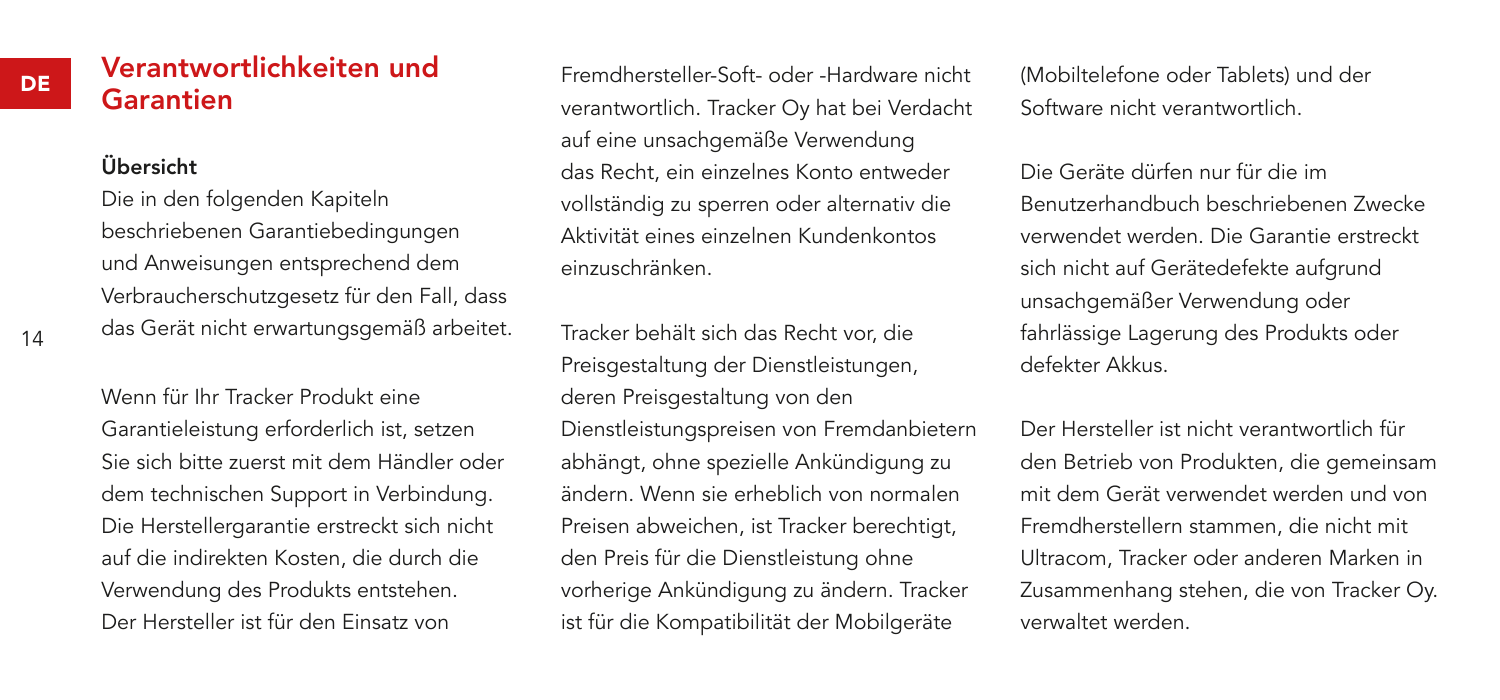Hersteller gewährte Garantie. Zu diesen Produkten gehören Telefone, Akkus, Ladegeräte und Bluetooth-Module. Tracker übernimmt beschränkte Haftung für die Funktionsfähigkeit und den Benutzer-Support der oben genannten Produkte. Tracker ist für das Zubehör dieser Geräte oder die zugehörigen Richtlinien nicht verantwortlich.

Das Gerät kann Daten, wie zum Beispiel Standortdaten, Firmware-Informationen, Telefonnummer des Benutzers usw. an Tracker und/oder Partner von Tracker senden. Durch die Verwendung des Geräts stimmen Sie zu, dass Informationen an Tracker und/oder Partner von Tracker

Für diese Geräte gilt die vom jeweiligen og esendet und gespeichert werden. Diese für Arbeitszeit oder Teile in Rechnung og DE Informationen werden gespeichert, damit der Benutzer den Standort des Geräts in Echtzeit sowie zu einem späteren Zeitpunkt sehen kann (Abfrage des Ortungsverlaufs). Alle Informationen können auf schriftliche Anfrage permanent von Tracker gelöscht werden.

#### Herstellergarantie

Wenn sich das Produkt aufgrund von mangelhaften Materialien, schlechter Fertigungsqualität oder Konstruktionsmängeln als fehlerhaft herausstellt, repariert der Hersteller und/ oder der vom Hersteller autorisierte Kundendienst das Produkt innerhalb eines angemessenen Zeitraums, ohne dass Kosten für Arbeitszeit oder Teile in Rechnung gestellt werden.

Diese Garantie gilt nur dann, wenn diese Garantieurkunde oder ein anderer Kaufbeleg (in dem das Kaufdatum des Produkts, die Seriennummer und der Verkäufer des Produkts angegeben sind) zusammen mit dem defekten Produkt vorgelegt werden.

Der Hersteller und/oder sein autorisierter Kundendienst können die Reparatur des Produkts verweigern, falls die oben erwähnten Dokumente nicht vorgelegt werden.

Diese beschränkte Garantie gilt nur in dem Land, in dem das Produkt gekauft wurde und unter der Voraussetzung, dass Tracker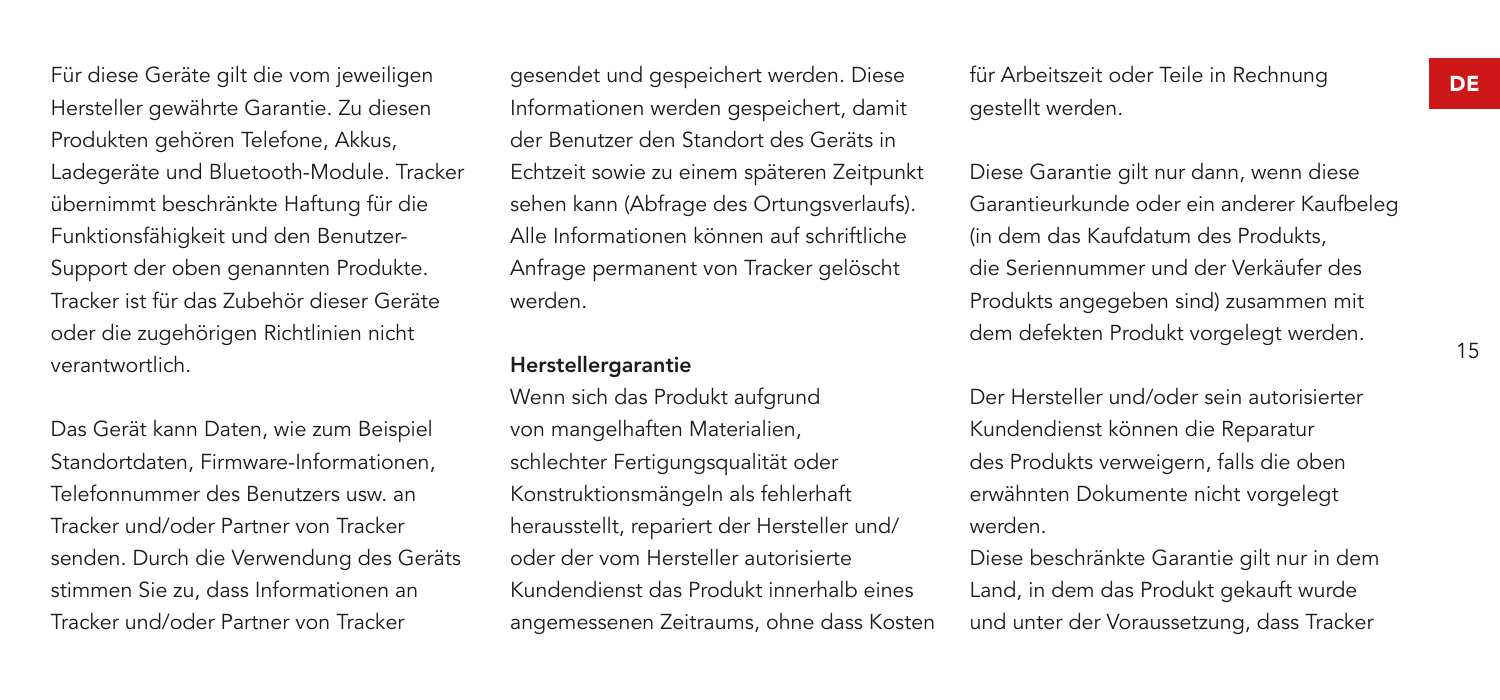das Produkt für den Verkauf in diesem Land vorgesehen hat.

Die Garantie beginnt, wenn das Produkt erstmalig an den Endbenutzer verkauft wird. Das Produkt besteht oft aus mehreren verschiedenen Teilen, und für die verschiedenen Teile/Produkte können unterschiedliche Garantiezeiträume gelten: - Gerät, zwei (2) Jahre ab Kaufdatum des Produkts mit Ausnahme der Antenne, für die eine Garantie von einem (1) Jahr ab Kaufdatum des Produkts gilt.

- Gerätebatterie: sechs (6) Monate ab Kaufdatum des Produkts.

- Für das im Lieferumfang des Produkts enthaltene Zubehör gilt die Garantie des Herstellers für das Produkt beim Kauf.

#### Für was der Hersteller keine Garantie gewährleistet

1. Verschleiß aufgrund von normalem Gebrauch.

2. Defekte, die durch die Änderung oder Modifikation des Produkts verursacht werden.

3. Wenn das Produkt geöffnet wird, erlischt sofort die Garantie.

4. Defekte, die durch die falsche Verwendung oder Lagerung des Produkts verursacht werden.

5. Defekte aufgrund der Verwendung von Akkus, die falsch eingesetzt wurden oder nicht den Herstellerempfehlungen entsprechen.

6. Reparaturen, die vom Kunden oder Verkäufer ohne Genehmigung durch den

DE das Produkt für den Verkauf in diesem Land **Für was der Hersteller keine Garantie** Kundendienst durchgeführt werden. Siehe Punkt drei (3).

> 7. Unfälle oder andere vergleichbare Ursachen außerhalb des Einflussbereichs des Herstellers (Höhere Gewalt).

> 8. Tracker lehnt insbesondere jegliche Garantie für alle separaten Zusatzmodule ab, die im Lieferumfang des Produkts enthalten sind.

9. Die Verwendung von Ersatzteilen, die nicht offiziell von Tracker hergestellt wurden, können die Garantie des Geräts unwirksam machen. Dazu gehören SIM-Karten-Abdeckungen, Batteriedeckel und Antennen.

Diese Garantie hat keinen Einfluss auf Rechte im Rahmen geltender nationaler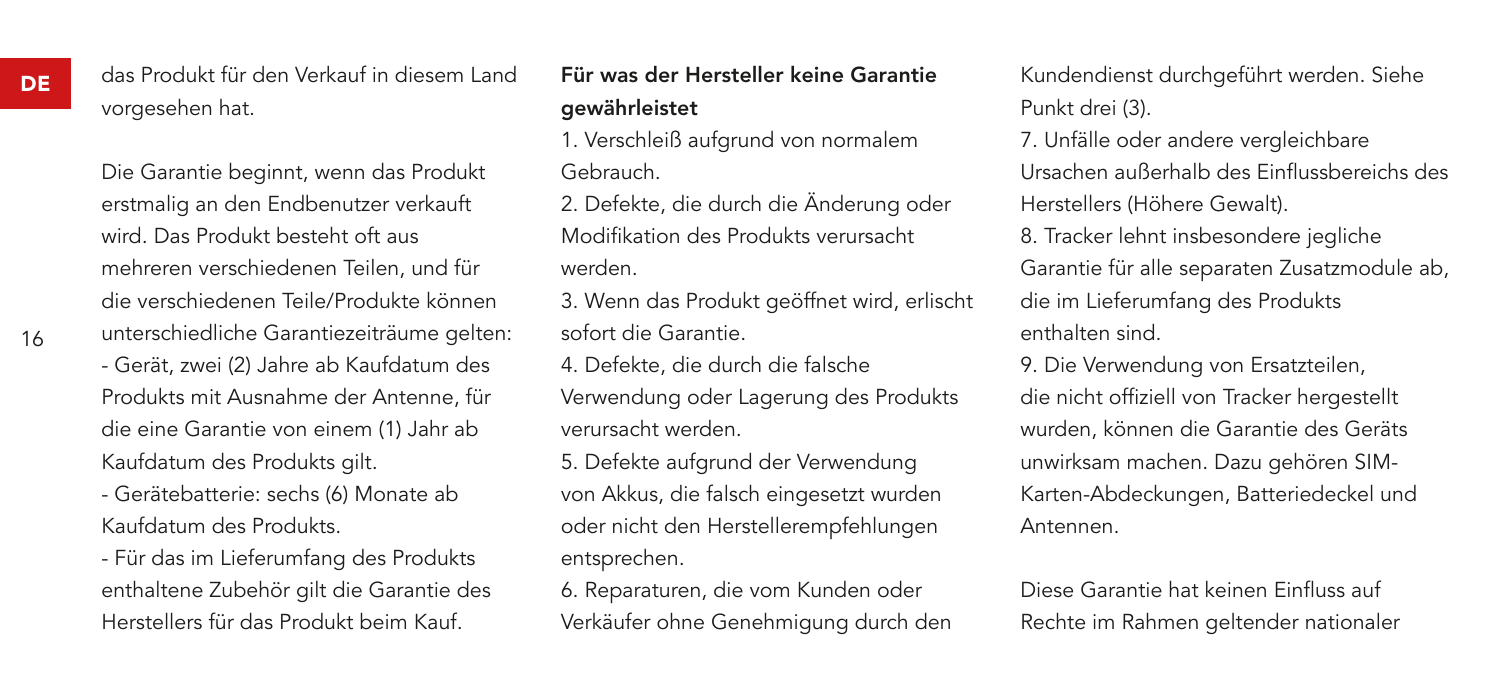des Kunden gegenüber dem Verkäufer, die sich aus der Kauf-/Verkaufsvereinbarung ergeben.

Die Reproduktion, Verbreitung oder Speicherung des gesamten Inhalts dieses Dokuments oder von Teilen davon ohne schriftliche Genehmigung von Tracker ist verboten. Andere hierin erwähnte Produkt- oder Firmennamen können die Markenzeichen oder Markennamen ihrer jeweiligen Eigentümer sein. Tracker verfolgt den Grundsatz kontinuierliche Entwicklung und behält sich daher das Recht vor, Änderungen und Verbesserungen an Produkten, Merkmalen oder dem Aussehen des in diesem Dokument beschriebenen

vorzunehmen.

Tracker es nicht haftbar für direkte oder indirekte Schäden, einschließlich Daten- oder Einkommensverluste. Die Inhalte dieses Dokuments werden "wie besehen" bereitgestellt. Seine Richtigkeit, Verbindlichkeit oder seine Inhalte stellen weder eine ausdrückliche oder stillschweigende Garantie dar noch garantieren sie die Verkehrsfähigkeit oder Eignung für einen bestimmten Zweck sofern nicht anderweitig durch Öffentliches Recht festgelegt.

Tracker behält sich das Recht vor, dieses Dokument ohne vorherige Ankündigung

Verbraucherschutzgesetze oder auf Rechte Merdukts ohne vorherige Ankündigung var zu überarbeiten oder zu annullieren. Die **DE** zu überarbeiten oder zu annullieren. Die technischen Merkmale, die Funktionalität oder die Verwendung der in diesem Benutzerleitfaden aufgeführten technischen Merkmale können als Ergebnis der Entwicklung des Produkts geändert werden. Die Verfügbarkeit des Produkts kann je nach Region unterschiedlich sein. Zusätzliche Informationen erhalten Sie von Ihrem autorisierten Tracker-Händler.

#### Warnungen und Vorsichtsmaßnahmen zum Umgang mit Akkus

- Der Akku sollte nicht zusammen mit Metallgegenständen getragen oder gelagert werden, um einen möglichen Kurzschluss durch eine Berührung des Metalls mit den Plus- und Minuspolen zu verhindern.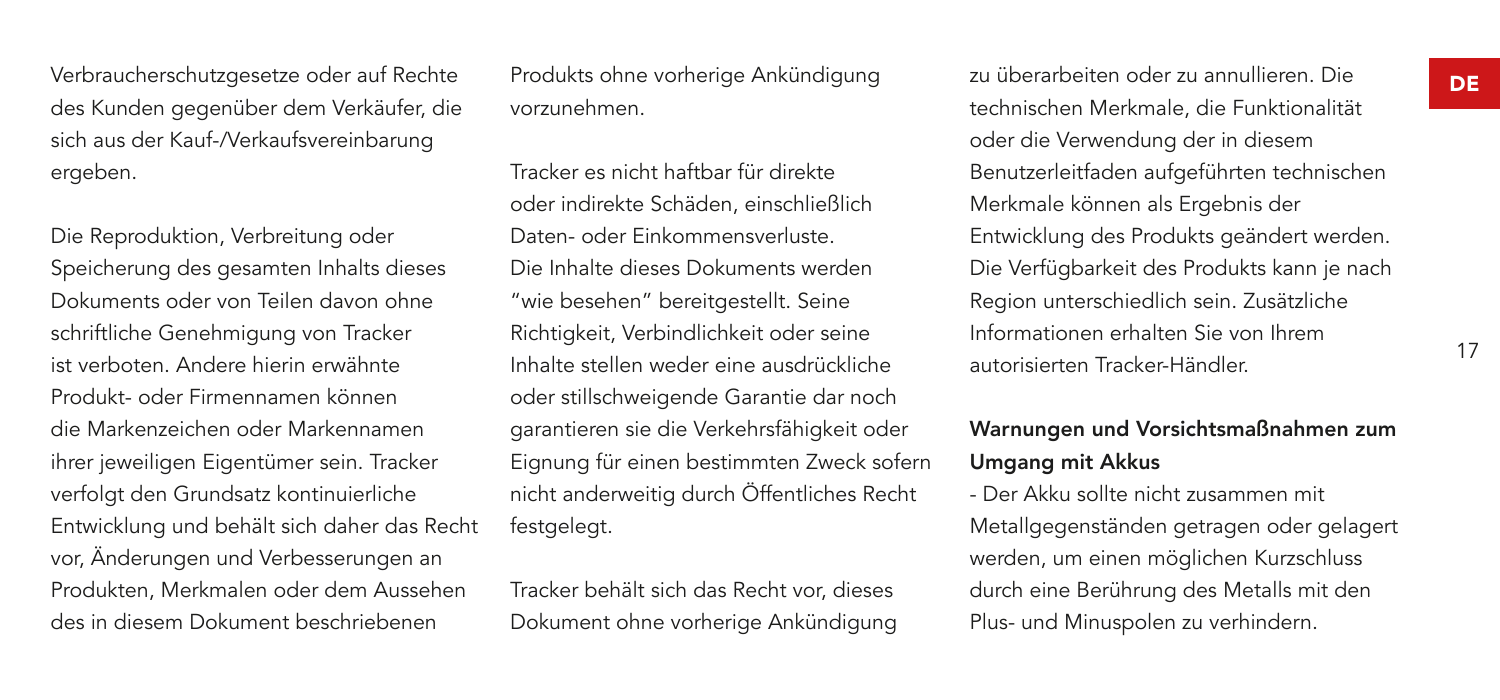- 
- Der Akku darf nicht in der Nähe einer Wärmequelle oder in der direkten Sonne aufgeladen werden.
- Das Verbrennen des Akkus in einem offenen Feuer, einem Ofen etc., oder die mechanische Zerstörung des Akkus, etwa durch Zertrümmern oder Zerschneiden, kann zu einer Explosion führen.
- 18
- Wenn der Akku hohen
- Umgebungstemperaturen ausgesetzt wird, kann dies zu einer Explosion oder zum Austritt entflammbarer Flüssigkeit oder entflammbaren Gases führen.
- Sollte der Akku Gebrauchsspuren aufweisen (Kratzer, Bissspuren, etc.), sollte der Akku entsorgt und nicht weiter benutzt werden.
- Es entsteht ein Explosionsrisiko, sollte der

DE Das auf diesem Gerät oder seiner Akku mit einem anderen falschen Akkutypen ersetzt werden.

> - Erhöhtes Risiko für einen Kurzschluss der magnetischen Kabel: Die magnetischen Ladekabel bergen das Risiko, sich zu berühren, wenn mehrere Geräte in unmittelbarer Nähe zueinander geladen werden.

- Die Ladetemperatur der Akkus beträgt 0°C bis +45°C. Der Ladevorgang sollte immer an einem trockenen Ort stattfinden.

Die Missachtung dieser Anweisungen kann zur Schädigung des Akkus oder sogar zu dessen Explosion führen.

Recycling von elektrischen und elektronischen Altgeräten



Verpackung angebrachte Symbol bedeutet, dass das Gerät nicht als Hausmüll entsorgt werden darf. Stattdessen muss das Gerät einer

Recycling-Sammelstelle für elektrische und elektronische Altgeräte zugeführt werden.

Durch die Sicherstellung der korrekten Wiederverwertung des Geräts können Sie dazu beitragen, potentielle Umwelt- und Gesundheitsgefahren zu verhindern, die andernfalls durch eine unsachgemäße Entsorgung entstehen können.

Für weitere Informationen über die Weiterverarbeitung und Wiederverwertung dieses Produkts wenden Sie sich bitte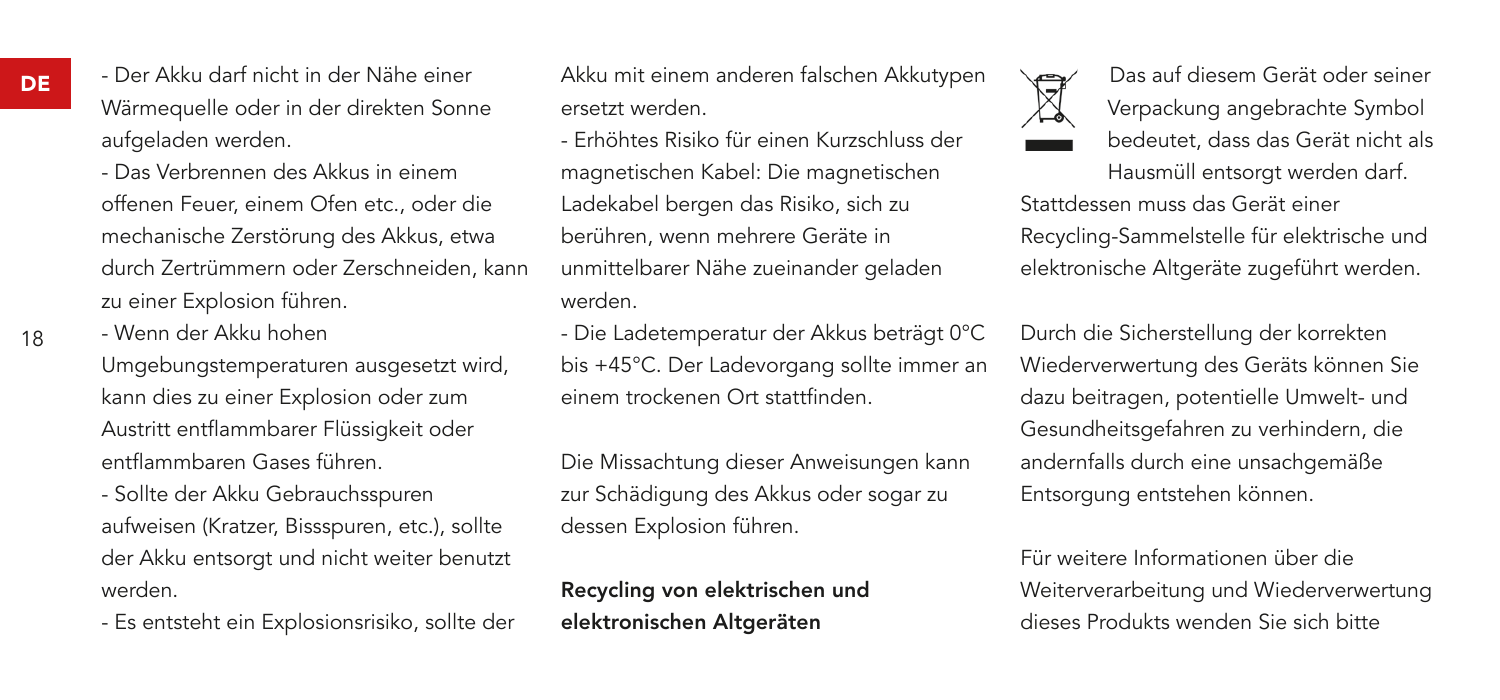an Ihre Umweltbehörde, das zuständige sachgemäß entsorgt wird, muss es einer Geschäft, in dem Sie das Produkt Müllentsorgungsunternehmen oder das Geschäft, in dem das Gerät gekauft wurde.

#### Entsorgung von Batterien



 Dieses Symbol bedeutet, dass die Batterien nicht in den normalen Hausmüll gehören.

Die Sicherstellung, dass die Batterie sachgemäß entsorgt wird, verhindert mögliche Beeinträchtigungen von Gesundheit und Umwelt, die durch die falsche Entsorgung von Batterien entstehen können.

Das Recycling von Materialien hilft, natürliche Ressourcen zu schonen. Um sicherzustellen, dass das Produkt sachgemäß entsorgt wird, muss es einer Recycling-Sammelstelle für elektrische und elektronische Altgeräte zugeführt werden. Bringen Sie die Batterie zu einer Sammelstelle für Batterien.

Weitere Informationen über das Recycling von Batterien erhalten Sie von Ihrer Umweltbehörde, dem zuständigen Müllentsorgungsunternehmen oder dem

Geschäft, in dem Sie das Produkt gekauft haben.

Hersteller Tracker Oy www.tracker.fi/de/

Bei Fragen wenden Sie sich bitte zuerst an Ihren Vertriebspartner oder Wiederverkäufer.

### RESPONSABILIDADES Y  $G$  A R A N T  $(AS)$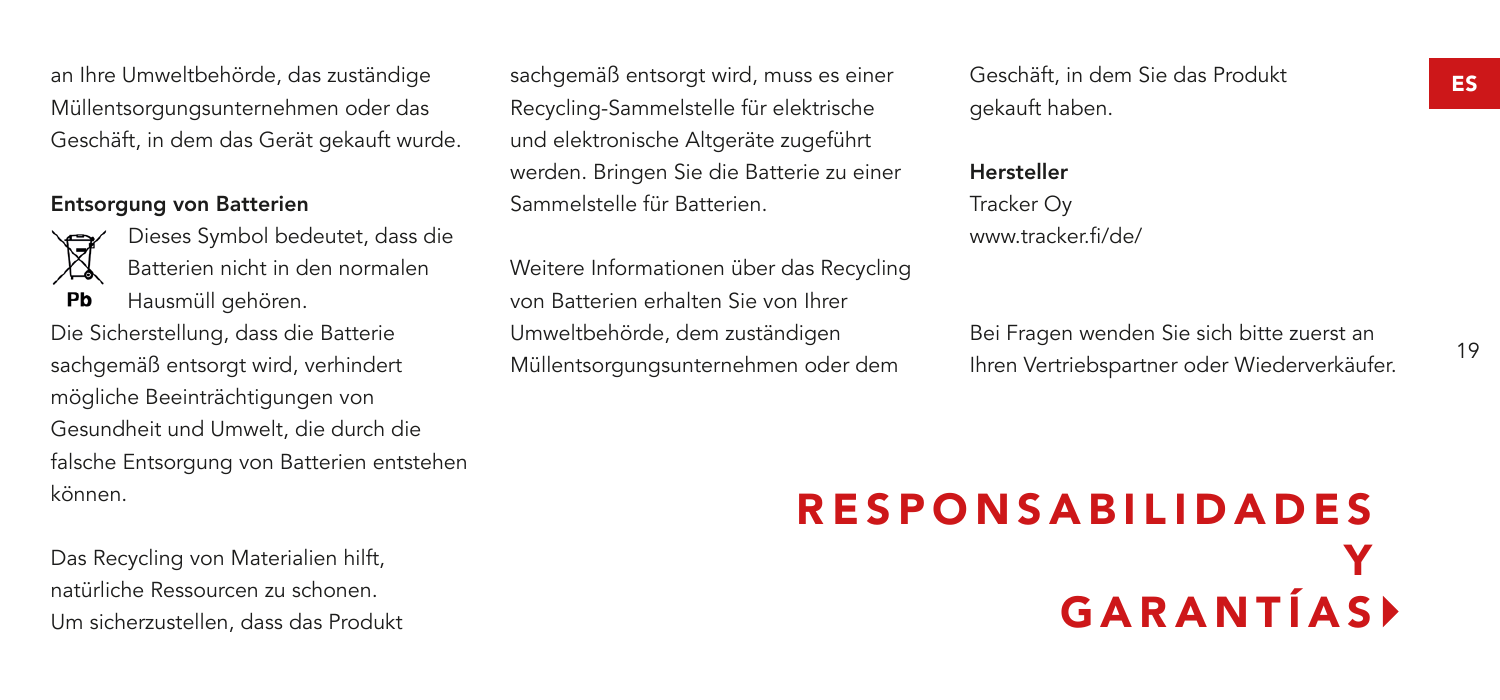#### Es Responsabilidades y garantías

#### Resumen

Los términos, las condiciones y las instrucciones relativas a la garantía se describen en los capítulos siguientes conforme a la Ley de Protección del Consumidor en caso de que el dispositivo no funcione del modo esperado.

Si su producto de Tracker necesita reparación en garantía, póngase en contacto con el distribuidor del producto o su soporte técnico en primer lugar. La garantía del fabricante no cubre los costes indirectos provocados por el uso del producto. El fabricante no es responsable del funcionamiento del software y el

hardware de terceros. Tracker Oy tiene derecho a cerrar totalmente una sola cuenta o, alternativamente, a limitar la actividad de una cuenta de cliente específica, si ser sospecha un uso incorrecto.

Tracker se reserva el derecho de cambiar los precios sin aviso específico de los servicios cuyo precio depende de los precios de servicios de terceros. Si difieren de forma importante de los precios normales, Tracker tendrá derecho a cambiar el precio del servicio sin aviso previo. Tracker no es responsable de la compatibilidad entre el software y cualquier dispositivo móvil (teléfonos móviles o tabletas).

Los dispositivos solo se pueden utilizar con

los fines mencionados en el manual del usuario. La garantía no cubre los fallos de dispositivos a causa de un uso incorrecto o del almacenamiento poco cuidadoso del producto o de baterías defectuosas.

El fabricante no es responsable del funcionamiento de los productos que acompañan al dispositivo procedentes de terceros no relacionados con Tracker, Ultracom u otras marcas de productos gestionadas por Tracker Oy.

Estos dispositivos están sujetos a las políticas de garantía de cada fabricante en particular. Estos productos incluyen teléfonos, baterías, cargadores y módulos Bluetooth. Tracker asume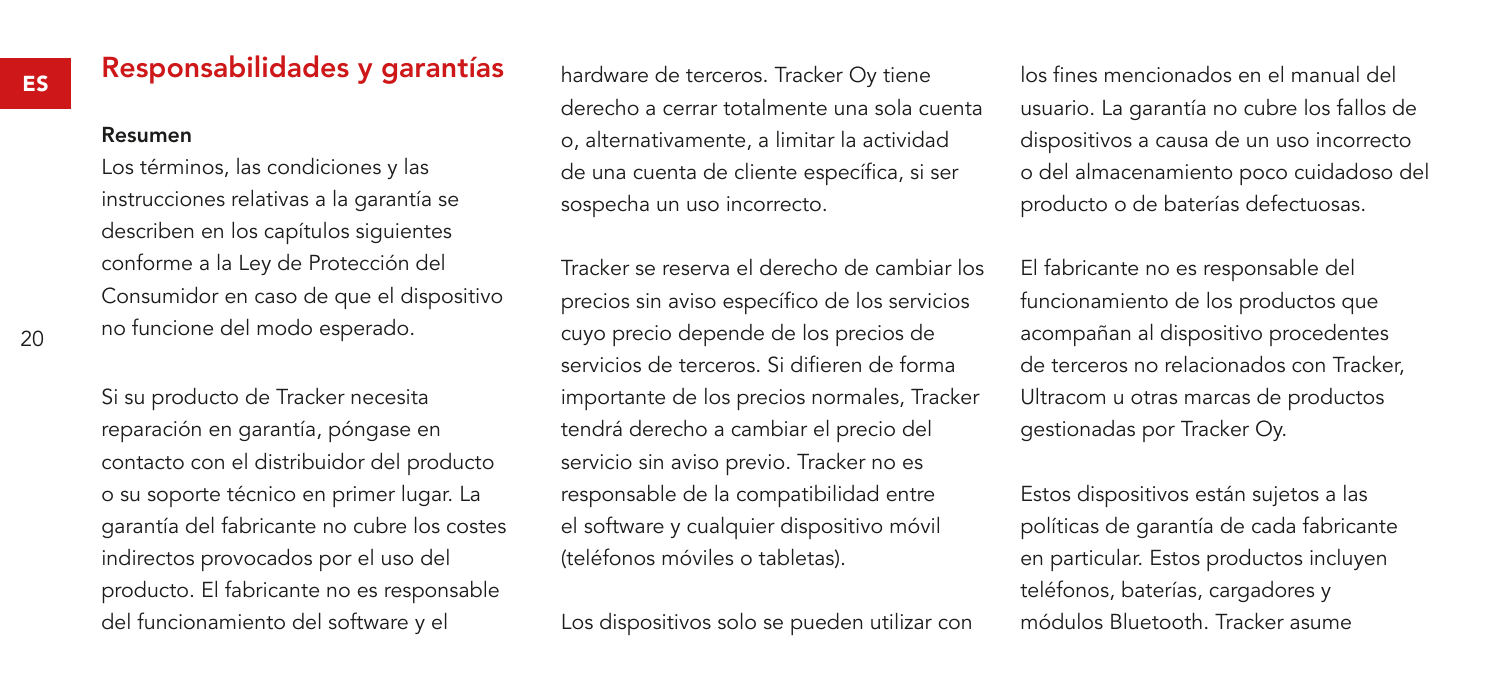operatividad y el soporte al usuario en relación con los productos antes mencionados. Tracker no es responsable de los accesorios ni de las directrices que acompañen a dichos dispositivos.

El dispositivo puede enviar datos como datos de localización, información sobre el firmware, el número de teléfono del usuario, etc. a Tracker Ot o a un socio de Tracker. Al empezar a usar el dispositivo, usted acepta que se pueda enviar y almacenar la información a Tracker o a un socio de Tracker. Esta información se guarda para que el usuario pueda ver la localización del dispositivo en tiempo real y a posteriori (para adquirir un historial de seguimiento).

una responsabilidad limitada sobre la composita del meta información se puede eliminar de con el Producto defectuoso. forma permanente de Tracker mediante una solicitud por escrito.

#### Garantía del fabricante

Si se demostrase que el Producto es defectuoso durante el período de garantía debido a materiales defectuosos o a fallos en la mano de obra o el diseño, el fabricante o su agente de servicio autorizado repararán el Producto sin cargo por trabajo o piezas en un plazo de tiempo razonable.

Esta garantía solo es válida si se presenta este documento de garantía u otra prueba de compra (que indique la fecha de compra del producto, el número de serie del producto y el vendedor del producto) junto con el Producto defectuoso.

El fabricante o su agente de servicio autorizado pueden rehusar reparar el producto si no se presenta alguno de los documentos de soporte.

Esta garantía limitada solo es válida en el país donde se haya adquirido el Producto y siempre que Tracker haya destinado el producto a la venta en ese país.

La garantía empieza a contar en la fecha de venta del Producto al usuario final por primera vez. A menudo el Producto consiste en varias piezas y cada una de ellas puede estar sujeta a períodos de garantía distintos: - El dispositivo de dispone de dos (2) años de garantía a partir de la fecha de compra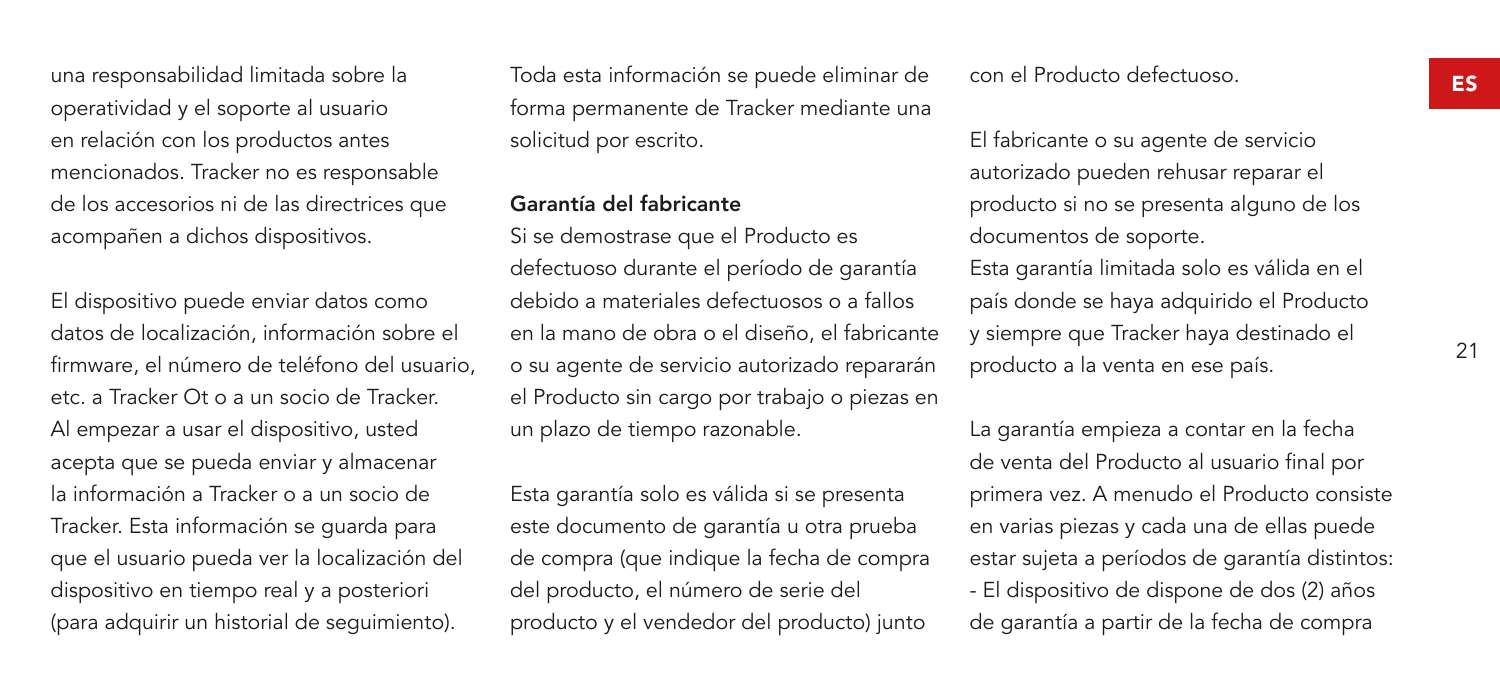Es del producto, excepto la antena, que cuenta 5. Daños causados por el uso de baterías Esta garantía no afecta a los derechos con una garantía de un (1) año a partir de la fecha de compra del producto.

- Batería del dispositivo: seis (6) meses a partir de la fecha de compra del producto. - Los accesorios suministrados con el Producto están cubiertos por la política de garantía del fabricante de cada producto en cuestión.

#### Qué no cubre la garantía del fabricante

1. Desgaste fruto de un uso normal. 2. Defectos causados por la conversión o modificación del producto.

3. Si se abre el Producto, la garantía sobre el dispositivo queda anulada inmediatamente. 4. Defectos provocados por un uso o un almacenamiento incorrectos del Producto\*.

5. Daños causados por el uso de baterías mal conectadas o que no cumplan las recomendaciones del fabricante.

6. Reparaciones hechas por cuenta del cliente o del distribuidor sin la autorización del agente de servicio. Consulte el punto tres (3).

7. Accidentes u otros motivos parecidos fuera del control del fabricante (fuerza mayor).

8. Tracker rechaza específicamente cualquier garantía sobre cualquier complemento separado suministrado con el Producto. 9. El uso de piezas de repuesto no fabricadas oficialmente por Tracker puede invalidar la garantía del dispositivo. Esto incluye las tapas de la SIM, las tapas de las baterías y las antenas.

concedidos por la legislación nacional aplicable al cliente ni a los derechos del consumidor frente al vendedor que surjan de la compra o el acuerdo de venta.

Está prohibido reproducir, distribuir o almacenar este documento, todo o en parte, sin el permiso previo y por escrito de Tracker. Otros nombres de productos y de empresas que se mencionan aquí pueden ser marcas comerciales o registradas de sus propietarios respectivos. Tracker aplica una política de desarrollo continuo y, por este motivo, se reserva el derecho de realizar cambios y mejoras en cualquier producto, función o apariencia en relación con el Producto descrito en este documento sin previo aviso.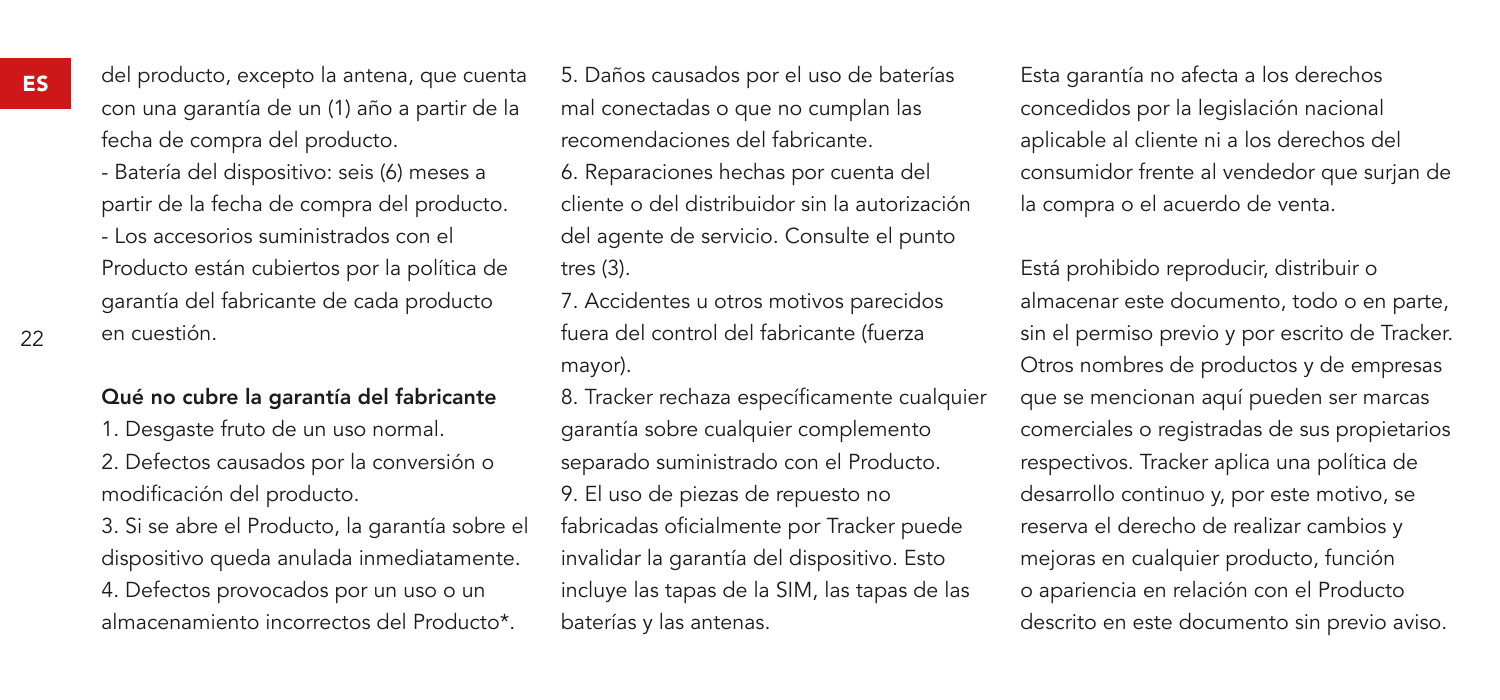Tracker no es responsable de ningún daño la disponibilidad del Producto puede la explosión o una fuga de líquido o gas la <mark>es</mark> directo ni indirecto, incluida la pérdida de datos o de ingresos. El contenido de este documento se proporciona "tal como está". Su exactitud, fiabilidad o contenido no proporcionan ninguna garantía explícita ni implícita ni, en concreto, garantizan su comerciabilidad o su idoneidad para un fin específico, a menos que así lo especifique la legislación de políticas públicas.

Tracker se reserva el derecho de revisar este documento o retirarlo en cualquier momento sin aviso previo. Las características, la funcionalidad o el uso de las características enumeradas en esta Guía del usuario están sujetas a cambios como resultado del desarrollo del Producto. variar según la región. Puede obtener más información en su distribuidor autorizado Tracker.

#### Advertencias y precauciones de la batería

- No transporte ni almacene la batería junto con objetos de metal que puedan causar un cortocircuito en los terminales positivo y negativo de la batería.

- No cargue la batería cerca de una fuente de calor o bajo la luz directa del sol. - Arrojar la batería al fuego o a un horno caliente, o bien aplastar o cortar mecánicamente la batería puede provocar una explosión.

- Dejar la batería a una temperatura extremadamente alta puede provocar una explosión o una fuga de líquido o gas inflamable.

- En caso de que la batería muestre cualquier signo de desgaste (arañazos, marcas de picaduras, etc.), deseche la batería y no vuelva a utilizarla.

- Existe riesgo de explosión si se sustituye la batería por un tipo de batería incorrecto. - Aumenta el riesgo de cortocircuito de los cables magnéticos: los cables de carga magnéticos corren el riesgo de juntarse cuando se cargan varios dispositivos a poca distancia.

- La temperatura de carga de las baterías es de 0 a +45 grados centígrados. La carga se debe llevar a cabo siempre en un lugar seco.

El incumplimiento de estas instrucciones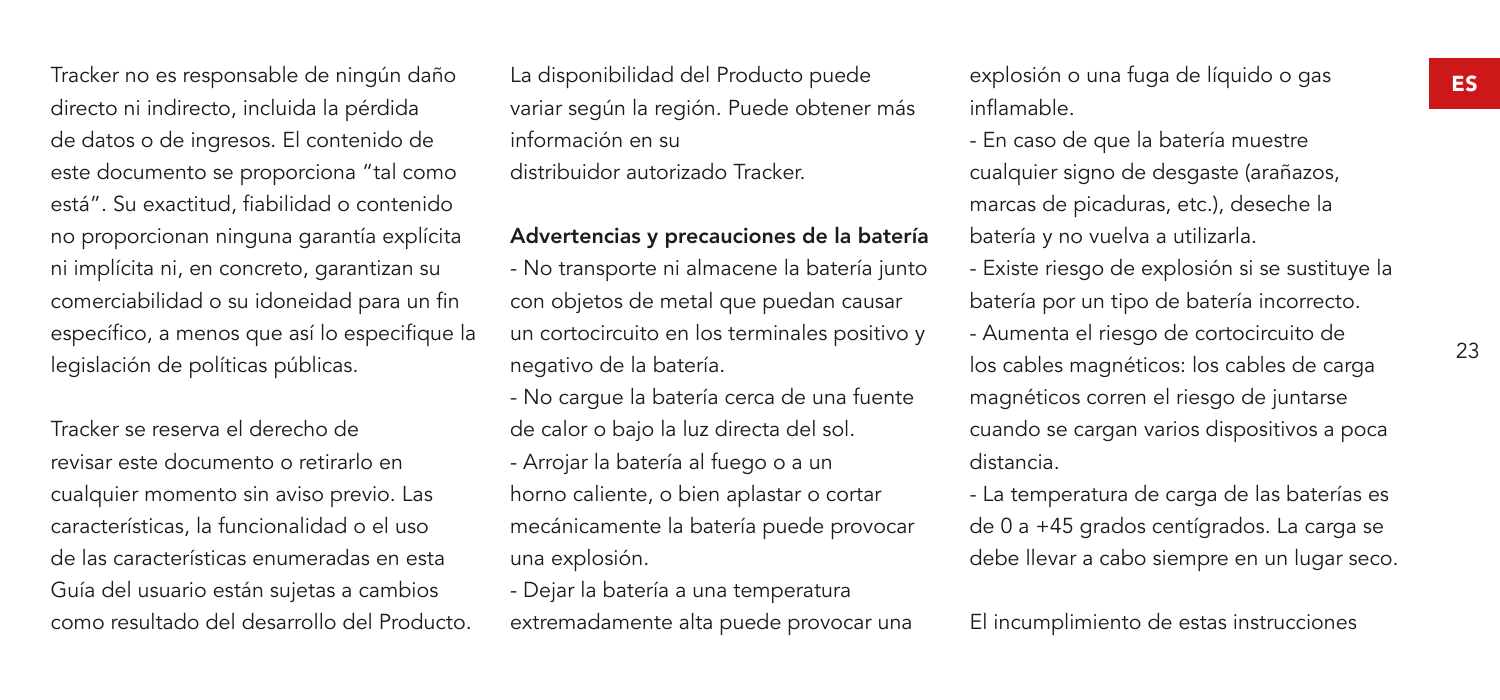ES de puede causar daños e incluso hacer que la de humana que, en caso contrario, podrían de solo antigada e to batería explote.

#### Reciclaje de aparatos eléctricos y electrónicos al finalizar su vida útil



 El símbolo marcado en el dispositivo o su envase indica que el dispositivo no se debe tratar como residuo doméstico sin clasificar. En su lugar, es necesario entregar el dispositivo en un punto de recogida y

reciclaje de equipos electrónicos y eléctricos.

Garantizando un reciclaje adecuado del dispositivo puede ayudar a evitar posibles riesgos para el medio ambiente y la salud

surgir a causa de un manejo inadecuado.

Para obtener más información sobre el procesamiento y el reciclaje del producto, póngase en contacto con las autoridades medioambientales o servicios de eliminación de residuo locales o con la tienda donde adquirió el dispositivo.

#### Eliminación de las baterías



Asegurándose de que la batería se elimina correctamente evita posibles efectos

negativos sobre la salud humana y el medio ambiente que pueden surgir a causa de una eliminación incorrecta de las baterías.

El reciclaje de materiales ayuda a conservar los recursos naturales. Para garantizar que el producto eliminado se maneje correctamente, se debe llevar el producto a un centro de recogida y reciclaje de equipos electrónicos y eléctricos al finalizar su vida útil. Lleve la batería al punto de recogida de baterías.

Puede obtener información adicional sobre el reciclaje de baterías en sus autoridades medioambientales, su servicio de eliminación de residuos domésticos y la tienda donde adquirió el producto.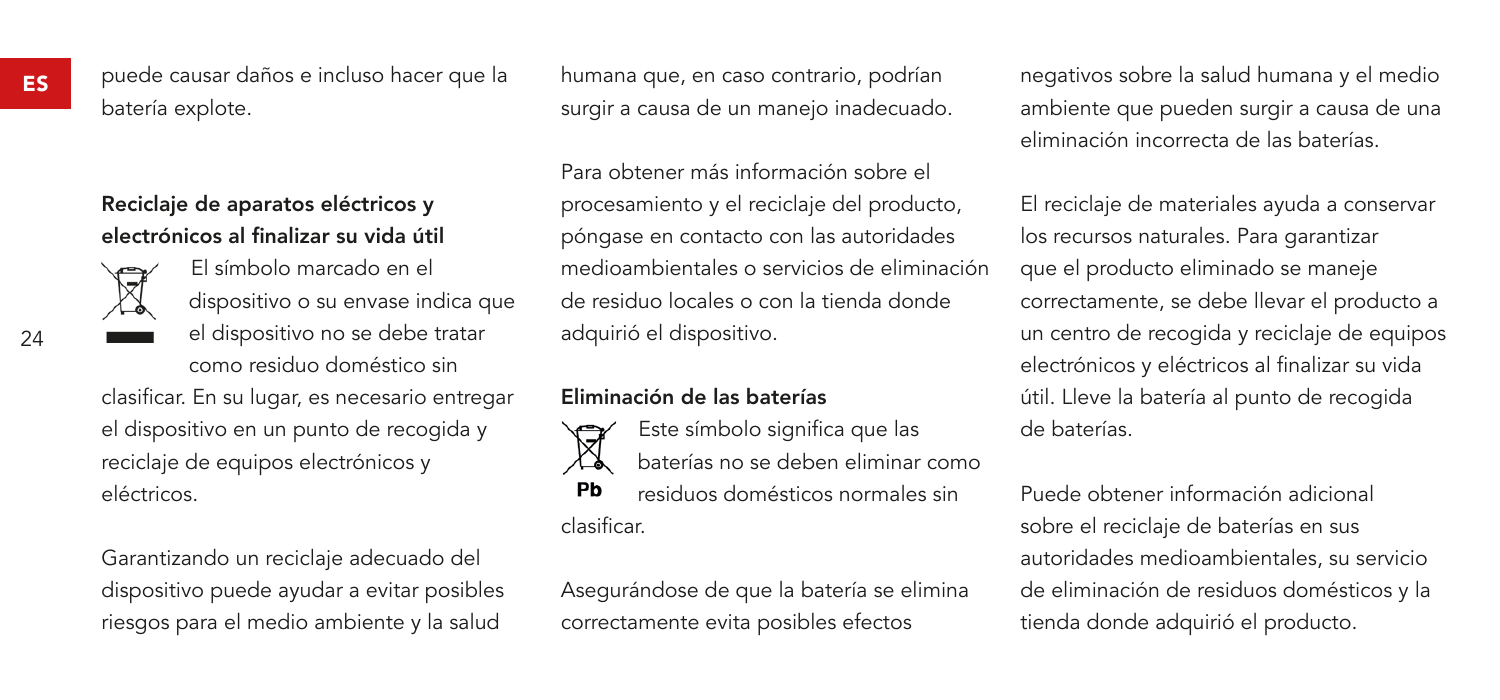#### Fabricante

Tracker Oy www.tracker.fi

Si tiene alguna duda o consulta, póngase en contacto con su distribuidor o vendedor local en primer lugar.

# **RESPONSABILITÉS** E T **GARANTIES**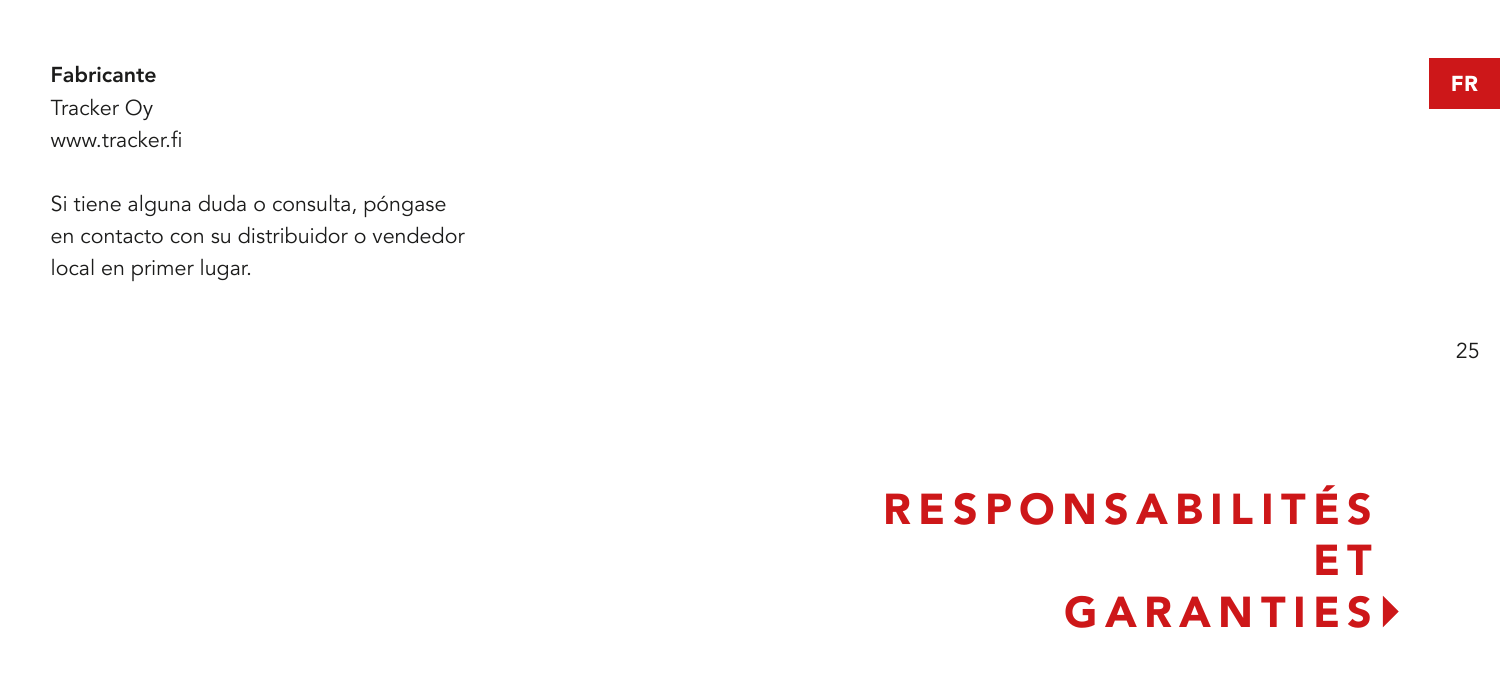#### **FR** Responsabilités et garanties

#### Vue d'ensemble

Les termes, conditions et instructions de la garantie sont décrits dans les chapitres suivants conformément à la Loi sur la protection du consommateur s'appliquant dans le cas où l'appareil ne fonctionne pas comme prévu.

Si votre produit Tracker nécessite un service de garantie, contactez d'abord notre revendeur ou notre assistance technique. La garantie du fabricant ne couvre pas les coûts indirects engendrés par l'utilisation du produit. Le fabricant n'est pas responsable du fonctionnement des logiciels ou des matériels tiers. Tracker Oy a le droit de

fermer complètement un compte ou, à titre subsidiaire, de limiter l'activité d'un compte client lorsqu'une utilisation inappropriée est soupçonnée.

Tracker se réserve le droit de modifier sans préavis spécifique les prix des services dont la tarification dépend des prix des services de prestataires tiers. Lorsque ceux-ci diffèrent nettement des prix normaux, Tracker est en droit de modifier sans préavis le prix du service. Tracker n'est pas responsable de la compatibilité des appareils mobiles (téléphones mobiles ou tablettes) avec le logiciel.

Les appareils ne peuvent être utilisés qu'aux fins mentionnées dans le manuel d'utilisation. La garantie ne couvre pas les défaillances de l'appareil dues à une utilisation inadéquate, à un stockage négligent du produit ou à des batteries défectueuses.

Le fabricant n'est pas responsable du fonctionnement des produits accessoires fournis avec l'appareil qui proviennent de tiers et qui ne sont pas liés à Tracker, Ultracom ou d'autres marques de produits gérées par Tracker Oy.

La politique de garantie déclarée par chaque fabricant s'applique à ces appareils. Ces produits incluent les téléphones, les batteries, les chargeurs et les modules Bluetooth. Tracker n'accepte qu'une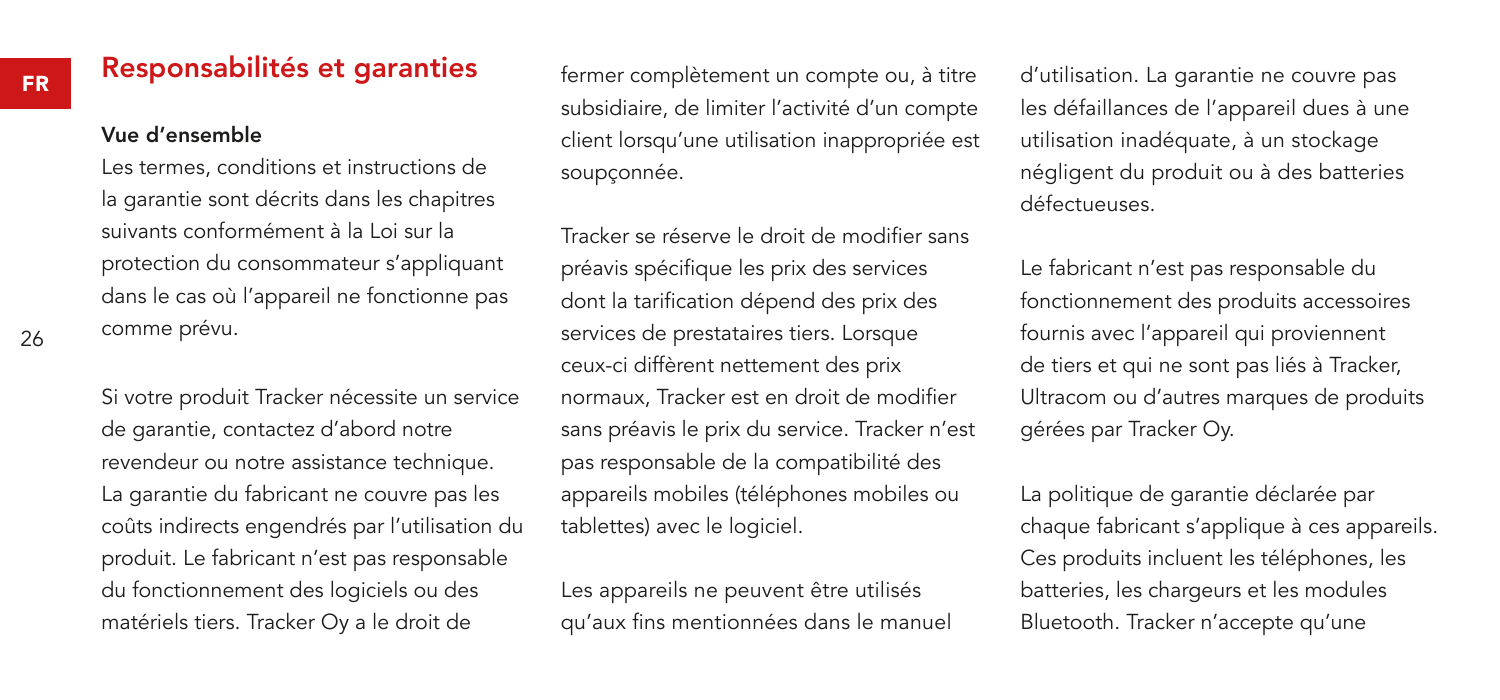responsabilité limitée pour l'opérabilité et puisse également le consulter plus tard autre preuve d'achat (indiquant la date l'assistance aux utilisateurs des produits mentionnés ci-dessus. Tracker n'est pas responsable des accessoires ou des instructions accompagnant ces appareils.

L'appareil peut envoyer des données telles que des données de localisation, des informations de micrologiciel, le numéro de téléphone de l'utilisateur, etc. à Tracker et/ou tout au partenaire d'Tracker. En commençant à utiliser l'appareil, vous acceptez que des informations sont envoyées à Tracker et/ou tout partenaire d'Tracker et stockées par ceux-ci. Ces informations sont enregistrées afin que l'utilisateur puisse voir l'emplacement de l'appareil en temps réel et qu'il

puisse également le consulter plus tard (obtention d'un historique de suivi). Toutes ces informations peuvent être effacées définitivement par Tracker sur simple demande écrite.

#### Garantie du fabricant

Si le Produit s'avère défectueux pendant la période de garantie en raison d'un défaut de matériau, de fabrication ou de conception, le fabricant et/ou le réparateur agréé du fabricant réparera gratuitement le Produit dans un délai raisonnable et sans facturer les pièces et la main d'œuvre au client.

Cette garantie est valable uniquement lorsque ce document de garantie ou une autre preuve d'achat (indiquant la date d'achat du produit, le numéro de série du produit et le vendeur du produit) est présenté avec le Produit défectueux.

Le fabricant et/ou son agent de réparation autorisé peuvent refuser de réparer le produit si l'un des documents mentionnés ci-dessus n'est pas présenté.

Cette garantie limitée est uniquement valable dans le pays où le Produit a été acheté et à condition qu'Tracker ait l'intention de le mettre en vente dans ce pays en question.

La garantie commence lorsque le Produit est vendu pour la première fois à l'utilisateur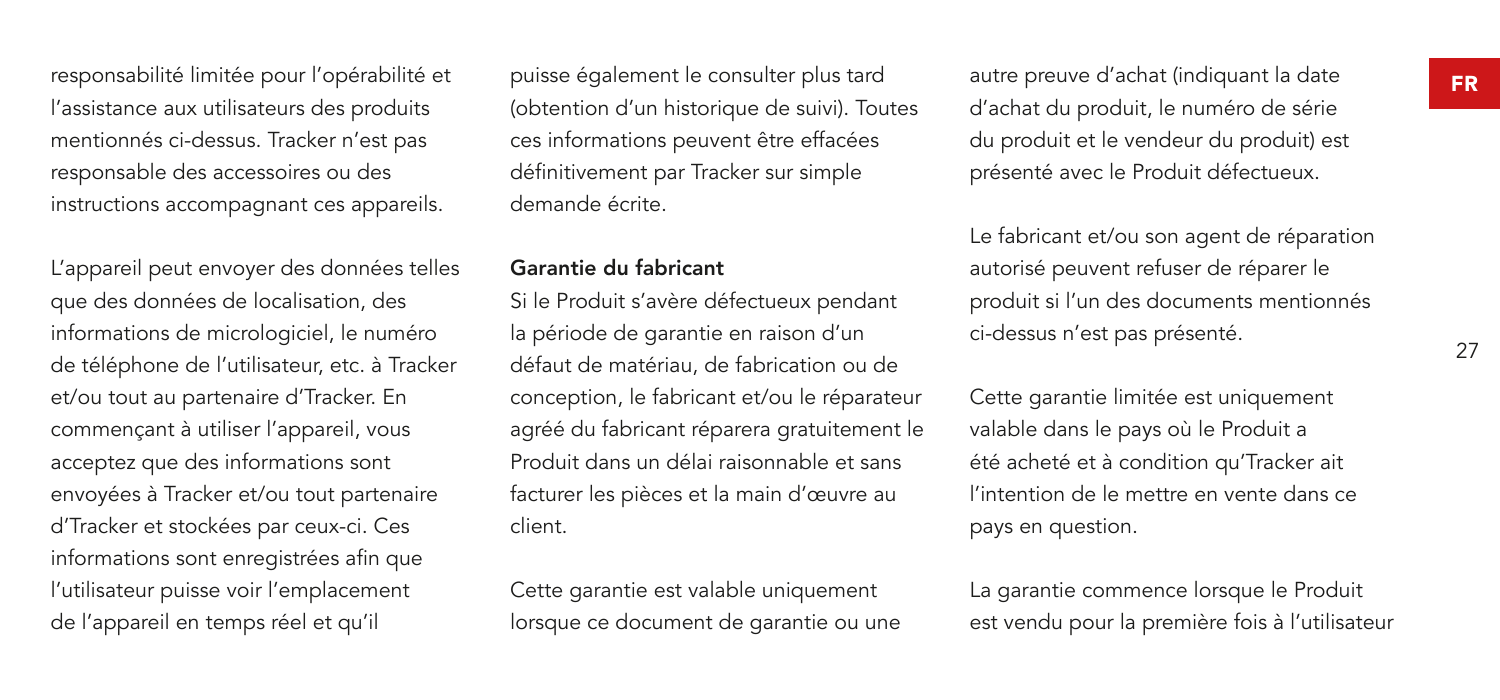plusieurs pièces différentes et les différents produits/pièces peuvent être soumis à différentes périodes de garantie:

- L'appareil est soumis à une période de garantie de deux (2) ans à compter de la date d'achat du produit, à l'exception de l'antenne, qui est soumise à une période de garantie d'un (1) an à compter de la date d'achat du produit.

- Batterie de l'appareil : six (6) mois à compter de la date d'achat du produit. - Les accessoires fournis avec le Produit sont couverts par la politique de garantie du fabricant pour le produit en question.

#### Ce qui n'est pas couvert par la garantie du fabricant

**FR** final. Le Produit se compose souvent de 1. L'usure résultant d'une utilisation normale. 8. Tracker décline spécifiquement toute 1. L'usure résultant d'une utilisation normale. 2. Les défauts causés par une conversion ou une modification du produit.

> 3. La garantie de l'Appareil se termine immédiatement lorsque vous ouvrez l'Appareil.

4. Les défauts causés par une utilisation ou un entreposage inappropriés de ce Produit. 5. Les dommages causés par l'utilisation de batteries mal installées ou non conformes aux recommandations du fabricant.

6. Les réparations effectuées par le client ou le revendeur lui-même sans l'autorisation de l'agent de service. Consultez le Point numéro trois (3).

7. Les accidents ou autres motifs similaires survenant hors de la responsabilité du fabricant (force majeure).

garantie aux plug-ins distincts qui sont livrés avec le Produit.

9. L'utilisation de pièces de rechange n'étant pas officiellement fabriquées par Tracker peuvent annuler la garantie de l'appareil. Celles-ci incluent les couvercles de carte SIM, les couvercles de batterie et les antennes.

Cette garantie n'a aucune incidence sur les droits concédés au consommateur en vertu des lois nationales applicables ou les droits concédés au consommateur contre le vendeur découlant de l'accord d'achat/ vente.

La reproduction, la distribution ou le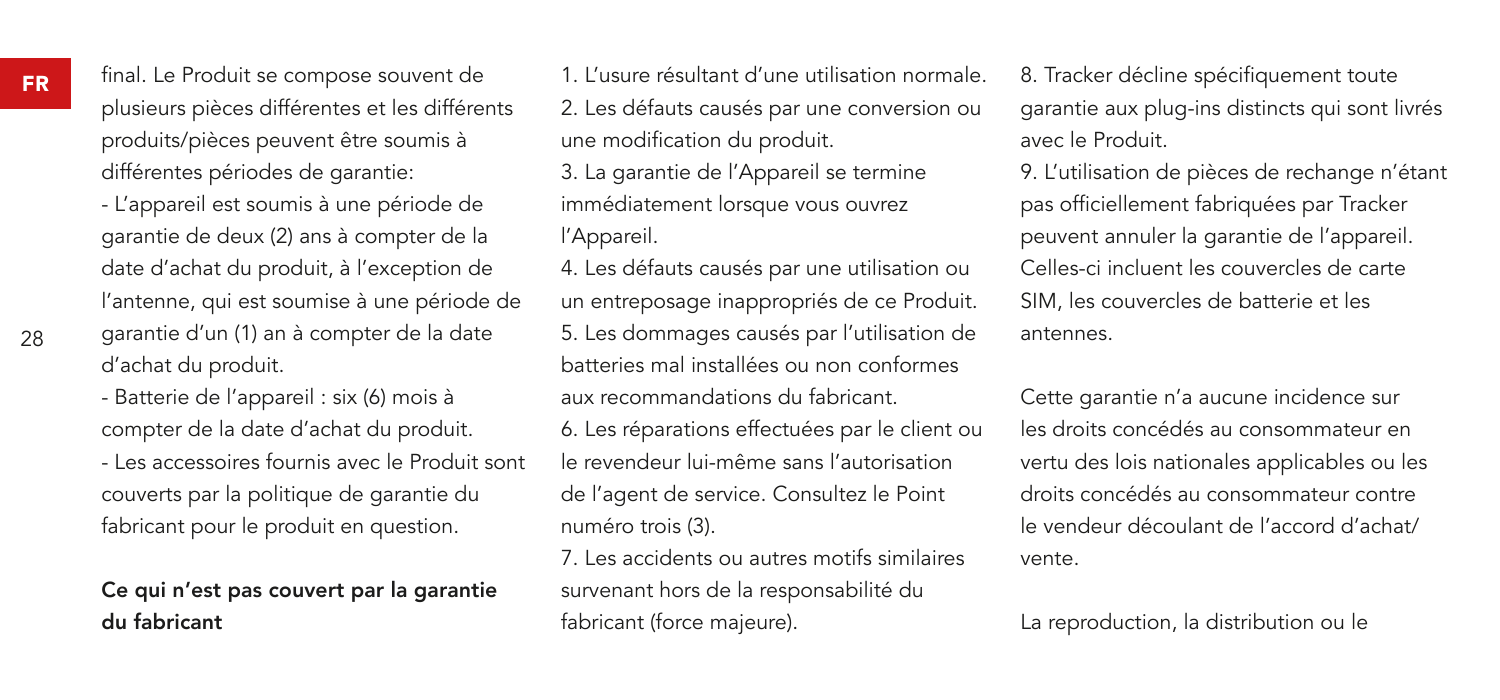stockage de la totalité ou d'une partie du contenu de ce document sans autorisation écrite d'Tracker est interdite. Les autres noms de produits et de sociétés mentionnés dans ce document peuvent être les marques commerciales ou les noms commerciaux de leurs propriétaires respectifs. Tracker applique une politique de développement continu et se réserve donc le droit d'apporter des modifications et des améliorations sans préavis à tout produit, caractéristique ou au design du Produit décrit dans ce document.

Tracker n'est pas responsable des dommages directs ou indirects, y compris la perte de données ou de revenus. Le contenu de ce document est fourni «

en l'état ». Son exactitude, sa fiabilité ou son contenu ne donne aucune garantie expresse ou implicite, ni garantit spécifiquement sa commercialisation ou son aptitude à un usage particulier, sauf indication contraire de la législation de la politique publique.

Tracker se réserve le droit de réviser ce document ou de le retirer à tout moment et ce, sans préavis. Les caractéristiques, les fonctionnalités ou l'utilisation des fonctionnalités répertoriées dans ce Guide de l'utilisateur peuvent être modifiées à la suite du développement du Produit. La disponibilité du Produit peut varier selon votre région. Vous pouvez obtenir des informations supplémentaires auprès de

votre revendeur Tracker agréé.

#### Avertissements et mises en garde concernant la batterie

- Ne pas transporter ou entreposer la batterie avec des objets métalliques susceptibles de créer un court-circuit avec les bornes positives et négatives.

- Ne pas charger la batterie à proximité d'une source de chaleur ou à la lumière directe du soleil.

- La mise au rebut d'une batterie dans le feu ou un four chaud, ou par broyage mécanique ou découpe entraîne un risque d'explosion

- Conserver une batterie dans un environnement exposé à des températures extrêmement élevées peut entraîner une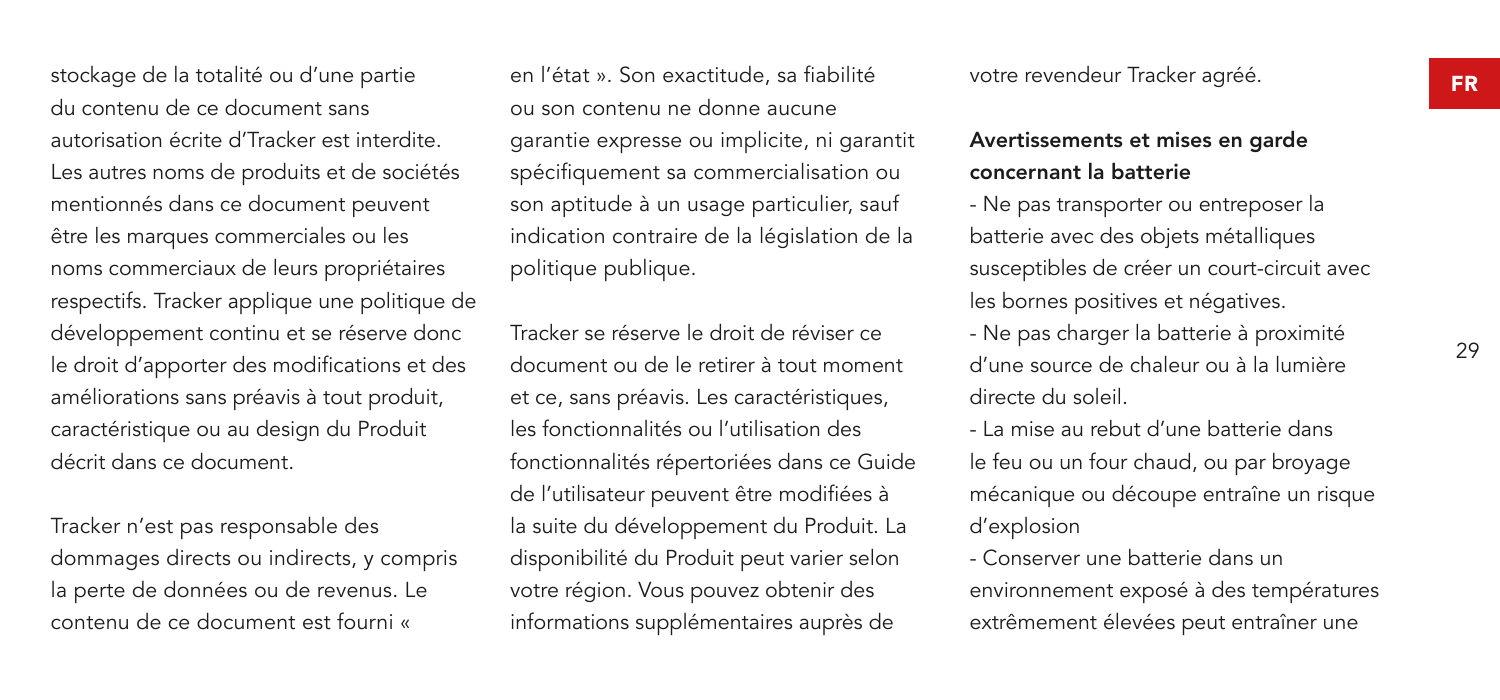inflammables.

- Si la batterie présente des signes d'usure (éraflures, morsures, etc.), il convient de ne pas la réutiliser et de la mettre au rebut.

- Tout remplacement par un type de batterie non adapté peut entraîner un risque d'explosion.

- Risque accru de court-circuit des câbles magnétiques : les câbles de charge magnétiques risquent d'entrer en contact entre eux si plusieurs appareils sont chargés à proximité les uns des autres.

- La plage de températures de charge des batteries est comprise entre 0 et +45 °C. La charge doit toujours se faire dans un espace sec.

Le non-respect de ces instructions peut

**FR** explosion ou la fuite de gaz ou liquides provoquer des dommages voire l'explosion manipulation inappropriée. provoquer des dommages voire l'explosion de la batterie.

#### Le recyclage des équipements électriques et électroniques retirés du service

Le symbole apposé sur cet appareil ou son emballage signifie que l'appareil ne doit pas être traité comme un déchet ménager. Au lieu de cela, il doit être déposé dans un point de collecte et de recyclage permettant le recyclage des équipements électriques et électroniques.

En assurant le recyclage adéquat de l'appareil, vous pouvez aider à prévenir tout danger potentiel pour l'environnement et la santé humaine pouvant être causé par une

Pour plus d'informations sur le traitement et le recyclage de ce produit, contactez les autorités environnementales locales, le service d'élimination des déchets ou le magasin d'achat de l'appareil.

#### Mise au rebut des batteries

 Ce symbole signifie que les batteries ne doivent pas être jetées dans les Pb ordures ménagères. S'assurer que la batterie est retirée de manière appropriée permet d'éviter tout impact négatif sur la santé humaine et l'environnement pouvant être causé par une élimination inadéquate des batteries.

Le recyclage des matériaux aide à préserver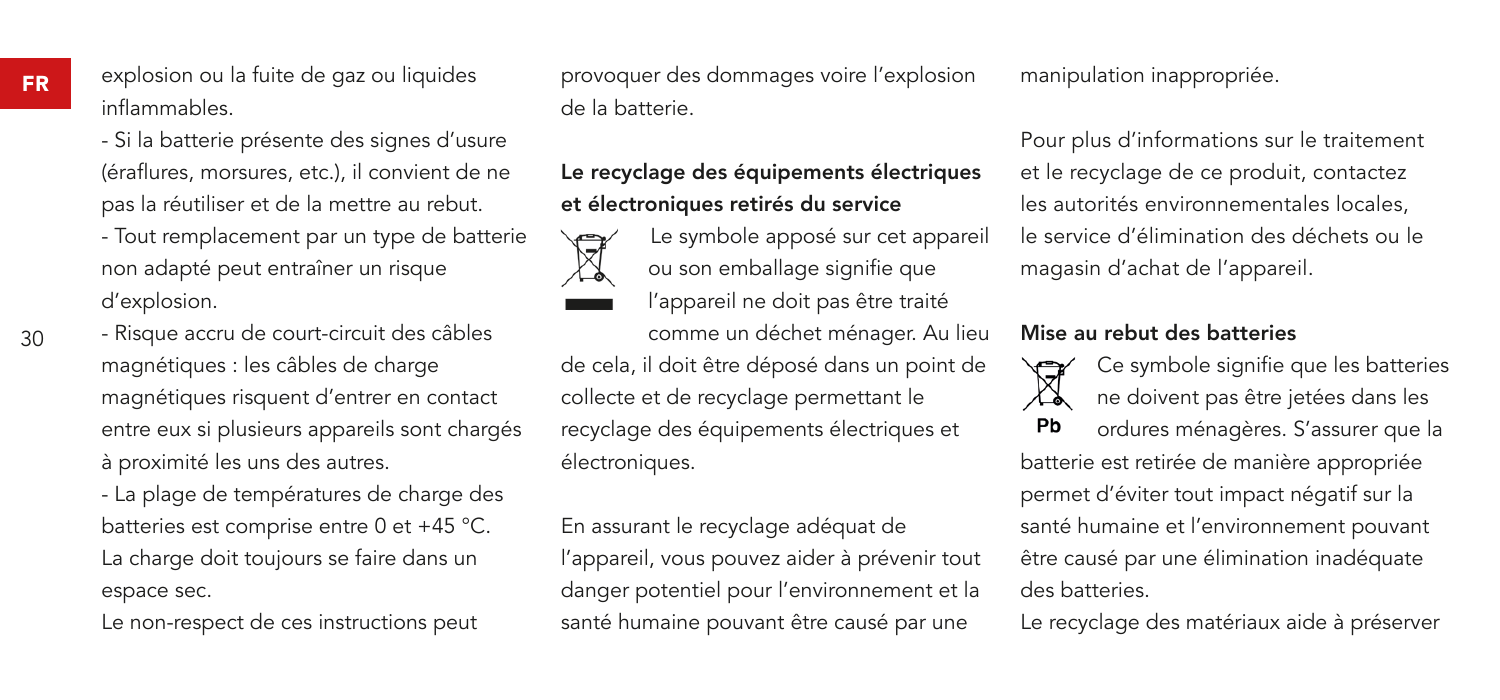les ressources naturelles. Pour s'assurer que le produit retiré de l'utilisation sera manipulé correctement, celui-ci doit être déposé dans un point de collecte et de recyclage destiné aux appareils électriques et électroniques mis au rebut. Déposez la batterie dans un point de collecte destiné aux piles et batteries.

Vous pouvez obtenir des informations supplémentaires sur le recyclage des batteries auprès du service de l'environnement de votre mairie, du service d'élimination des déchets ménagers ou du revendeur auprès duquel vous avez acheté le produit.

#### Fabricant

Tracker Oy www.tracker.fi/fr/

Pour toute question ou demande de renseignements, veuillez d'abord contacter votre distributeur local ou votre revendeur.

### A N S VA R O G GARANTIER**>**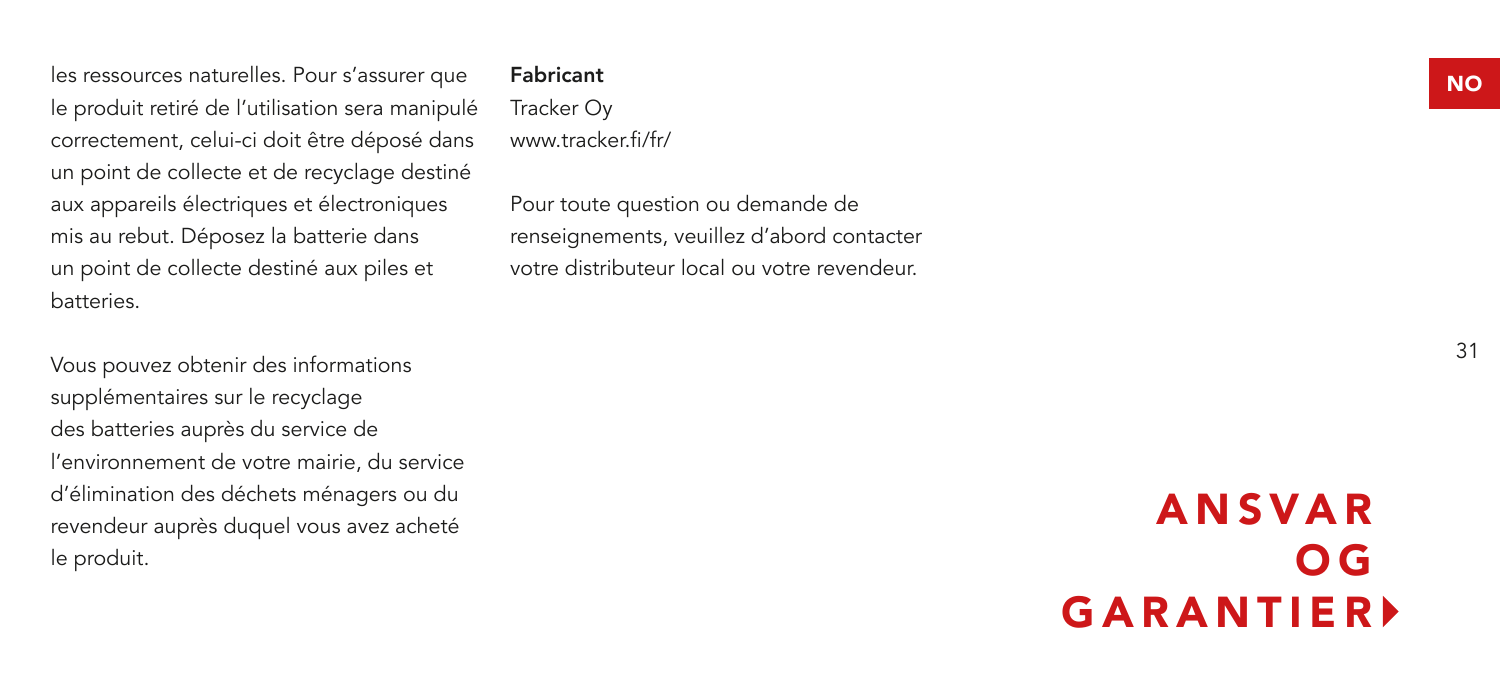#### No Ansvar og garantier

#### Oversikt

I de neste kapitlene finner du garantivilkårene iht. forbrukerkjøpsloven samt en beskrivelse av prosedyren hvis enheten ikke fungerer som forventet.

Hvis du trenger garantiservice på Tracker produktet ditt, ber vi om at du først kontakter forhandleren eller teknisk kundestøtte. Produsentgarantien dekker ikke de indirekte kostnadene knyttet til bruk av produktet. Produsenten har ikke ansvar for funksjonaliteten til program- eller maskinvare fra en tredjepart. Tracker Oy har rett til å sperre eller begrense funksjonen til kundekontoer i tilfeller der det er mistanke

om misbruk.

Tracker forbeholder seg retten til uten forvarsel å endre prisen på tjenester som avhenger av tredjepartsleverandører. Ved betydelige avvik fra normal pris kan Tracker endre prisen på tjenesten uten forvarsel. Tracker er ikke ansvarlig for kompatibiliteten mellom mobilenheter (mobiltelefoner eller nettbrett) og programvaren.

Enhetene får kun brukes til formålene som er angitt i brukerveiledningen. Garantien dekker ikke enhetsfeil som skyldes ikkeforskriftsmessig bruk, defekte batterier eller uriktig oppbevaring av produktet.

Produsenten er ikke ansvarlig for produkter

fra tredjeparter som ikke er tilknyttet Tracker, Ultracom eller andre produktmerker som administreres av Tracker Oy.

For slike enheter gjelder garantiene fra de respektive produsentene. Eksempler på denne typen produkter er telefoner, batterier, ladere og Bluetooth-moduler. I tilfeller der ovennevnte produkter leveres av Tracker, vil Tracker ha begrenset ansvar for funksjonen og brukerstøtten til produktene. Tracker er ikke ansvarlig for tilbehør eller veiledninger som følger med disse enhetene.

Enheten kan sende opplysninger som f.eks. stedsdata, maskinvareinformasjon og brukerens telefonnummer til Tracker og/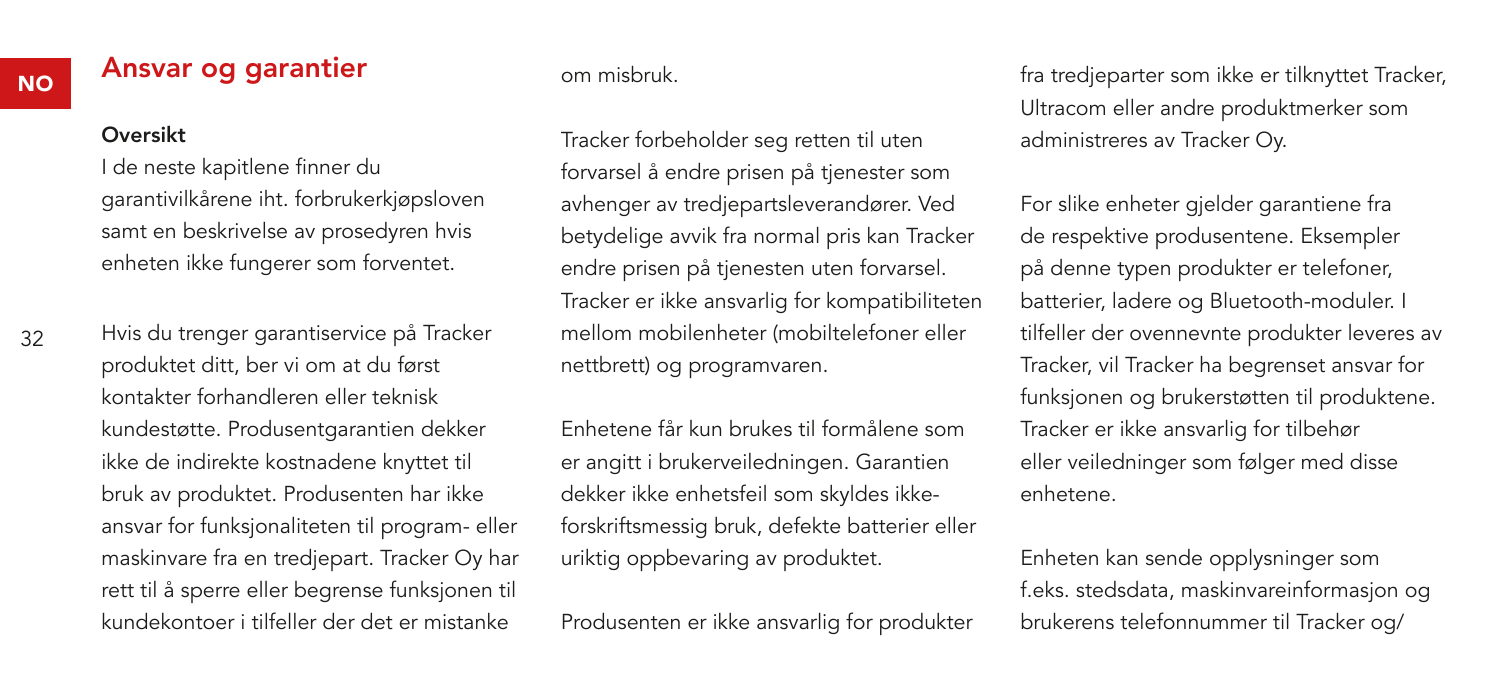eller Tracker samarbeidspartnere. Ved å Denne garantien gjelder kun når dette kan ha ulike garantiperioder: bruke enheten godtar du at informasjon sendes til og lagres hos Tracker og/eller Trackers samarbeidspartnere. Informasjonen lagres, slik at brukeren kan se enhetens geografiske plassering i sanntid og senere som sporingshistorikk. Du kan sende en skriftlig forespørsel til Tracker om å få slettet alle opplysninger permanent.

#### Produsentgaranti

Hvis det i løpet av garantiperioden skulle vise seg at Produktet har material- eller konstruksjonsfeil, vil produsenten og/ eller en autorisert servicerepresentant reparere Produktet innen rimelig tid og uten omkostninger for brukeren.

Denne garantien gjelder kun når dette garantibeviset eller en kvittering (som angir kjøpsdato for produktet, serienummer og navn på selger) fremvises sammen med det defekte Produktet.

Produsenten og/eller den autoriserte servicerepresentanten kan avvise forespørselen om reparasjon hvis ovennevnte dokumentasjon ikke fremvises. Denne begrensede garantien gjelder kun i det landet der Produktet er kjøpt, og under forutsetning av at det har vært Ultracoms hensikt å selge produktet i det aktuelle landet.

Garantiperioden begynner å løpe første gang Produktet selges til kunden. Produktet består av ulike deler, og delene/produktene

kan ha ulike garantiperioder:

- Enhet: to (2) år fra kjøpsdatoen for produktet, med unntak av antennen, som har en garantiperiode på ett (1) år fra kjøpsdatoen for produktet. Enhetsbatteri: seks (6) måneder fra kjøpsdatoen for produktet. - For tilbehør som følger med Produktet, gjelder garantien fra den aktuelle produsenten.

#### Hva produsentgarantien ikke dekker

1. Normal slitasje.

2. Feil som skyldes ombygging eller endring av produktet.

3. Hvis brukeren åpner Produktet, blir garantien umiddelbart ugyldig.

4. Feil som skyldes ikke-forskriftsmessig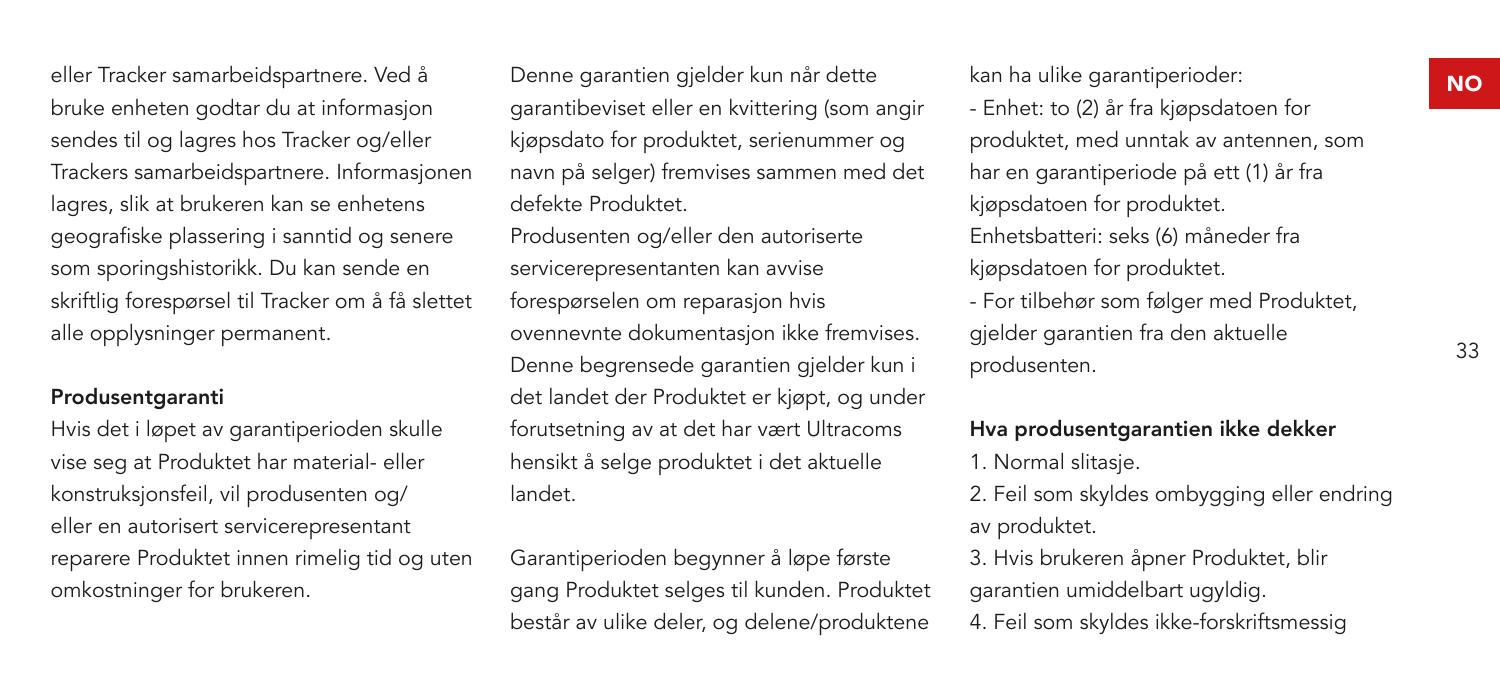bruk/oppbevaring av Produktet. 5. Skader som skyldes bruk av batterier som er tilkoblet feil eller ikke innfrir anbefalingene fra produsenten. 6. Reparasjoner som kunden eller forhandleren utfører på egen hånd uten tillatelse fra servicerepresentanten. Se punkt tre (3).

7. Ulykker eller lignende årsaker som er utenfor produsentens kontroll (force majeure).

8. Tracker gir ingen garantier for eventuelle separate plugin-moduler som følger med Produktet.

9. Bruk av reservedeler som ikke er offisielt produsert av Tracker, kan gjøre enhetsgarantien ugyldig. Det gjelder SIMdeksler, batterideksler og antenner.

NO bruk/oppbevaring av Produktet. Nog benne garantien påvirker ikke forbrukerens Tracker kan ikke holdes ansvarlig for rettigheter i henhold til gjeldende nasjonale bestemmelser eller forbrukerens rettigheter overfor selgeren i henhold til kjøps-/ salgsavtalen.

> Det er ikke tillatt å reprodusere, distribuere eller lagre (deler av) innholdet i dette dokumentet uten skriftlig tillatelse fra Tracker. Andre produkt- og firmanavn som er nevnt i dette dokumentet, kan være varemerker eller merkenavn som tilhører sine respektive eiere. Tracker utvikler produktene sine kontinuerlig, og forbeholder seg derfor retten til å endre og forbedre alle produkter, funksjoner og visuelle egenskaper for Produktet som beskrives i dette dokumentet, uten forvarsel.

eventuelle direkte eller indirekte skader, innbefattet tap av data eller fortjeneste. Innholdet i dette dokument leveres "som det er". Det gis ingen direkte eller indirekte garantier med hensyn til nøyaktighet, pålitelighet, innhold, salgbarhet eller egnethet for et bestemt formål, med mindre annet er spesifisert iht. gjeldende lovgivning.

Tracker forbeholder seg retten til når som helst å endre eller trekke tilbake dette dokument uten forvarsel. Egenskapene og (bruken av) funksjonene som er angitt i denne brukerveiledningen, kan bli endret som følge av videreutvikling av Produktet. Det kan variere fra region til region hvorvidt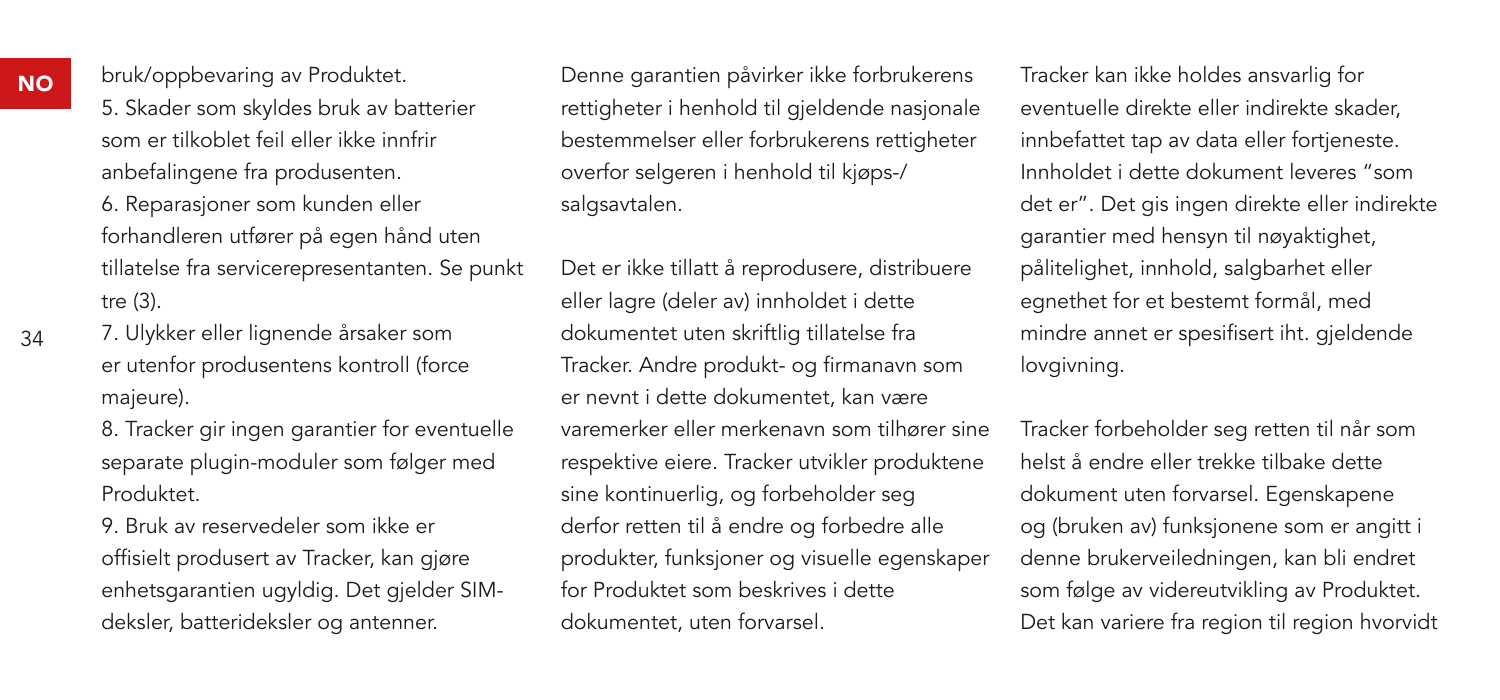Produktet er tilgjengelig. Hvis du ønsker mer bitemerker osv.), kast batteriet og ikke bruk Resirkulering av elektrisk og elektronisk MO informasjon, kan du kontakte en autorisert Tracker-forhandler.

#### Batteriadvarsler og forsiktighetsregler

- Ikke bær eller oppbevar batteriet sammen med metallgjenstander som kan kortslutte de positive og negative polene på batteriet. - Ikke lad batteriet i nærheten av en varmekilde eller i direkte sollys.

- Kassering av et batteri i ild eller en varm ovn, eller mekanisk knusing eller kutting av et batteri kan resultere i en eksplosjon.

- Å etterlate et batteri i omgivelser med ekstremt høy temperatur kan resultere i en eksplosjon eller lekkasje av brennbar væske eller gass.

- Hvis batteriet viser tegn på slitasje (riper,

bitemerker osv.), kast batteriet og ikke bruk det igjen.

- Eksplosjonsfare hvis batteriet byttes ut med en feil type batteri.

- Økt risiko for kortslutning av magnetiske kabler: de magnetiske ladekablene utgjør en risiko for å komme sammen når du lader flere enheter i nærheten.

- Ladetemperaturen til batteriene er 0 til +45 Celsius. Lading må alltid gjøres på et tørt sted.

Å ignorere disse instruksjonene kan forårsake skade og muligens til og med føre til at batteriet eksploderer.

Resirkulering av elektrisk og elektronisk avfall (EE-avfall)

 Symbolet på enheten eller emballasjen angir at enheten ikke skal kastes sammen med vanlig husholdningsavfall. Enheten skal i stedet leveres inn til et kommunalt mottak eller en elektronikkforretning for resirkulering.

Ved å sikre at enheten resirkuleres forskriftsmessig, bidrar du til å forebygge mulige miljø- og helserisikoer som kan oppstå ved uriktig avfallsbehandling.

Hvis du vil vite mer om hvordan du kasserer og resirkulerer produktet på en forsvarlig måte, kan du kontakte ditt lokale renholdsverk eller butikken der du kjøpte enheten.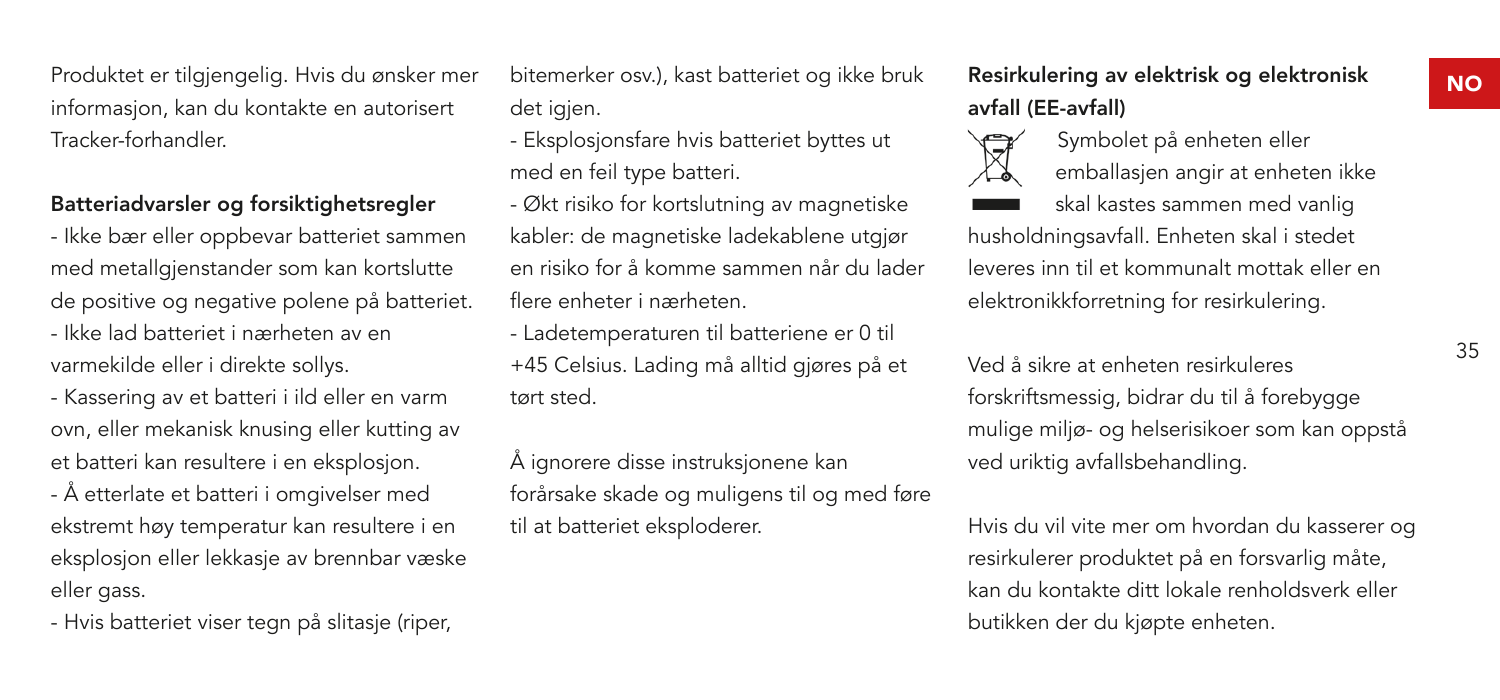#### NO Avhending av batterier

Dette symbolet angir at batteriene ikke skal kastes sammen med vanlig Pb husholdningsavfall. Riktig kassering av batterier er med på å hindre potensielle miljø- og helserisikoer som ellers kan oppstå ved ikkeforskriftsmessig avfallsbehandling.

36

Resirkulering av materialer er med på å bevare naturressursene. For å sikre en forsvarlig avfallsbehandling må produktet leveres inn til en elektronikkforretning eller et kommunalt mottak for resirkulering av elektrisk og elektronisk avfall. Lever inn brukte batterier for resirkulering. Hvis du vil vite mer om resirkulering av batterier, kan du kontakte ditt lokale

renholdsverk eller butikken der du kjøpte produktet.

#### Produsent

Tracker Oy www.tracker.fi

Hvis du har spørsmål eller forespørsler, kontakter du først din lokale forhandler.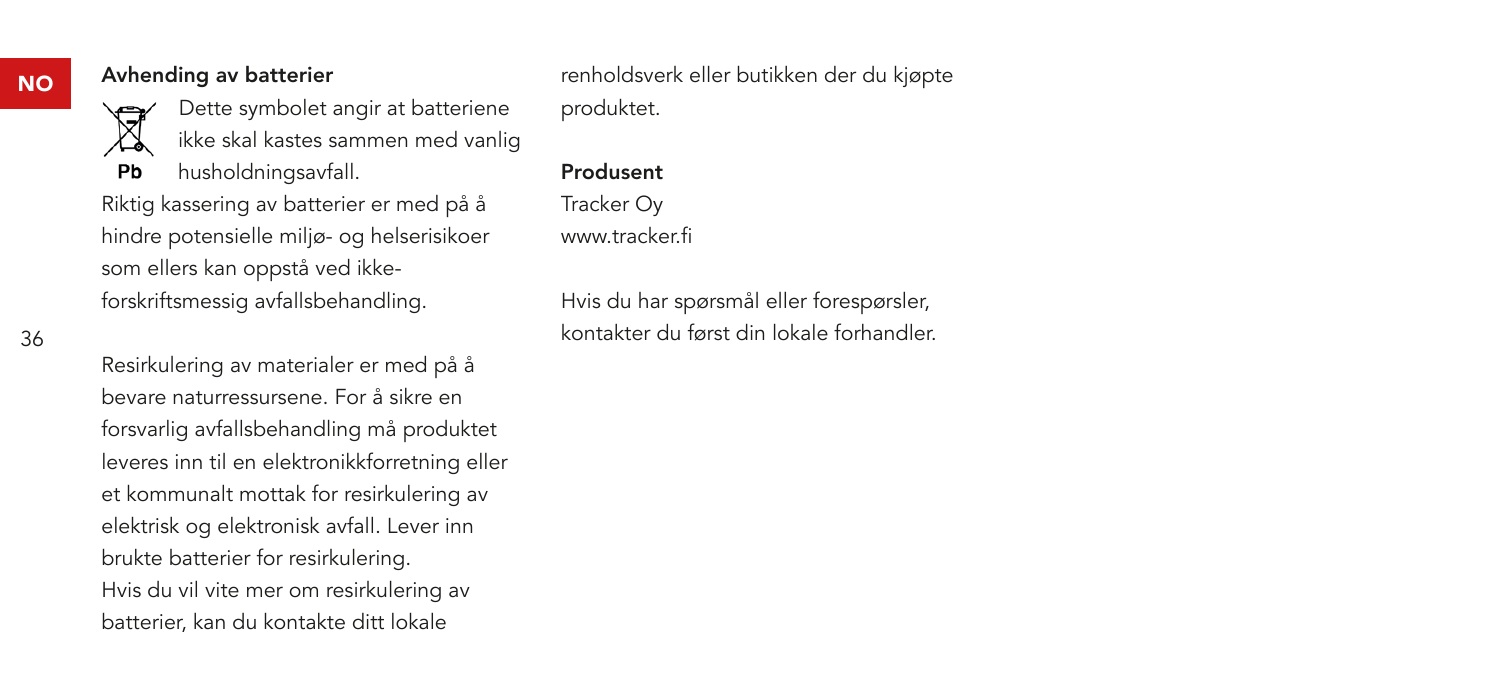# **VASTUUT** J A TAKUUT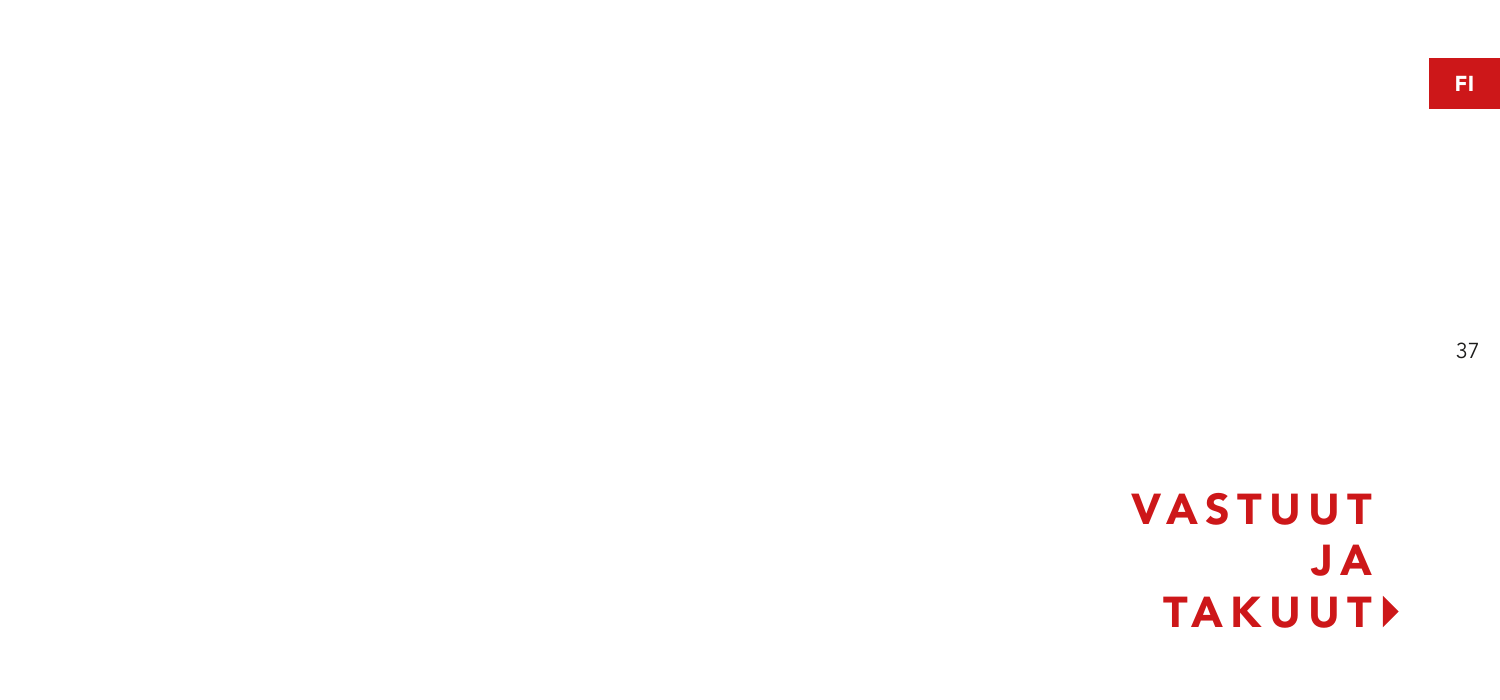#### **FI Vastuut ja takuut**

#### Yleistä

Seuraavista kappaleista selviävät kuluttajasuojalain mukaiset takuuehdot sekä ohjeet, miten menetellä tilanteissa, joissa laite ei toimi odotetulla tavalla.

Mikäli tuotteenne tarvitsee takuuhuoltoa, pyydämme teitä ottamaan yhteyttä ensin tuotteen myyjään tai tekniseen tukeemme. Valmistajan takuu ei kata tuotteen käytöstä aiheutuneita välillisiä kustannuksia. Valmistaja ei vastaa kolmansien osapuolten ohjelmistojen tai laitteiden toiminnoista.

Tracker Oy:llä on oikeus joko kokonaan sulkea tuotteeseen liittyvä yksittäinen

asiakastili tai vaihtoehtoisesti rajoittaa yksittäisen asiakastilin toimintaa epäillyssä väärinkäytöstapauksessa. Tracker Oy varaa itselleen oikeuden hinnanmuutoksiin ilman erillistä ilmoitusta palveluissa, joiden hinnoittelu on kolmansien osapuolien palveluhinnoista riippuvainen. Mikäli ne poikkeavat selvästi tavanomaisesta, on Tracker Oy:llä oikeus muuttaa palvelusta perittävää hintaa ilman ennakkoilmoitusta.

Tracker Oy ei vastaa mobiililaitteiden (matkapuhelimien tai tablet-tietokoneiden) ja ohjelmiston yhteensopivuudesta. Valmistajan ilmoittamat mobiililaitesuositukset sekä tuettavuudet voidaan muuttaa ilman erillistä ilmoitusta.

Laitteita saa käyttää vain sen tarkoitettuun

käyttötarkoitukseen (eläimen

paikantaminen). Takuu ei korvaa väärästä käytöstä tai tuotteen huolimattomasta säilytyksestä tai viallisista akuista aiheutuvia laitevikoja.

Valmistaja ei ota vastuuta laitteen mukana tulevien kolmansien osapuolien toimittamista tuotteista, jotka eivät liity Tracker, Ultracom tai muihin Tracker Oy:n hallinnoimiin tuotemerkkeihin. Näiden laitteiden kohdalla sovelletaan kunkin valmistajan ilmoittamaa takuukäytäntöä. Näitä tuotteita ovat esimerkiksi puhelimet, akut, laturit sekä Bluetooth-moduulit.

Tracker Oy vastaa edellä mainittujen tuotteiden käyttäjätuesta ja toimivuudesta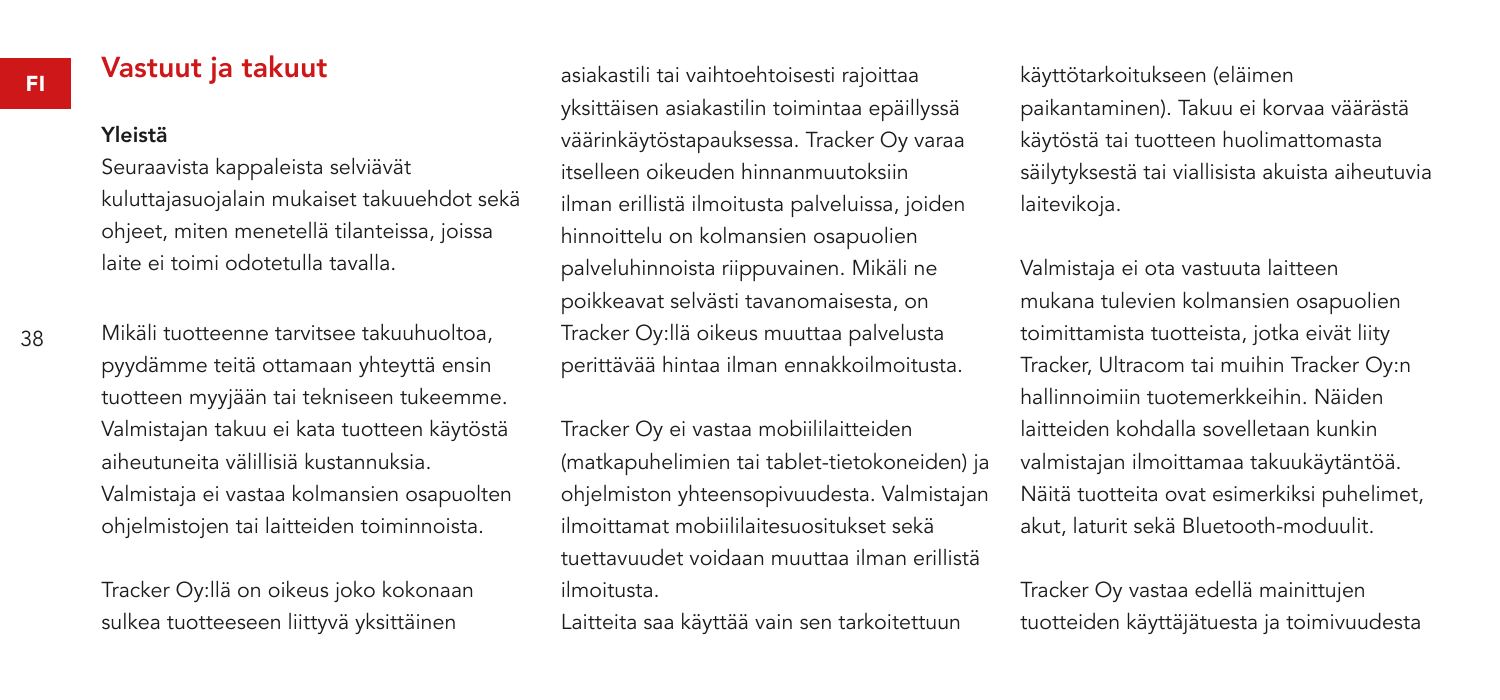laitteiden mukana tulevista tarvikkeista tai ohjeista.

Laitteen käyttämisellä voi olla käyttömaakohtaisia rajoituksia. Varmista tarvittaessa mahdolliset rajoitukset käyttömaan viestintäviranomaisilta. Tracker Oy ei vastaa laitteen luvattomasta käytöstä.

Laite lähettää dataa kuten sijaintietoja, ohjelmiston versiotietoja, laitetta ohjaavan käyttäjän puhelinnumeron yms. Tracker Oy:n ja/tai Tracker Oy:n kumppanin palvelimille. Ottamalla laitteen käyttöön hyväksyt, että em. tietoja tallennetaan Tracker Oy:n ja/ tai Tracker Oy:n kumppanin palvelimille. Tietoja säilytetään palvelimella, jotta käyttäjä

FI rajoitetusti. Tracker Oy ei vastaa näiden voi jälkikäteen tarkastella laitteen/koiran toimintaa. Kaikki tallennetut tiedot voidaan poistaa pysyvästi käyttäjän pyynnöstä.

Valmistajan myöntämä takuu

Jos Tuote osoittautuu takuuaikana vialliseksi virheellisten materiaalien, työn tai suunnittelun vuoksi, valmistaja ja/tai valmistajan valtuuttama huoltoliike korjaavat Tuotteen kohtuullisessa ajassa veloittamatta työstä tai osista.

Tämä takuu on voimassa vain silloin, kun tämä takuutosite tai muu ostokuitti (josta näkyy tuotteen ostopäivä, tuotteen sarjanumero ja myyjä) esitetään yhdessä viallisen Tuotteen kanssa. Valmistaja ja/tai valmistajan valtuuttama huoltoliike voivat

kieltäytyä korjaamasta tuotetta, mikäli jokin edellä mainituista tositteista ei ole esitettävissä.

Tämä rajoitettu takuu on voimassa ainoastaan maassa, jossa Tuote on ostettu ja edellyttäen, että Tracker Oy on tarkoittanut Tuotteen myytäväksi kyseisessä maassa.

Takuu alkaa, kun Tuote ensimmäisen kerran myydään loppukäyttäjälle. Tuote koostuu useista eri osista ja eri osiin/tuotteisiin saattaa kohdistua eri takuuaika:

- Laite kaksi (2) vuotta tuotteen ostopäivästä lukien, lukuun ottamatta laitteen antennia, jonka takuu on yksi (1) vuosi tuotteen ostopäivästä lukien.

- Laitteen akku: kuusi (6) kuukautta tuotteen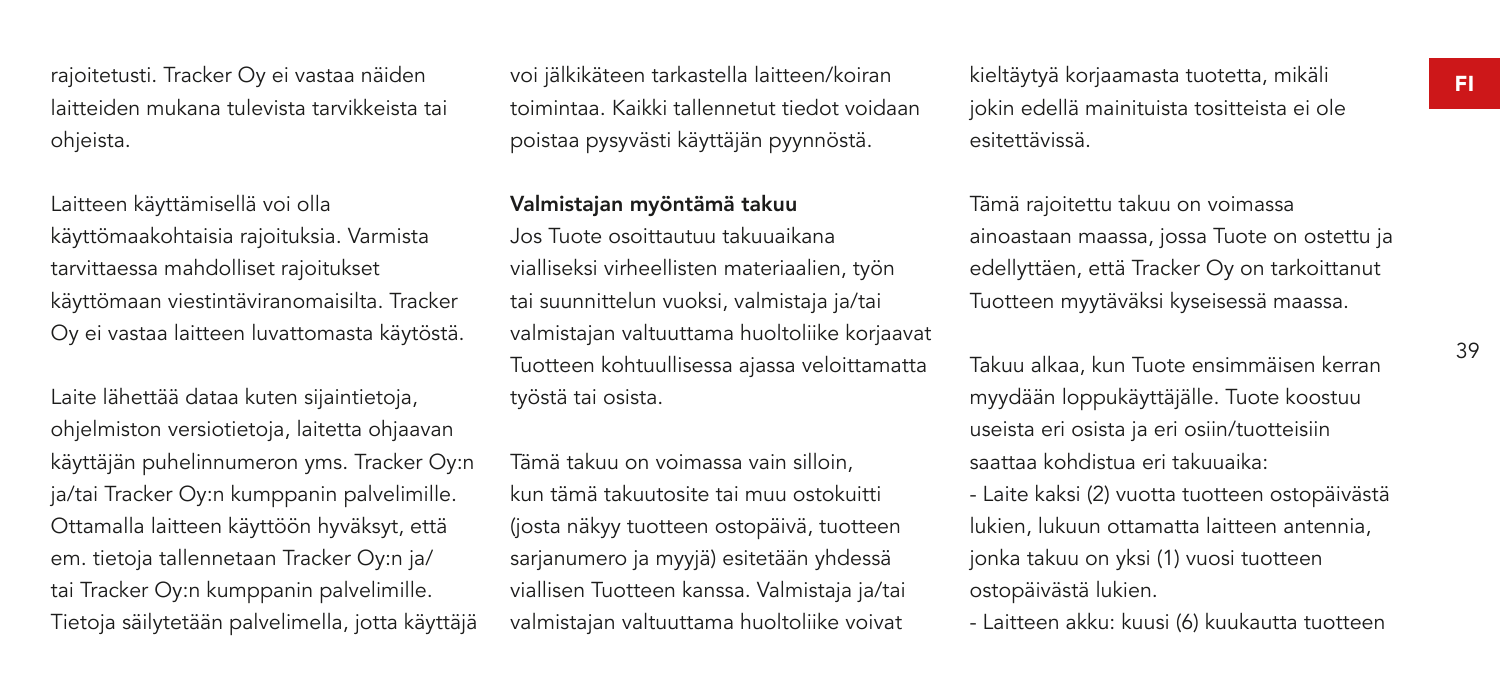ostopäivästä lukien.

- Tuotteen mukana toimitettujen lisälaitteiden takuukäytännöstä vastaa kyseisen tuotteen valmistaja.

#### Mille valmistaja ei myönnä takuuta

1. Normaalista käytöstä johtuvalle kulumiselle.

- 2. Viat, jotka ovat aiheutuneet tuotteen muuntelemisesta tai muuntamisesta. 3. Mikäli Tuote on avattu itse, päättyy laitteen takuu välittömästi.
	- 4. Vahingoille, jotka ovat aiheutuneet Tuotteen virheellisestä käytöstä tai säilytyksestä.

5. Vahingoille, jotka ovat aiheutuneet viallisten, virheellisesti kytkettyjen tai valmistajan suosittelemattomien akkujen käyttämisestä.

6. Valtuuttamattoman huoltoliikkeen, myyjän tai asiakkaan itse tekemien korjausten seurauksista. Ks. kohta kolme (3).

7. Onnettomuudet tai muu vastaava syy, joka ei ole valmistajan hallinnassa.

8. Tracker Oy ei myönnä erikseen takuuta Tuotteen mukana toimitetuille erinäisille liitännäisille.

9. Laitteen takuu katsotaan päättymään välittömästi, mikäli laitteessa on käytetty muun kuin Tracker Oy:n valmistamia varaosia (esim. antenni, SIM-luukku, paristokansi jne.).

Tämä takuu ei vaikuta kuluttajan voimassa olevien kansallisten lakien mukaisiin oikeuksiin, eikä osto/kauppasopimukseen perustuviin kuluttajan oikeuksiin myyjän nähden.

<sub>FI</sub> ostopäivästä lukien. Käyttämisestä. Käyttämisestä kuulustaa valtaa ja valtaa ja valtaa valtaa valtaa valtaa v jakeleminen tai tallentaminen kokonaan tai osittain on kielletty ilman Tracker Oy:n myöntämää kirjallista lupaa. Muut tässä dokumentissa mainitut tuotteiden tai yritysten nimet voivat olla omistajiensa tavaramerkkejä tai kauppanimiä.

> Tracker Oy kehittää tuotteitaan jatkuvasti ja pidättää siksi oikeuden tehdä muutoksia ja parannuksia mihin tahansa tässä asiakirjassa mainittuun tuotteeseen, ominaisuuteen tai Tuotteen ulkonäköön ilman ennakkoilmoitusta.

Tracker Oy ei vastaa välittömistä tai välillisistä vahingoista, mukaan lukien tietojen tai tulojen menetys. Tämän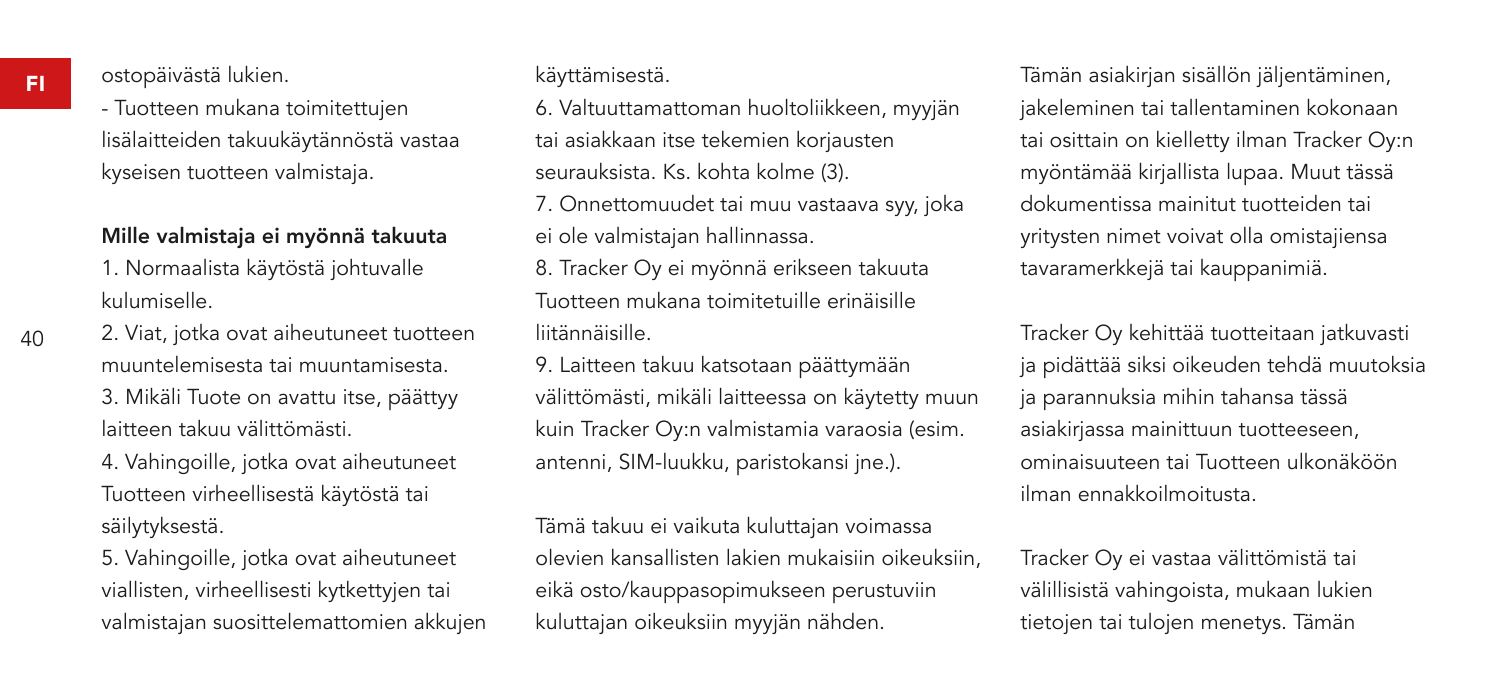asiakirjan sisältö tarjotaan "sellaisenaan". valtuuttamalta jälleenmyyjältäsi. Kunnan kakua saa enää käyttää. Sen tarkkuudesta, luotettavuudesta tai sisällöstä ei anneta mitään suoraa tai epäsuoraa takuuta, eikä nimenomaisesti taata sen markkinoitavuutta tai sopivuutta tiettyyn tarkoitukseen, ellei pakottavalla lainsäädännöllä ole toisin määrätty.

Tracker Oy varaa itselleen oikeuden muuttaa tätä asiakirjaa tai poistaa sen jakelusta, milloin tahansa ilman erillistä ennakkoilmoitusta. Tässä käyttöoppaassa luetellut ominaisuudet, toiminnot tai toimintojen käyttö saattavat muuttua Tuotteen kehityksen tuloksena.

Tuotteiden saatavuus voi vaihdella alueittain. Lisätietoja saat lähimmältä Tracker Oy:n

valtuuttamalta jälleenmyyjältäsi.

#### Akkuvaroitukset ja huomiot

- Älä kuljeta tai varastoi akkua metalliesineiden kanssa. Metallinen esine voi oikosulkea akun ja aiheuttaa akun ylikuumenemisen ja räjähtämisen. - Älä lataa akkua suorassa auringonvalossa tai lämmön lähteen läheisyydessä.

- Akkua ei saa heittää tuleen tai kuumaan uuniin. Akkua ei saa murskata mekaanisesti, akkuun ei saa tehdä viiltoja, eikä akkua saa puhkaista.

- Akun jättäminen kuumaan ympäristöön voi aiheuttaa akun räjähtämisen tai syttyvien kaasujen ja nesteiden vuotamisen akusta. - Jos akussa on merkkejä kulumisesta tai esimerkiksi naarmuja, purentajälkiä tms., ei

akkua saa enää käyttää.

- Räjähdysvaara, mikäli akku vaihdetaan vääräntyyppiseen akkuun.

- Magneettiset latauskaapelit voivat aiheuttaa oikosulkuriskin, mikäli useita magneettisia latauskaapeleita käyttäviä laitteita ladataan lähekkäin.

- Akkujen latauslämpötilan tulee olla 0 - +45 Celsiusasteetta. Akku tulee ladata aina kuivassa tilassa.

Näiden ohjeiden noudattamatta jättäminen voi aiheuttaa vaurioita ja mahdollisesti akun räjähtämisen.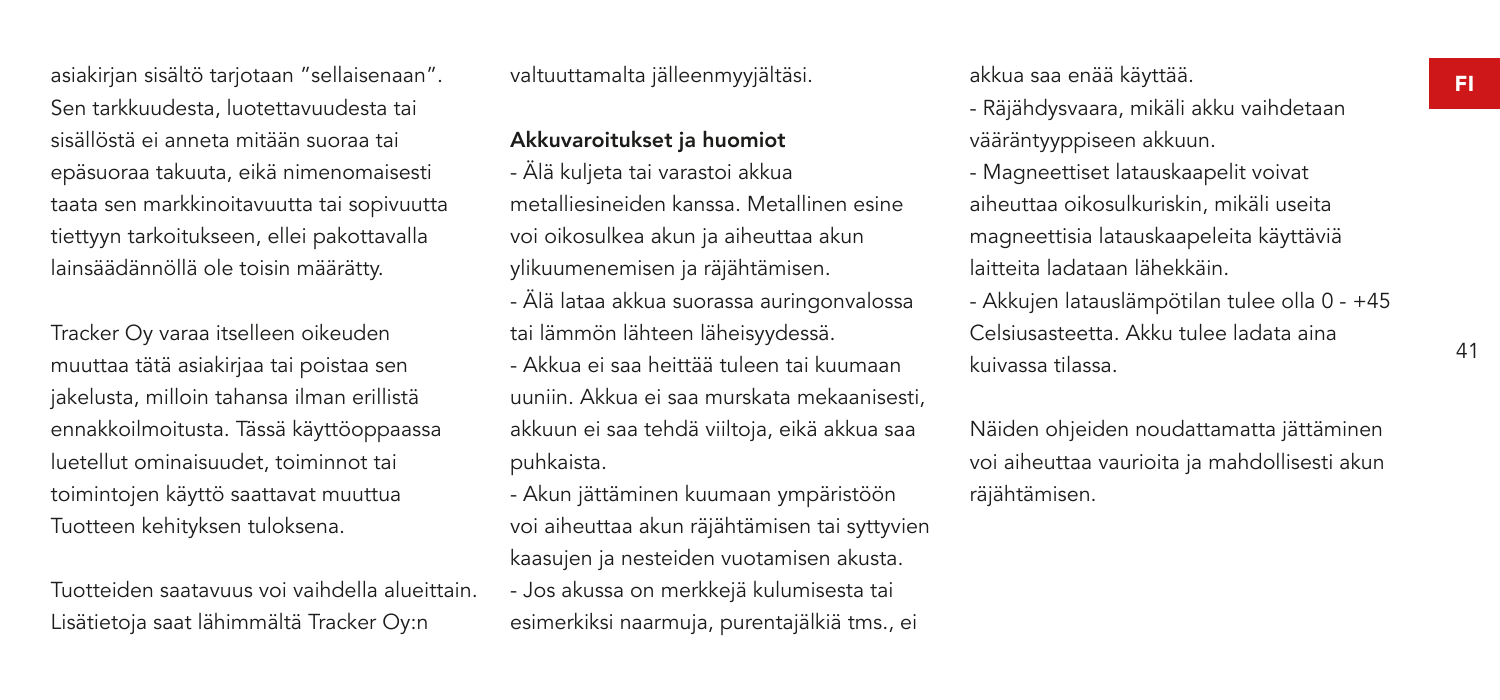#### **FI** Käytöstä poistettujen sähkö- ja elektroniikkalaitteiden hävittäminen

Tämä laitteeseen tai sen pakkaukseen merkitty symboli tarkoittaa, että laitetta ei saa käsitellä kotitalousjätteenä. Sen sijaan laite on toimitettava sähkö- ja elektroniikkalaitteiden kierrätyksestä huolehtivaan keräys- ja kierrätyspisteeseen.

Huolehtimalla laitteen asianmukaiseen kierrätykseen voit auttaa estämään mahdollisia ympäristö- ja terveyshaittoja, joita voi muuten aiheutua epäasiallisesta käsittelystä. Lisätietoja laitteen käsittelystä ja kierrätyksestä saat paikallisilta ympäristöviranomaisilta, jätehuoltokeskuksesta tai liikkeestä,

josta laite on ostettu.

#### Käytöstä poistettujen paristojen ja akkujen kierrättäminen

 Tämä symboli tarkoittaa, ettei akkua saa laskea normaaliksi

Pb kotitalousjätteeksi. Varmistamalla, että paristo tai akku poistetaan käytöstä asiaan kuuluvalla tavalla, estetään mahdolliset haittavaikutukset luonnolle ja ihmisen terveydelle, mitä paristojen tai akkujen väärä hävittäminen saattaa aiheuttaa.

Materiaalien kierrätys auttaa säästämään luonnonvaroja. Jotta varmistutaan, että käytöstä poistettu tuote käsitellään asianmukaisesti, tulee tuote viedä käytöstä poistettujen sähkö- ja elektroniikkalaitteiden vastaanottopisteeseen.

Toimita käytöstä poistettu paristo tai akku, paristojen vastaanottopisteeseen. Lisätietoja paristojen ja akkujen kierrätyksestä saat paikallisilta ympäristöviranomaisiltasi, jäteyhtiöistä tai liikkeestä, josta tuote on ostettu.

Valmistaja Tracker Oy www.tracker.fi

Kysymyksissä ja tiedusteluissa, ole hyvä ja ota yhteyttä ensisijaisesti laitteen jälleenmyyjään.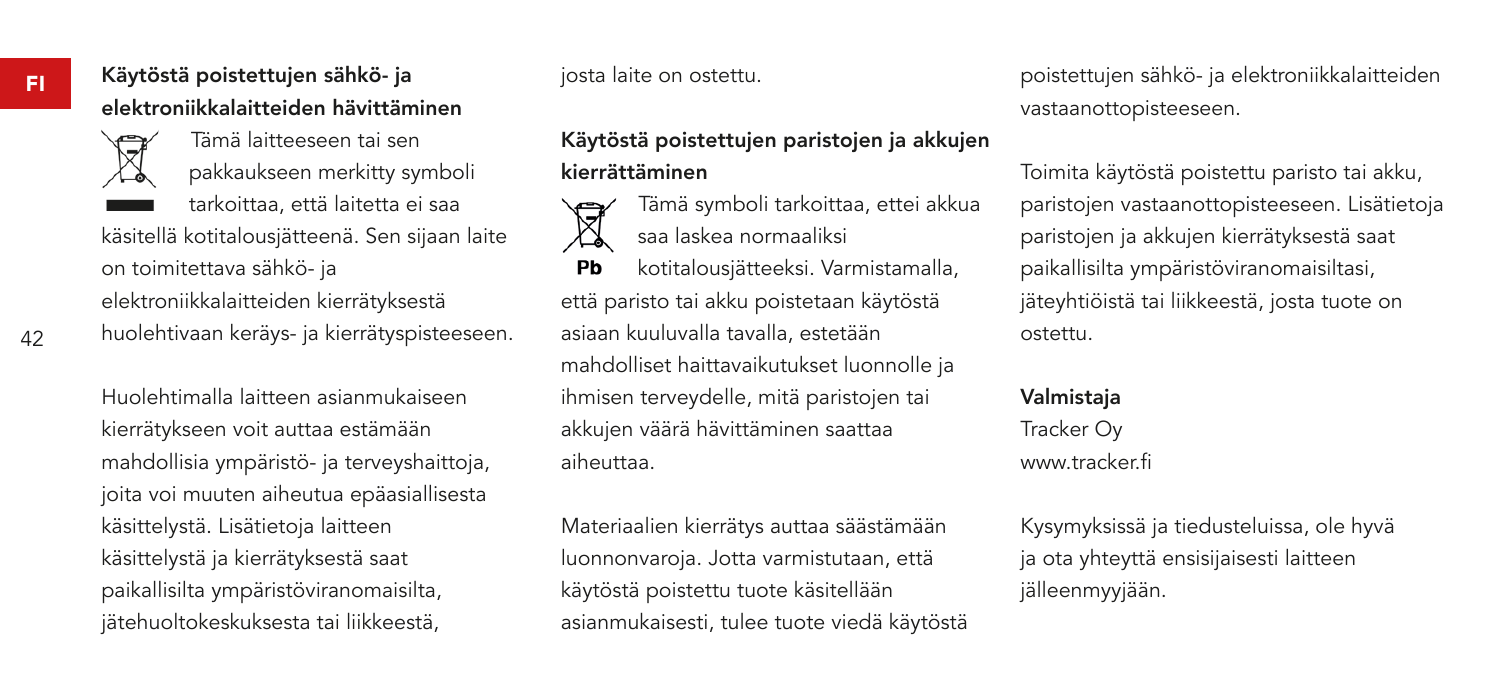### **ANSVAR OCH** GARANTIER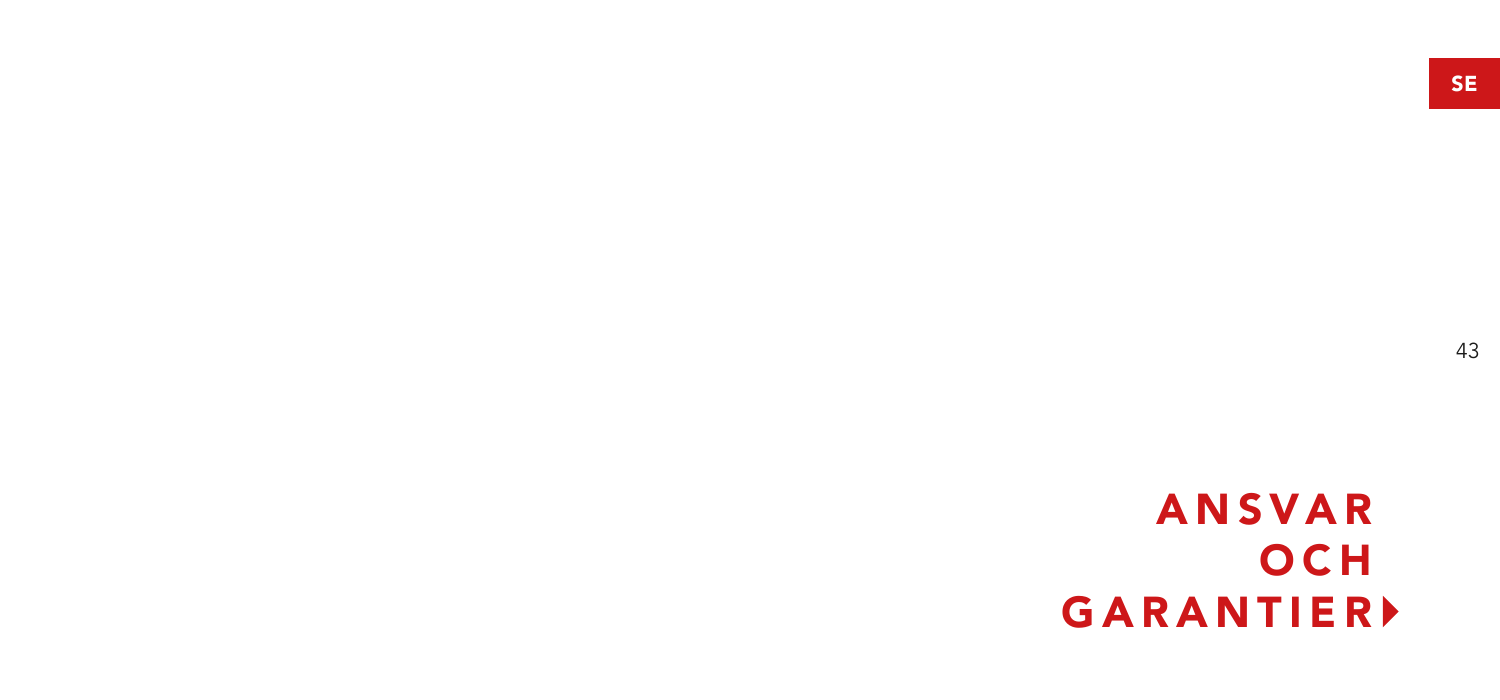#### SE Ansvar och garantier

#### Översikt

Garantins villkor, förutsättningar och instruktioner är beskrivna i följande kapitel i överensstämmelse med konsumentskyddslagen i händelse av att enheten inte fungerar som tänkt.

Om din Tracker produkt behöver garantiservice, vänligen kontakta återförsäljaren av produkten eller vår tekniska support. Tillverkarens garanti täcker inte de indirekta kostnaderna förknippat med användandet av denna produkt. Tillverkaren är inte ansvarig för användandet av tredjeparts mjuk- eller hårdvara. Tracker Oy förbehåller sig rätten att fullständigt

stänga ner eller begränsa användandet av produkten för en individuell användare om man misstänker felaktig användning.

Tracker förbehåller sig rätten att ändra priser utav tjänster vars prissättning är beroende utav tredjeparts tjänsteleverantörer utan att på förhand specifikt informera om detta. Om priserna markant skiljer sig från normala priser så är Tracker berättigad att utan förvarning justera priserna för tjänsten. Tracker är inte ansvariga för kompatibiliteten av mobila enheter (mobiltelefoner eller plattor) och mjukvaran.

Enheten får endast användas för ändamålen som omnämns i denna användarmanual. Garantin täcker inte problem eller skador

som uppstår utifrån felaktigt användande eller oförsiktigt lagrande av produkten och dess batterier.

Tillverkaren är inte ansvarig för användandet av produkter som levereras tillsammans med enheten från tredjepartstillverkare som inte är relaterade till Tracker, Ultracom eller andra märken skötta av Tracker Oy.

Den garantipolicy som framhålls av de individuella tillverkarna gäller för dessa produkter. Dessa produkter inkluderar telefoner, batterier, laddare och Bluetooth moduler. Tracker tillskriver sig begränsat ansvar för hanterandet och användarsupport för ovan nämnda produkter. Tracker är inte ansvariga för tillbehör eller tillvägagångssätt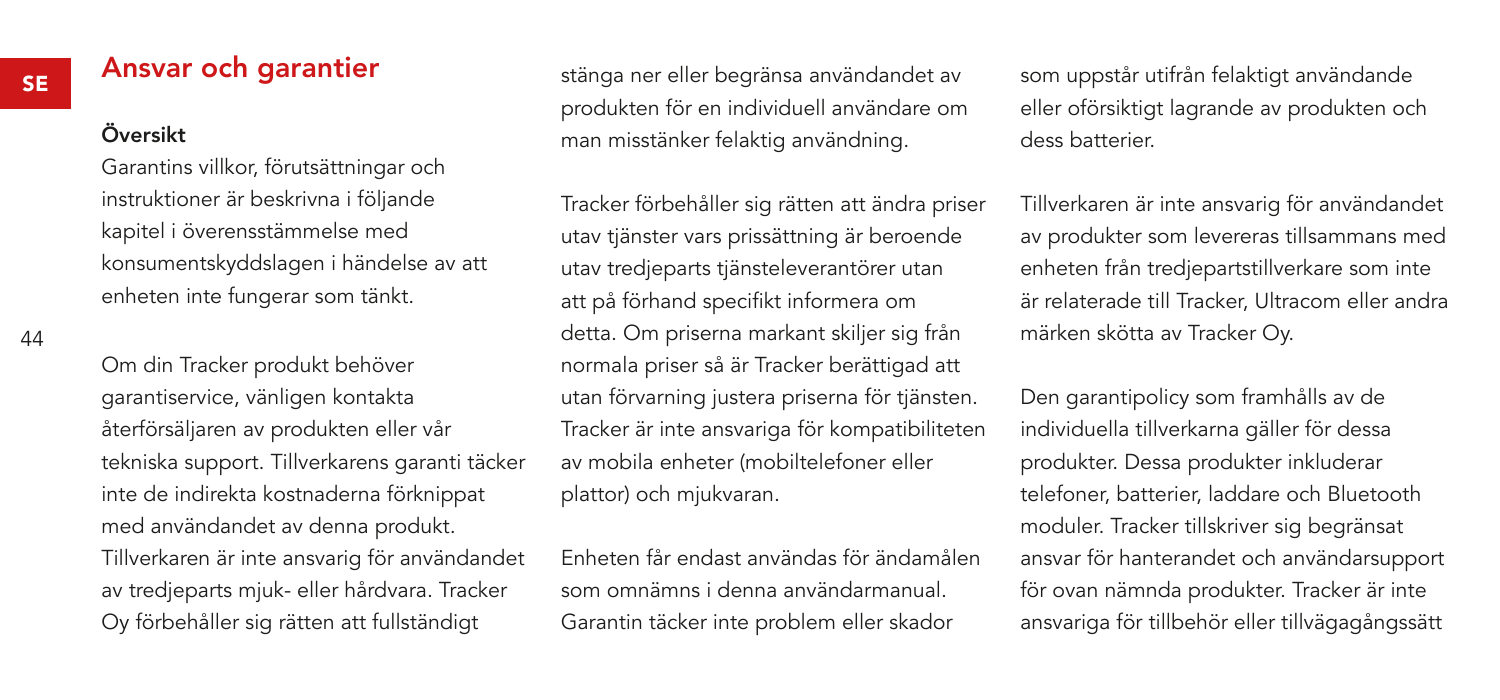Enheten kan sända data så som lokaliseringsdata, firmware information, användarens telefonnummer och så vidare till Tracker Oy och/eller partners till Tracker Oy. Genom att du börjar att använda enheten accepterar du att information skickas till och lagra hos Tracker och/eller partners till Tracker. Informationen lagras så att användaren i realtid eller vid ett senare tillfälle (tillgång till spårningshistorik) kan se enhetens position. All information kan permanent raderas genom att kontakta Tracker med en skriftlig förfrågan.

#### Tillverkarens garanti

Om produkten visar sig vara defekt

som följer med dessa produkter. Mann ander garantitiden på grund av felaktigt med af produkten köptes samt att Tracker har mann sprodukten bar mann sprodukten af ten mann sprodukten bar mann sprodukten bar mann sprodukten under garantitiden på grund av felaktigt material, tillverkning eller design så kommer tillverkaren och/eller tillverkarens auktoriserade service representanter att reparera produkten utan avgift för arbete och delar inom en rimlig tid.

> Denna garanti är endast tillgänglig när denna garantidokumentation eller annat köpebevis (indikerar datum för köp av produkten, produktens serienummer och säljare av produkten) presenteras tillsammans med den defekta produkten. Tillverkaren och/eller auktoriserade service representanter kan neka att reparera produkten om någon av ovan nämnda dokumentationer inte presenteras. Denna begränsade garanti är endast giltig i landet

avsett att försäljning av produkten ska ske i landet i fråga.

Garantin börjar gälla från och med att produkten först är såld till slutanvändaren. Produkten består ofta av flera olika delar och för de olika delarna kan olika garantitider gälla:

- Enhet gäller två (2) års garanti från och med slutanvändarens inköp av produkten med undantag av antennen som har ett (1) års garanti från och med köpdatumet av produkten.

- Enhetsbatteri: sex (6)månader från inköpsdatumet av produkten.

- Tillbehören som tillhandahålls med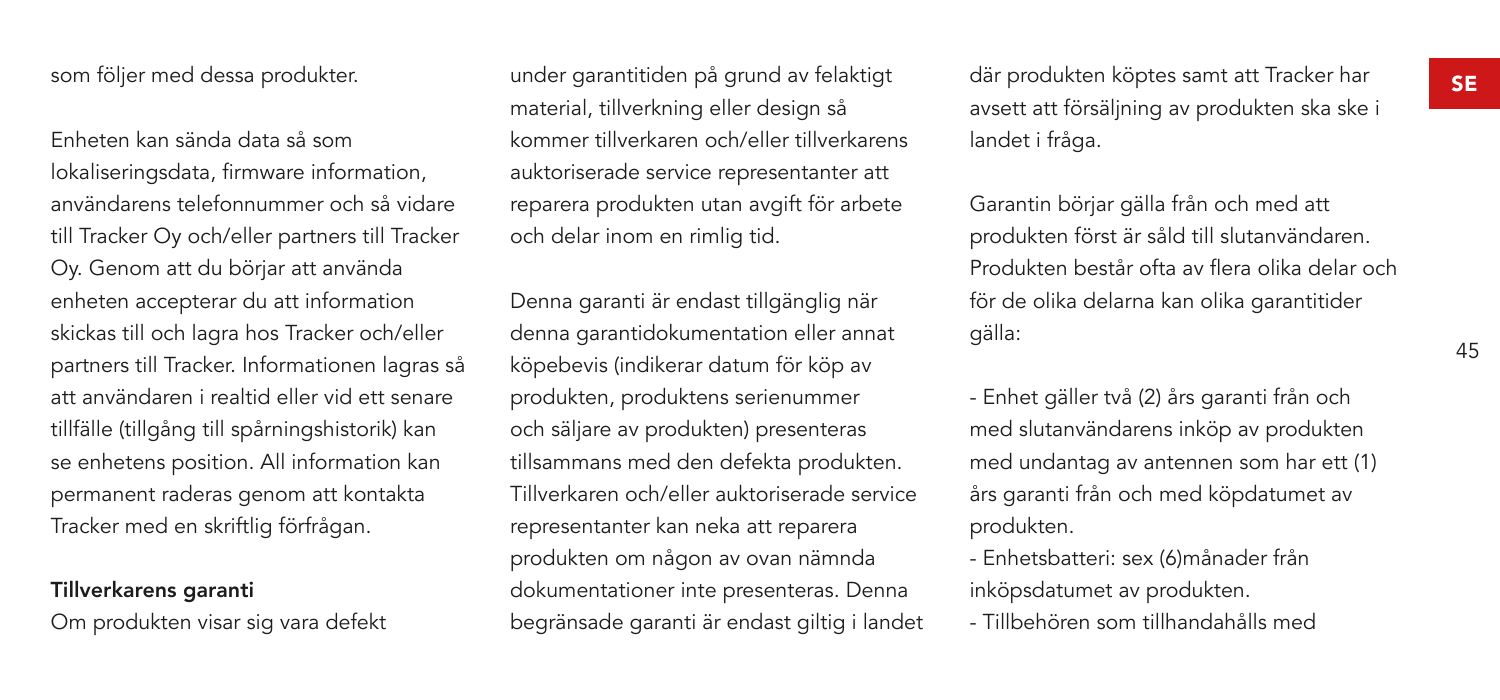garantipolicys.

#### Vad tillverkarens garanti inte täcker

1. Slitage från normalt användande.

2. Defekter beroende på konvertering eller modifikationer av produkten.

3. Om enheten är öppnad så avslutas omedelbart garantin.

4. Defekter orsakade av felaktigt användande eller lagrande av denna produkt.

5. Skador uppkomna av batterier som har installerats inkorrekt eller ej i överensstämmande med tillverkarens rekommendationer.

6. Reparationer gjorde av användaren eller själva återförsäljaren utan tillstånd från

<mark>se s</mark> produkten täcks av respektive tillverkares service representanten. Se punkt tre (3). Sav delar eller hela detta dokument utan tertan detta dokument utan territan service representan en en exercitan detta dokument ut service representanten. Se punkt tre (3). 7. Olyckor eller liknande orsaker som står utanför tillverkarens kontroll (force majeure). 8. Tracker frånsäger sig specifikt någon garanti för något separat plugin som levereras med produkten.

> 9. Användandet av reservdelar som inte är officiellt tillverkade av Tracker kan ogiltighetsförklara garantin. Detta inkluderar SIM-luckor, batteriluckor och antenner.

Denna garanti påverkar inte rättigheter tillämpade under nationell lag beroende på kundens nationalitet eller kundens rättigheter i relation till försäljare genom köpare/säljare överenskommelsen.

Reproduktion, distribution eller lagrandet

skriftligt tillstånd av Tracker är förbjudet. Andra produkter och företagsnamn omnämnda i denna dokumentation kan vara varumärken eller handelsnamn av dess respektive ägare. Tracker applicerar en policy av fortsatt utvecklande och därav reserverar sig rätten att utan förvarning göra förändringar och förbättringar av samtliga delar, funktioner eller utseendet av produkten som beskrivs i denna dokumentation. Tracker är inte ansvariga för någon form av direkt eller indirekt skada, inkluderat förlust av data eller inkomst. Innehållet i detta dokument tillhandahålls "som det är ". Dess noggrannhet, tillförlitlighet eller innehåll tillhandahåller inte någon uttryckt eller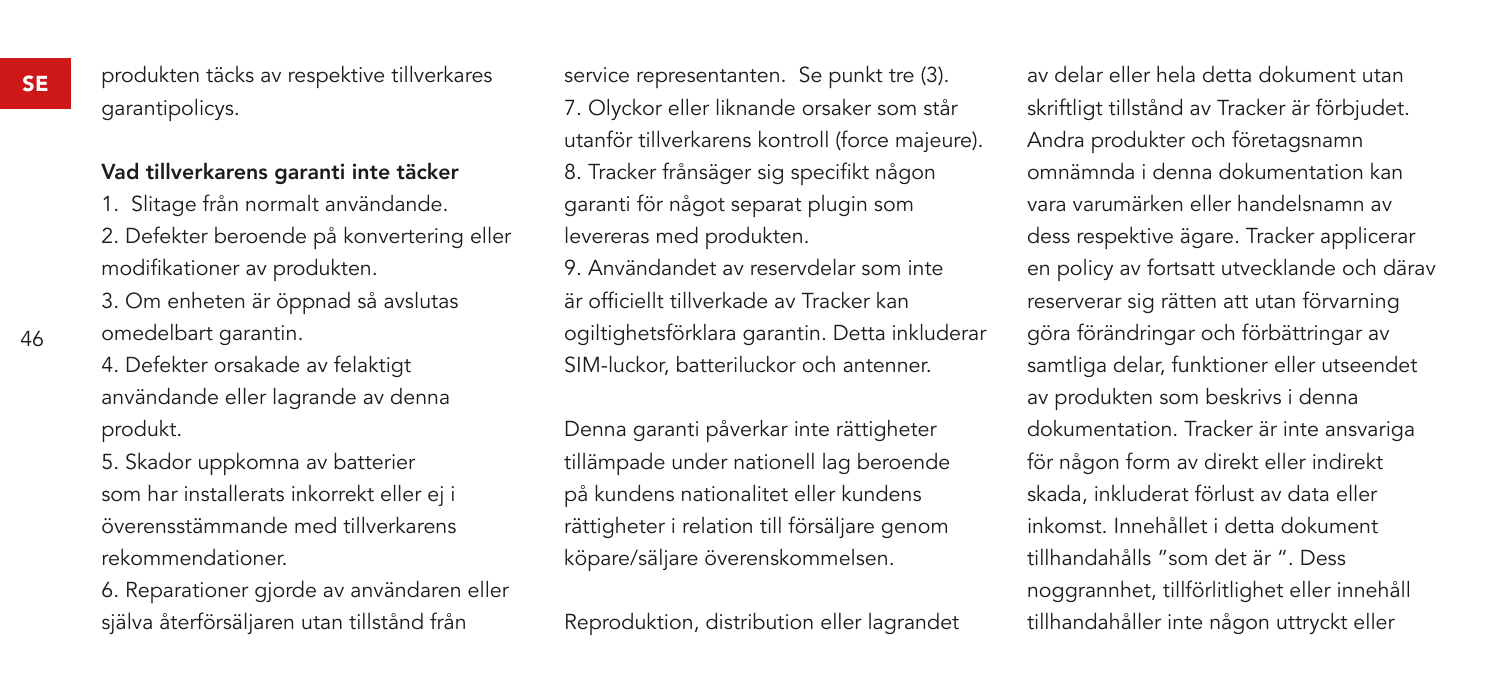underförstådd garanti. Ej heller garantera – Förflytta och förvara inte batteriet – Ökad risk för kortslutning av dess säljbarhet eller lämplighet för någon särskild anledning såvida inte något annat specificeras av offentlig politik lagstiftning.

Tracker förbehåller sig rätten att utan förvarning revidera eller återkalla detta dokument. Funktionerna, funktionaliteten eller användandet av funktionerna listade i denna användarhandbok kan komma att ändras som ett resultat av produktens utveckling. Tillgängligheten av denna produkt kan variera beroende på region. Du kan få ytterligare information från din auktoriserade Tracker återförsäljare.

Varningar och försiktighetsåtgärder för batterier

– Förflytta och förvara inte batteriet tillsammans med metallföremål som kan kortsluta batteriets positiva och negativa poler.

– Ladda inte batteriet nära en värmekälla eller i direkt solljus.

– Batteriet kan explodera om det kasseras i eld eller hög värme, krossas mekaniskt eller om något tränger in i batteriet.

– Om ett batteri lämnas i en miljö med en extremt hög temperatur kan det resultera i en explosion eller läckage av brandfarlig vätska eller gas.

– Om batteriet visar tecken på slitage (repor, bitmärken osv.) ska du kassera batteriet och inte använda det igen.

– Om fel typ av batteri används kan batteriet explodera.

– Ökad risk för kortslutning av magnetkablar: de magnetiska laddningskablarna riskerar att röra vid varandra om du laddar flera enheter i närheten av varandra.

– Laddningstemperaturen för batterier är 0 till +45 °C. Batteriet måste alltid laddas på en torr plats.

Om du inte följer de här instruktionerna kan det orsaka skada och till och med att batteriet exploderar.

Återvinning av elektronik eller elektroniska produkter vid avslutat användande



Symbolen som återfinns på denna produkt och dess emballage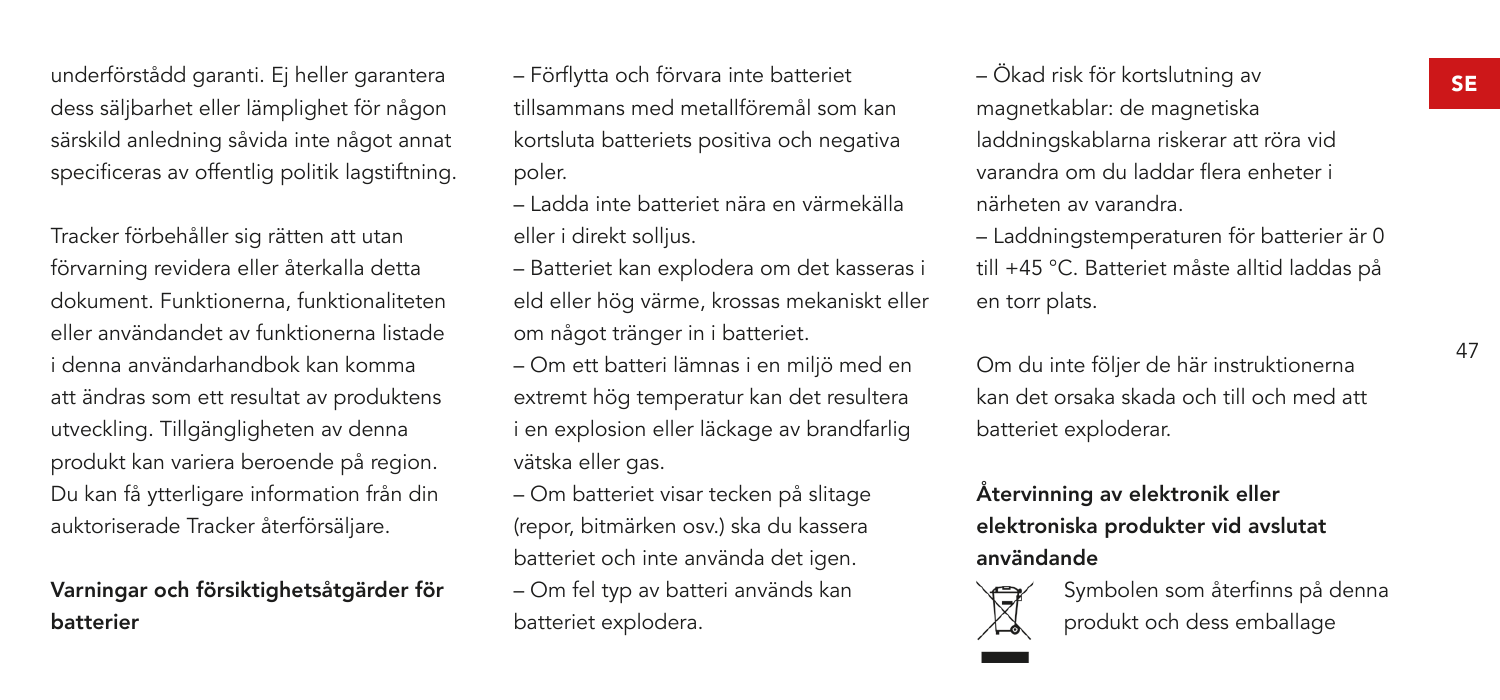SE innebär att produkten inte ska hanteras som vanligt hushållsavfall. Istället ska den tas till en återvinningsstation och placeras i insamling för ändamålet.

> Genom att försäkra korrekt återvinning av enheten så hjälper du till att undvika potentiella miljömässiga faror och mänskliga hälsorisker som annars kan uppstå vid olämplig hantering. För mer information om processering och återvinning av denna produkt, vänligen kontakta din lokala miljömyndighet, avfallshanteringstjänst eller butik där produkten inhandlades.

#### Kassering av batterier



Denna symbol betyder att batterierna inte får placeras med vanliga hushållssopor.

Försäkra dig om att batteriet på ett lämpligt sätt tas ur bruk för att på så sätt förhindra eventuella negativa effekter för människor eller miljön som inkorrekt hantering av ett uttjänat batteri kan leda till.

Det återvunna materialet hjälper till att bevara naturresurser. För att försäkra dig om att produkten blir omhändertagen på ett korrekt sätt, ta produkten till en insamlingseller återvinningsstation för elektronik och elektrisk utrustning. Ta batteriet till en uppsamlingsstation för batterier.

Du kan få ytterligare information om hur du återvinner batterier från dina lokala miljömyndigheter, hushållsavfalls service eller butiken där du köpte produkten.

#### **Tillverkare** Tracker Oy www.tracker.fi/sv/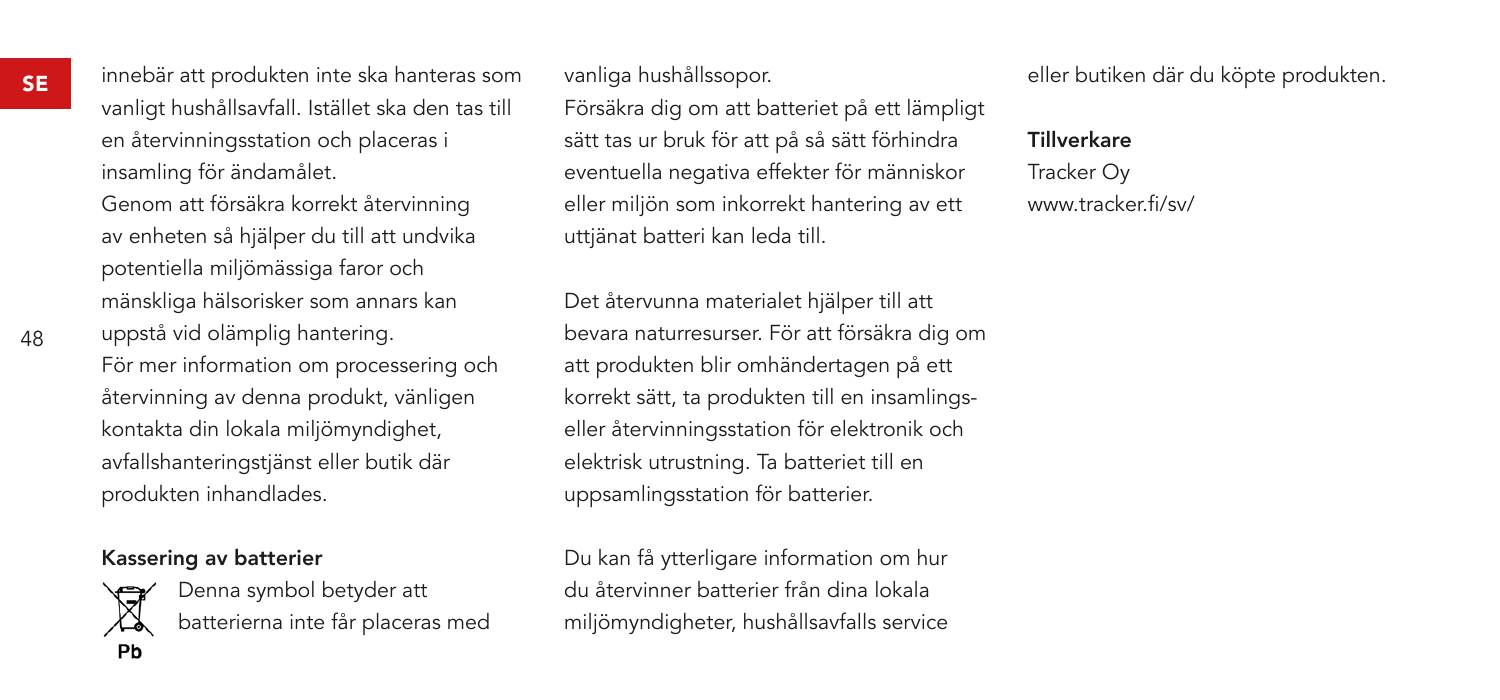SE

49